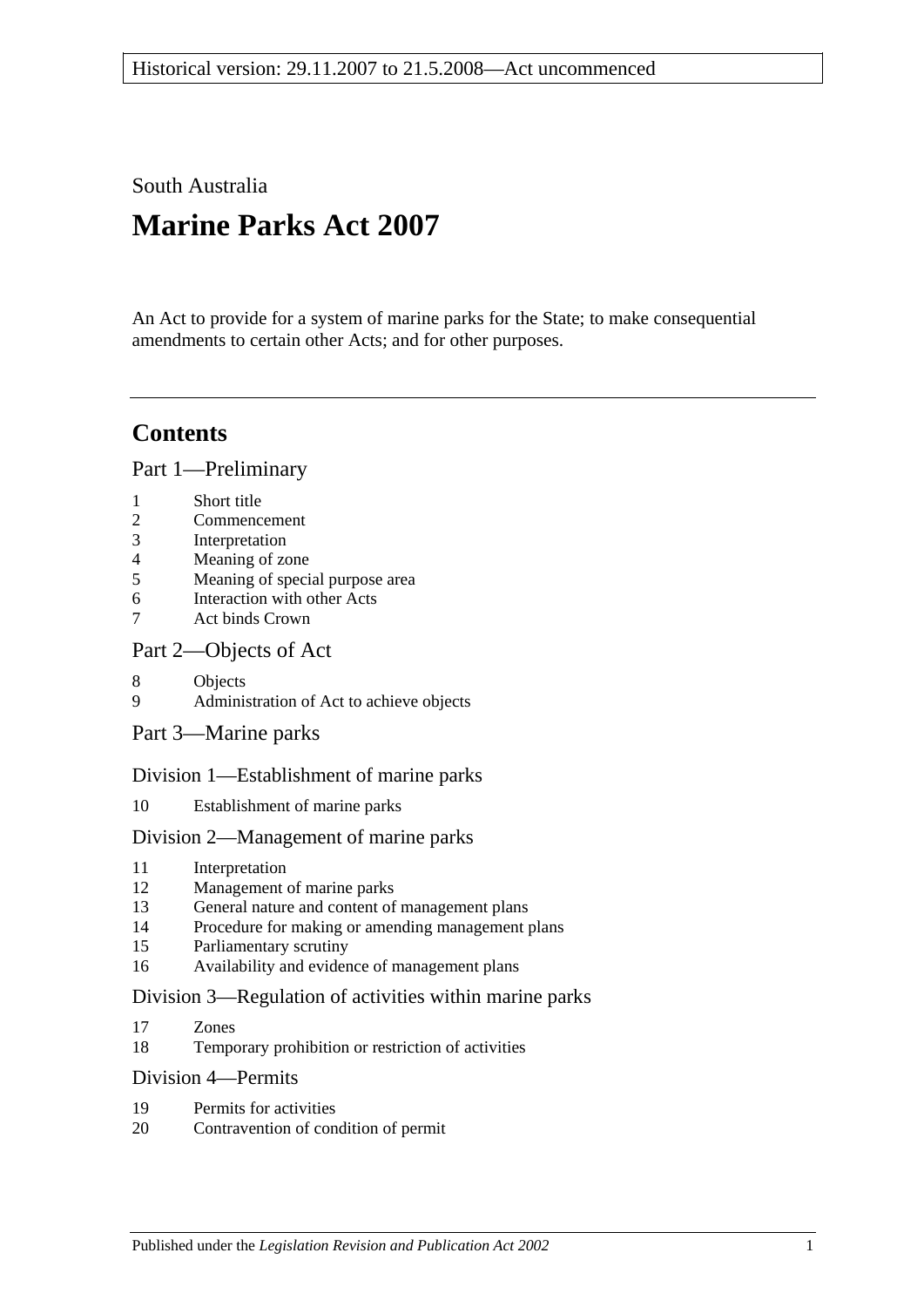## [Division 5—Affected statutory authorisations](#page-17-1)

- [Affected statutory authorisations](#page-17-2)
- [Part 4—Administration](#page-18-0)

### [Division 1—Minister](#page-18-1)

- [Functions and powers of Minister](#page-18-2)
- [Delegation](#page-18-3)

## [Division 2—Marine Parks Council of South Australia](#page-19-0)

- [Establishment of Council](#page-19-1)
- [Presiding member and deputy presiding member](#page-20-0)
- [Terms and conditions of membership](#page-20-1)
- [Vacancies or defects in appointment of members](#page-20-2)<br>28 Remuneration
- **[Remuneration](#page-20-3)**
- [Functions of Council](#page-20-4)
- [Council's procedures](#page-21-0)
- [Conflict of interest](#page-22-0)

### [Division 3—Authorised officers](#page-22-1)

- [Appointment of authorised officers](#page-22-2)
- [Identification of authorised officers](#page-23-0)
- [Powers of authorised officers](#page-23-1)
- [Hindering etc persons engaged in administration of Act](#page-25-0)
- [Protection from self-incrimination](#page-25-1)

### [Part 5—General duty of care](#page-25-2)

[General duty of care](#page-25-3)

# [Part 6—Protection and other orders](#page-26-0)

### [Division 1—Orders](#page-26-1)

- [Protection orders](#page-26-2)
- [Action on non-compliance with protection order](#page-27-0)
- [Reparation orders](#page-28-0)
- [Action on non-compliance with a reparation order](#page-29-0)
- [Reparation authorisations](#page-29-1)
- [Related matters](#page-30-0)

### [Division 2—Registration of orders and effect of charges](#page-31-0)

- [Registration](#page-31-1)
- [Effect of charge](#page-32-0)

### [Part 7—Appeals to ERD Court](#page-32-1)

[Appeals to ERD Court](#page-32-2)

### [Part 8—Civil remedies](#page-33-0)

[Civil remedies](#page-33-1)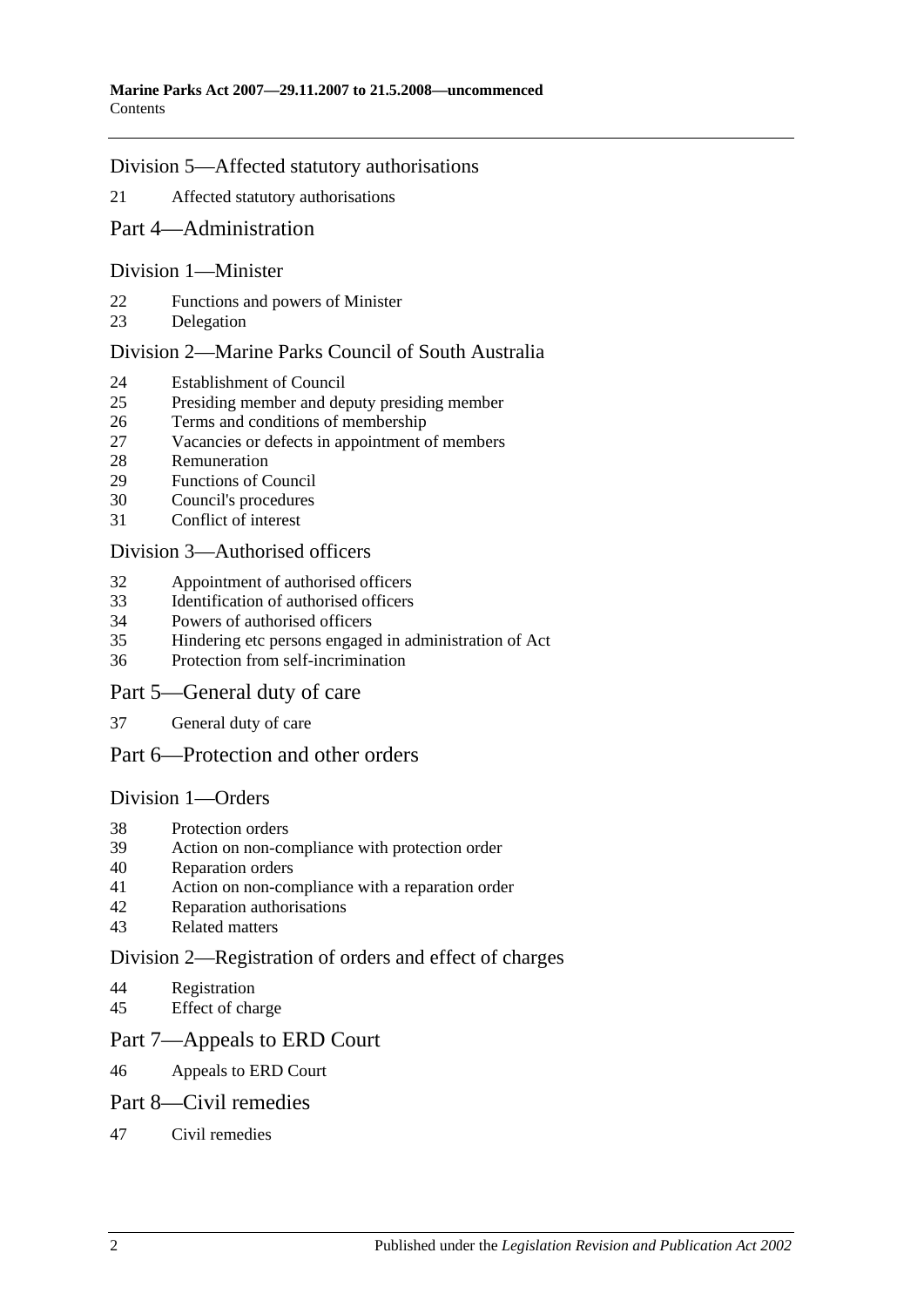# [Part 9—Provisions relating to official insignia](#page-36-0)

- [Interpretation](#page-36-1)
- [Declaration of logo](#page-37-0)
- [Protection of official insignia](#page-37-1)
- [Seizure and forfeiture of goods](#page-37-2)

# [Part 10—Miscellaneous](#page-38-0)

- [Native title](#page-38-1)
- [Immunity from personal liability](#page-38-2)
- [False or misleading information](#page-38-3)
- [Continuing offence](#page-39-0)
- [Offences by bodies corporate](#page-39-1)
- [Additional orders on conviction](#page-39-2)
- [General defence](#page-39-3)
- [Criminal jurisdiction of ERD Court](#page-40-0)
- [Confidentiality](#page-40-1)
- [Service](#page-40-2)
- [Evidentiary provisions](#page-41-0)
- [Regulations](#page-41-1)

# [Schedule 1—Related amendments](#page-42-0)

# Part 1—Preliminary

[Amendment provisions](#page-42-1)

# Part 2—Amendment of *Aquaculture Act 2001*

- [Amendment of section 3—Interpretation](#page-42-2)
- [Amendment of section 11—Nature and content of policies](#page-43-0)
- [Amendment of section 12—Procedures for making policies](#page-43-1)

# Part 3—Amendment of *Coast Protection Act 1972*

- [Amendment of section 4—Interpretation](#page-43-2)
- [Amendment of section 14—General duties of Board](#page-44-0)
- [Amendment of section 20—Management plan](#page-44-1)

# Part 4—Amendment of *Development Act 1993*

- 8 8 [Amendment of section 4—Definitions](#page-44-2)<br>9 Amendment of section 10A—Special r
- Amendment of section 10A—Special provision relating to constitution of Development [Assessment Commission](#page-44-3)
- [Amendment of section 22—The Planning Strategy](#page-45-0)
- [Amendment of section 24—Council or Minister may amend a Development Plan](#page-45-1)
- [Amendment of section 34—Determination of relevant authority](#page-46-0)
- [Amendment of section 46B—EIS process—Specific provisions](#page-46-1)
- [Amendment of section 46C—PER process—Specific provisions](#page-47-0)
- [Amendment of section 46D—DR process—Specific provisions](#page-47-1)
- [Amendment of section 48—Governor to give decision on development](#page-47-2)

# Part 5—Amendment of *Environment Protection Act 1993*

[Substitution of sections 10A and 10B](#page-48-0)<br>10A Matters to be taken into account in

Matters to be taken into account in relation to specially protected areas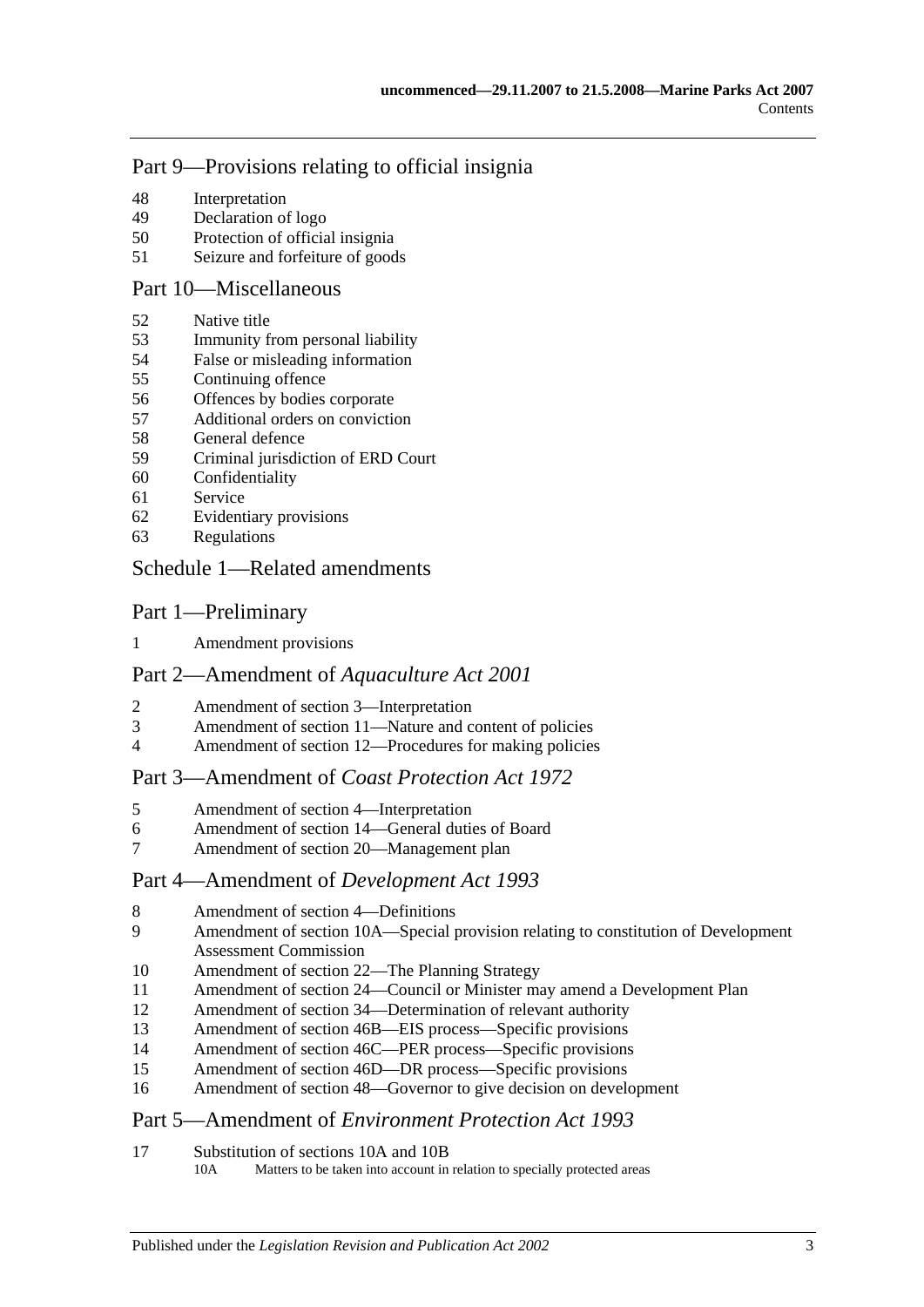# Part 6—Amendment of *Fisheries Management Act 2007*

- [Amendment of section](#page-48-1) 3—Interpretation
- [Amendment of section](#page-49-0) 7—Objects of Act
- Amendment of section [54—Applications for licences, permits or registrations](#page-49-1)
- Amendment of section [78—Unauthorised activities relating to exotic organisms or](#page-49-2)  [noxious species prohibited](#page-49-2)
- [Amendment of section 79—Temporary prohibition of certain fishing activities etc](#page-49-3)
- [Amendment of section](#page-50-0) 115—Exemptions

# Part 7—Amendment of *Harbors and Navigation Act 1993*

- 
- [Amendment of section 3—Objects of this Act](#page-50-1)<br>25 Amendment of section 4—Interpretation [Amendment of section 4—Interpretation](#page-50-2)
- [Substitution of section 14A](#page-50-3)<br>14A Matters to be taken into
- Matters to be taken into account in relation to specially protected areas
- [Amendment of section 26—Licences for aquatic activities](#page-51-0)

# Part 8—Amendment of *Historic Shipwrecks Act 1981*

- [Amendment of section 3—Interpretation](#page-51-1)
- [Amendment of section 15—Permits for exploration or recovery of shipwrecks and relics](#page-51-2)

# Part 9—Amendment of *Mining Act 1971*

- [Amendment of section 6—Interpretation](#page-52-0)
- [Substitution of section 10B](#page-53-0)<br>10B Interaction with other
- Interaction with other legislation
- [Amendment of section 28—Grant of exploration licence](#page-53-1)
- [Amendment of section 30A—Term and renewal of licence](#page-54-0)
- [Amendment of section 35—Application for lease](#page-54-1)
- [Amendment of section 38—Term and renewal of mining lease](#page-54-2)
- [Amendment of section 41A—Grant of retention lease](#page-55-0)
- [Amendment of section 41D—Term and renewal of retention lease](#page-55-1)
- [Amendment of section 52—Grant of miscellaneous purposes licence](#page-56-0)
- [Amendment of section 55—Term and renewal of miscellaneous purposes licence](#page-56-1)
- [Amendment of section 59—Use of declared equipment](#page-57-0)

# Part 10—Amendment of *Natural Resources Management Act 2004*

- [Amendment of section 75—Regional NRM plans](#page-57-1)
- [Amendment of section 89—Amendment of plans without formal procedures](#page-57-2)

# Part 11—Amendment of *Offshore Minerals Act 2000*

- [Insertion of Chapter 1 Part 1.5](#page-57-3)
	- Part 1.5—Interaction with *Marine Parks Act 2007*
	- 37A Interaction with *Marine Parks Act 2007*

# Part 12—Amendment of *Petroleum Act 2000*

- [Amendment of section 4—Interpretation](#page-58-0)
- [Substitution of section 6A](#page-58-1)<br>6A Interaction with other
- Interaction with other legislation
- [Amendment of section 12—General authority to grant licence](#page-59-0)
- [Substitution of sections 103A and 103B](#page-59-1)<br>103A Specially protected areas Specially protected areas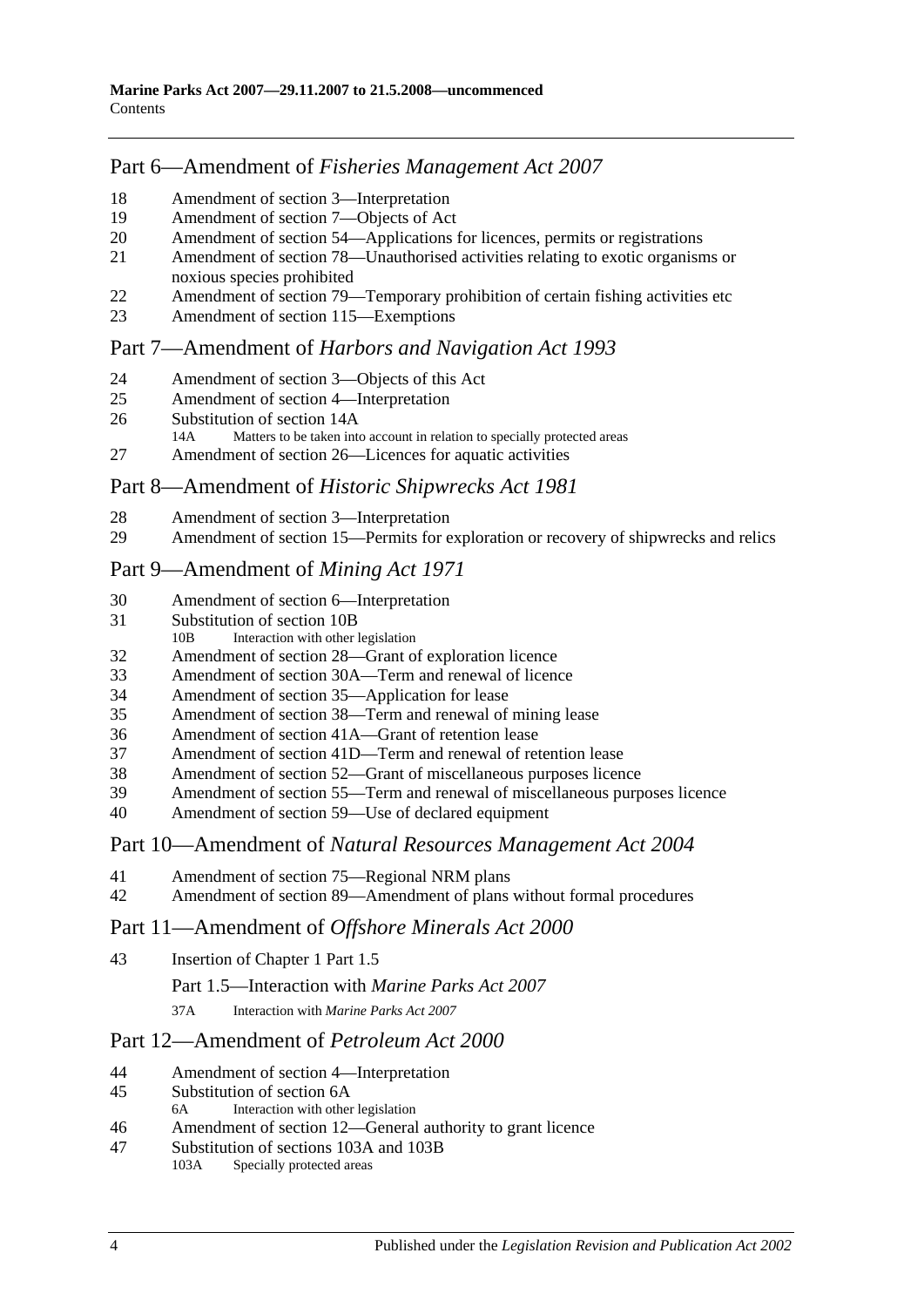Part 13—Amendment of *Petroleum (Submerged Lands) Act 1982*

48 [Insertion of section 5A](#page-59-2) 5A Interaction with *Marine Parks Act 2007*

[Legislative history](#page-60-0)

## <span id="page-4-0"></span>**The Parliament of South Australia enacts as follows:**

# **Part 1—Preliminary**

## <span id="page-4-1"></span>**1—Short title**

This Act may be cited as the *Marine Parks Act 2007*.

## <span id="page-4-2"></span>**2—Commencement**

This Act will come into operation on a day to be fixed by proclamation.

## <span id="page-4-3"></span>**3—Interpretation**

(1) In this Act—

*activity* includes the storage or possession of anything (including something in liquid or gaseous form);

*associate*—see [subsection](#page-5-0) (2);

*authorised officer* means a person appointed under [Part 4 Division 3;](#page-22-1)

*business* includes a business not carried on for profit or gain;

*business day* means any day except a Saturday or a Sunday or other public holiday;

*Chief Executive* means the Chief Executive of the Department and includes a person for the time being acting in that position;

*coastal waters of the State* means any part of the sea that is from time to time included in the coastal waters of the State by virtue of the *Coastal Waters (State Powers) Act 1980* of the Commonwealth;

*condition* includes a limitation;

*contravene* includes fail to comply with;

*Council* means the Marine Parks Council of South Australia established under [section](#page-19-1) 24;

*council* means a council within the meaning of the *[Local Government Act](http://www.legislation.sa.gov.au/index.aspx?action=legref&type=act&legtitle=Local%20Government%20Act%201999) 1999*;

*Department* means the administrative unit of the Public Service that is, under the Minister, responsible for the administration of this Act;

*domestic partner* means a person who is a domestic partner within the meaning of the *[Family Relationships Act](http://www.legislation.sa.gov.au/index.aspx?action=legref&type=act&legtitle=Family%20Relationships%20Act%201975) 1975*, whether declared as such under that Act or not;

*ERD Court* means the Environment, Resources and Development Court established under the *[Environment, Resources and Development Court Act](http://www.legislation.sa.gov.au/index.aspx?action=legref&type=act&legtitle=Environment%20Resources%20and%20Development%20Court%20Act%201993) 1993*;

*general duty of care* means the duty under [Part 5;](#page-25-2)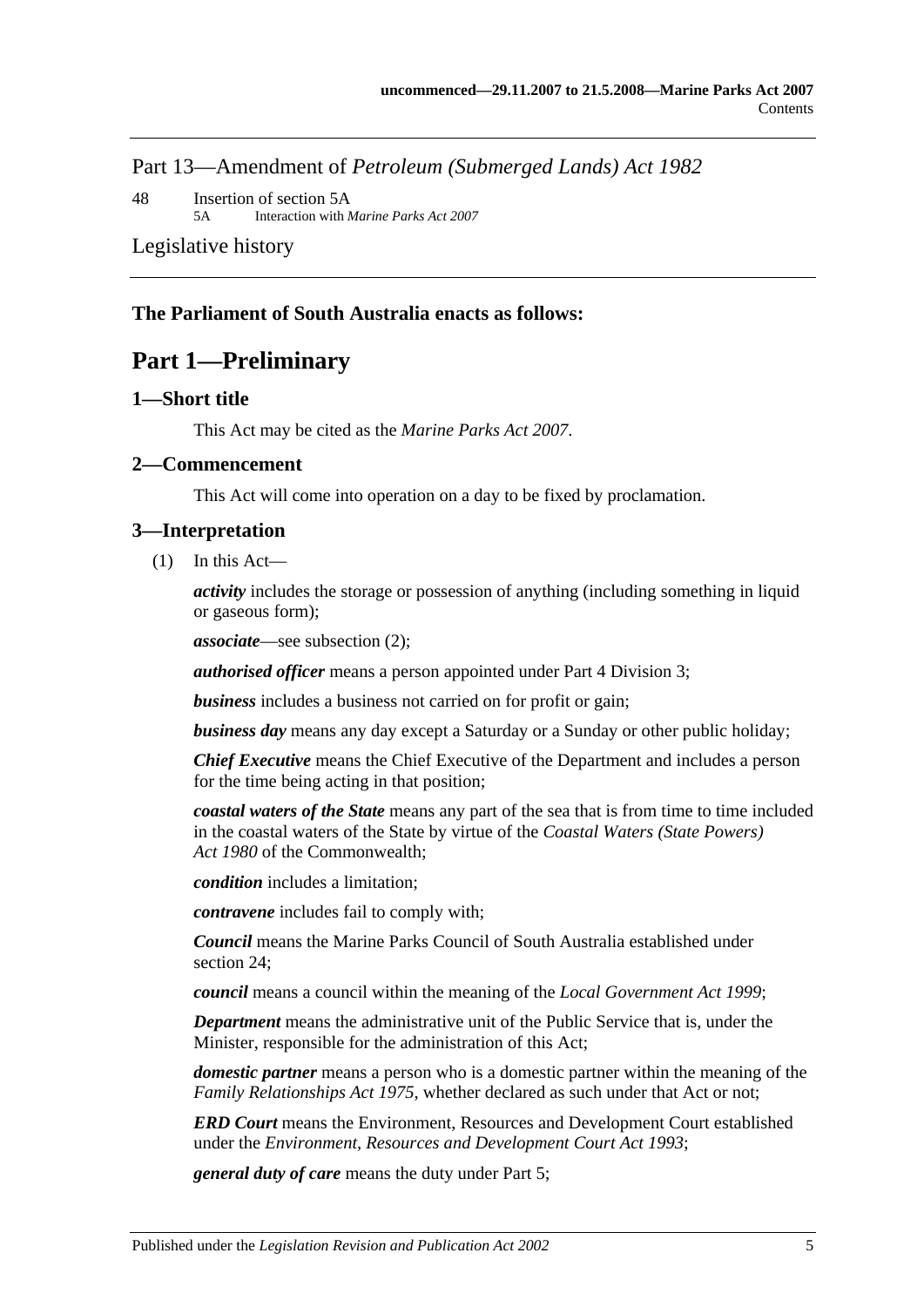*harm*—see [subsection](#page-6-1) (4);

*indigenous land use agreement* means an indigenous land use agreement registered under Part 2 Division 3 of the *Native Title Act 1993* of the Commonwealth;

*land* includes air above land;

*management plan* means a management plan under [Part 3 Division 2;](#page-11-0)

*marine park* means an area established as a marine park under [Part 3 Division 1;](#page-9-2)

*permit* means a permit under [Part 3 Division 4;](#page-16-0)

*place* includes any land, water, premises or structure;

*prohibiting or restricting an activity*—see [subsection](#page-6-2) (5);

*protection order* means a protection order under [Part 6 Division 1;](#page-26-1)

*public authority* includes a Minister, statutory authority or council;

*related operational Act* means an Act declared by the regulations to be a related operational Act;

*reparation order* means a reparation order under [Part 6 Division 1;](#page-26-1)

*restrict* includes regulate;

*sea* includes land beneath sea and air above sea;

*special purpose area*—see [section](#page-7-0) 5;

*spouse*—a person is the spouse of another if they are legally married;

*statutory authorisation* means an approval, consent, licence, permit or other authorisation or entitlement granted, arising or required under an Act;

*statutory instrument* means—

- (a) a plan, program or policy; or
- (b) any other instrument of a prescribed kind,

made under an Act;

*taking action to make good harm*—see [subsection](#page-6-3) (6);

*vehicle* includes aircraft;

*vessel* means—

- (a) a ship, boat or vessel; or
- (b) an air-cushion vehicle, or other similar craft, used on water; or
- (c) a surf board, wind surf board, motorised jet ski, water skis or other similar device on which a person rides through water; or
- (d) a structure that is designed to float in water;

*waters* includes land beneath waters and air above waters;

*zone*—see [section](#page-6-0) 4.

- <span id="page-5-0"></span>(2) For the purposes of this Act, a person is an *associate* of another if—
	- (a) they are partners; or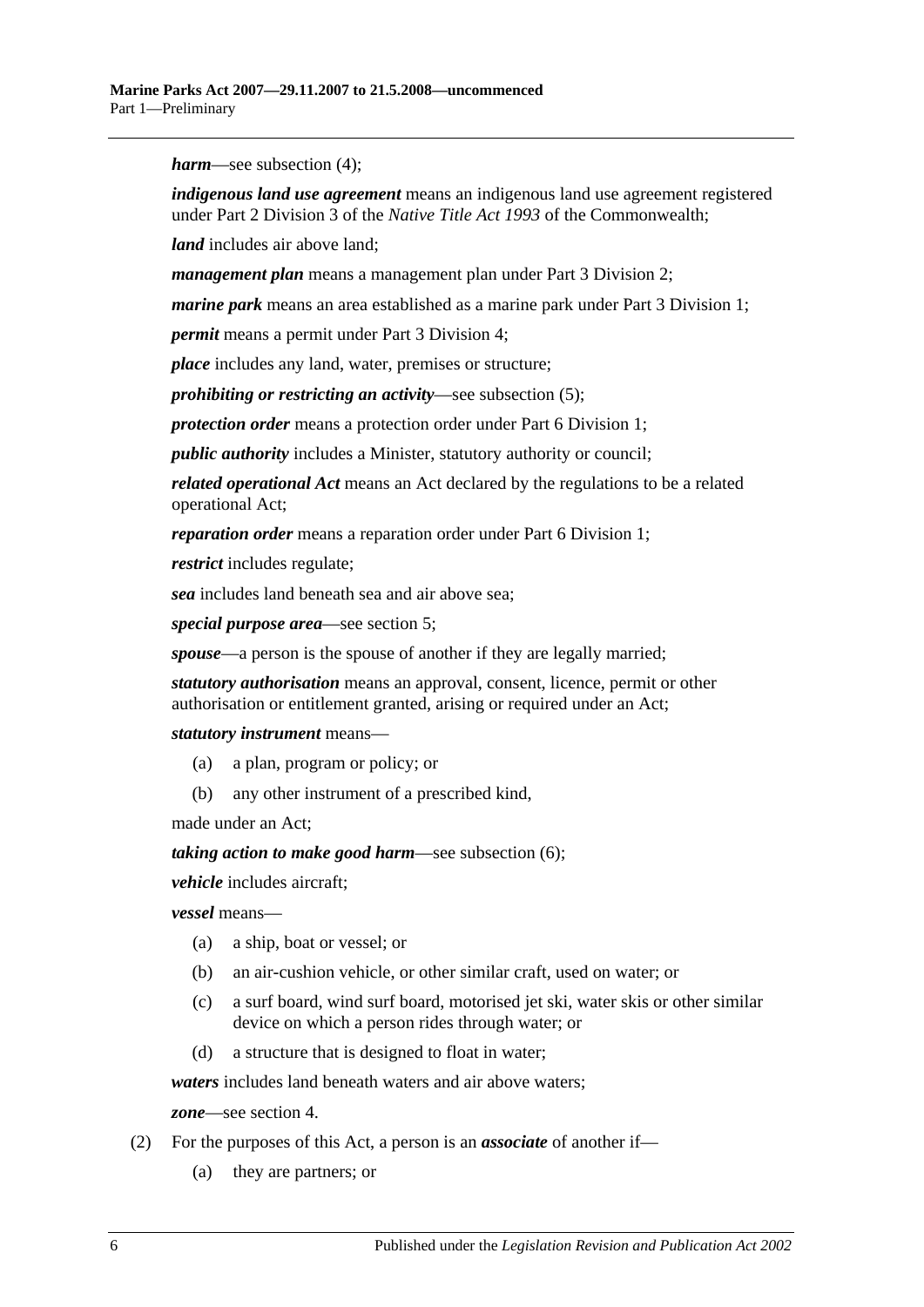- (b) 1 is a spouse, domestic partner, parent or child of another; or
- (c) they are both trustees or beneficiaries of the same trust, or 1 is a trustee and the other is a beneficiary of the same trust; or
- (d) 1 is a body corporate or other entity (whether inside or outside Australia) and the other is a director or member of the governing body of the body corporate or other entity; or
- (e) 1 is a body corporate or other entity (whether inside or outside Australia) and the other is a person who has a legal or equitable interest in 5 per cent or more of the share capital of the body corporate or other entity; or
- (f) they are related bodies corporate within the meaning of the *Corporations Act 2001* of the Commonwealth; or
- (g) a chain of relationships can be traced between them under any 1 or more of the above paragraphs.
- (3) For the purposes of [subsection](#page-5-0) (2), a *beneficiary* of a trust includes an object of a discretionary trust.
- <span id="page-6-1"></span>(4) For the purposes of this Act—
	- (a) *harm* includes—
		- (i) a risk of harm, and future harm; and
		- (ii) anything declared by regulation to be harm to a marine park; and
	- (b) harm need not be permanent but must be more than transient or tenuous in nature.
- <span id="page-6-2"></span>(5) For the purposes of this Act, a reference to *prohibiting or restricting an activity* within a marine park, or a zone or other area of a marine park, includes a reference to prohibiting or restricting access (including access by aircraft) to the marine park or zone or area.
- <span id="page-6-3"></span>(6) For the purposes of this Act, *taking action to make good harm* to a marine park includes taking the following action:
	- (a) minimising, managing or containing the harm;
	- (b) remedying the harm;
	- (c) addressing the consequences resulting from the harm;
	- (d) compensating for any loss or adverse impacts arising from the harm.
- (7) For the purposes of this Act, the Minister may, in assessing the costs of taking action to make good harm to a marine park, apply any assumptions determined by the Minister to be reasonable in the circumstances.

#### <span id="page-6-0"></span>**4—Meaning of zone**

- (1) For the purposes of this Act, a *zone* is an area within a marine park that—
	- (a) has boundaries defined by the management plan for the marine park; and
	- (b) is identified by the management plan as a particular type of zone depending on the degree of protection required within the area.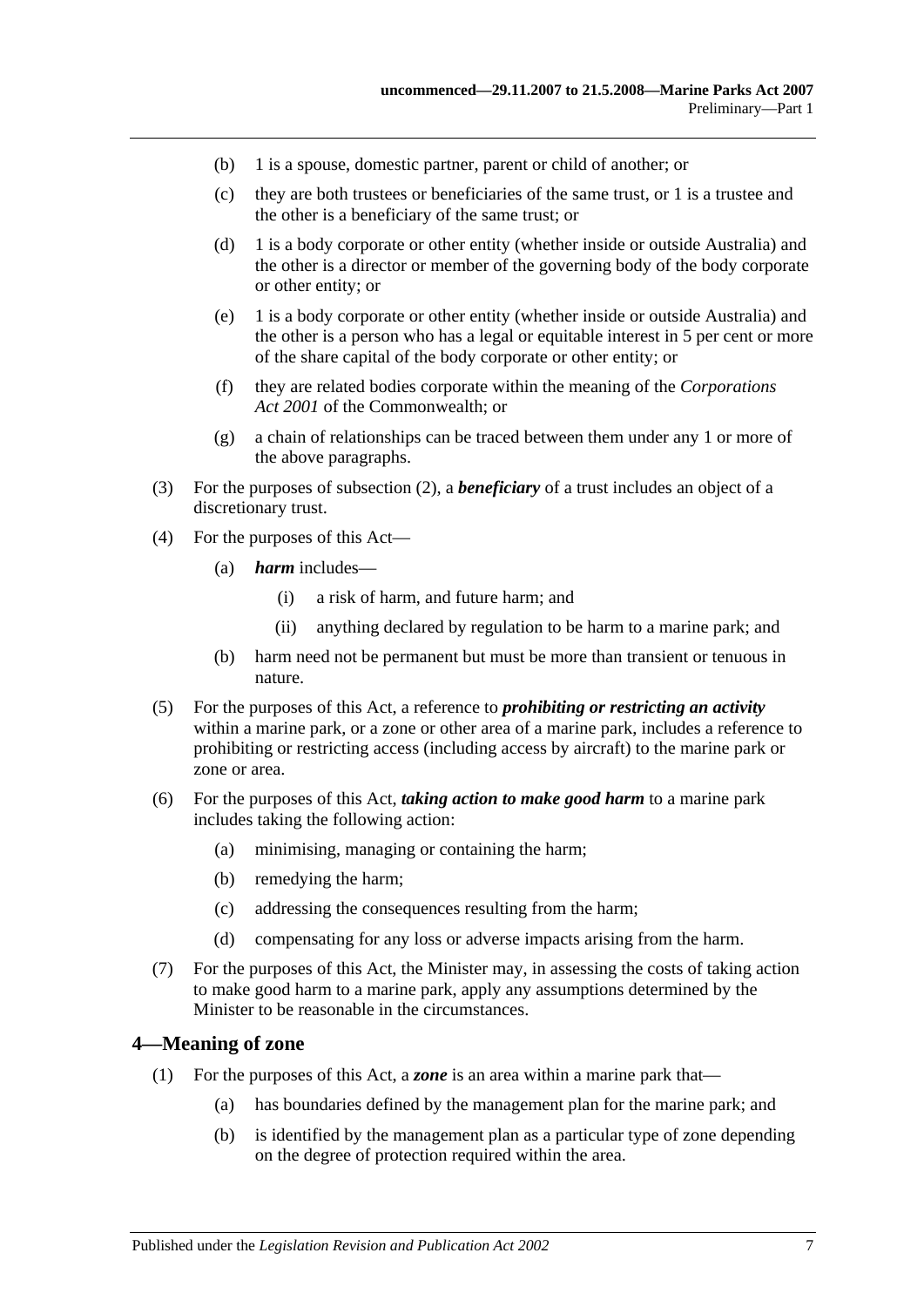- (2) It is intended that the regulations will make provision for the following types of zones:
	- (a) a *general managed use zone*—being a zone primarily established so that an area may be managed to provide protection for habitats and biodiversity within a marine park, while allowing ecologically sustainable development and use;
	- (b) a *habitat protection zone*—being a zone primarily established so that an area may be managed to provide protection for habitats and biodiversity within a marine park, while allowing activities and uses that do not harm habitats or the functioning of ecosystems;
	- (c) a *sanctuary zone*—being a zone primarily established so that an area may be managed to provide protection and conservation for habitats and biodiversity within a marine park, especially by prohibiting the removal or harm of plants, animals or marine products;
	- (d) a *restricted access zone*—being a zone primarily established so that an area may be managed by limiting access to the area.
- (3) The regulations may, for the purposes of a zone, apply various prohibitions or restrictions to the different types of zones.
- (4) The regulations may provide for other matters associated with the establishment or management of a zone (including by regulating other activities or circumstances that may arise by virtue of the creation or existence of a zone).

# <span id="page-7-0"></span>**5—Meaning of special purpose area**

For the purposes of this Act, a *special purpose area* is an area within a marine park, identified as a special purpose area and with boundaries defined by the management plan for the marine park, in which specified activities, that would otherwise be prohibited or restricted as a consequence of the zoning of the area, will be permitted under the terms of the management plan.

# <span id="page-7-1"></span>**6—Interaction with other Acts**

- (1) Subject to [subsection](#page-7-3) (2), this Act is in addition to the provisions of any other Act.
- <span id="page-7-3"></span>(2) The prohibitions or restrictions applying within a marine park under this Act will, to the extent prescribed by the regulations, have effect despite the provisions of any other Act.

# <span id="page-7-2"></span>**7—Act binds Crown**

This Act binds the Crown in right of this State and also, so far as the legislative power of the State extends, the Crown in all its other capacities, but not so as to impose any criminal liability on the Crown.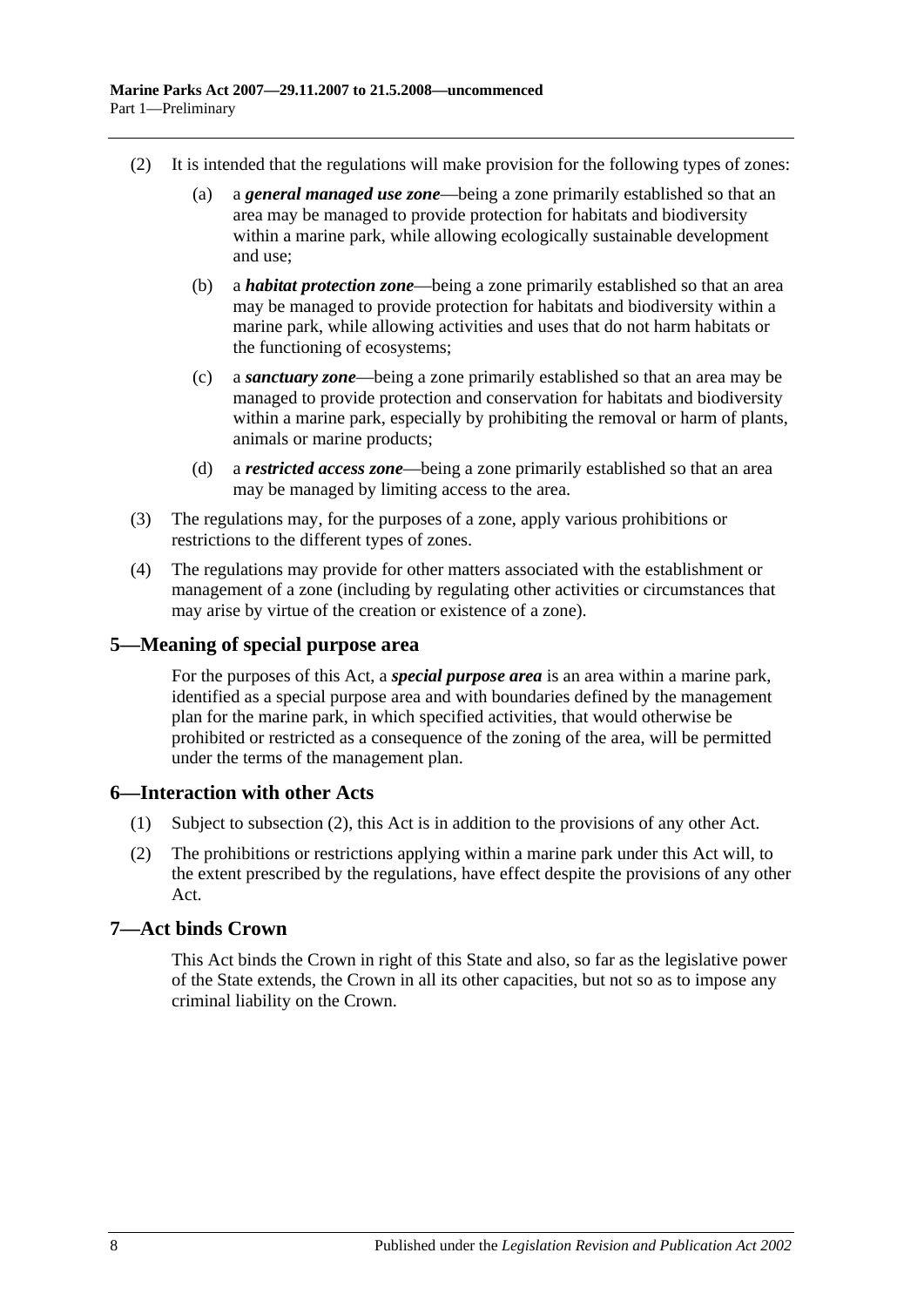# <span id="page-8-0"></span>**Part 2—Objects of Act**

# <span id="page-8-1"></span>**8—Objects**

- (1) The objects of this Act are—
	- (a) to protect and conserve marine biological diversity and marine habitats by declaring and providing for the management of a comprehensive, adequate and representative system of marine parks; and
	- (b) to assist in—
		- (i) the maintenance of ecological processes in the marine environment; and
		- (ii) the adaptation to the impacts of climate change in the marine environment; and
		- (iii) protecting and conserving features of natural or cultural heritage significance; and
		- (iv) allowing ecologically sustainable development and use of marine environments; and
		- (v) providing opportunities for public appreciation, education, understanding and enjoyment of marine environments.
- (2) For the purposes of this Act, ecologically sustainable development comprises the use, protection, conservation, development and enhancement of the marine environment in a way, and at a rate, that will enable people and communities to provide for their economic, social and physical well-being and for their health and safety while—
	- (a) sustaining the potential of the marine environment to meet the reasonably foreseeable needs of future generations; and
	- (b) safeguarding the life-supporting capacities and processes of the marine environment; and
	- (c) avoiding, remedying or mitigating any adverse effects of activities on the marine environment.
- (3) The following principles should be taken into account in connection with achieving ecologically sustainable development for the purposes of this Act:
	- (a) decision-making processes should effectively integrate both long term and short term economic, environmental, social and equity considerations;
	- (b) if there are threats of serious or irreversible harm to the marine environment, lack of full scientific certainty should not be used as a reason for postponing measures to prevent harm;
	- (c) decision-making processes should be guided by the need to evaluate carefully the risks of any situation or proposal that may adversely affect the marine environment and to avoid, wherever practicable, causing any serious or irreversible harm to the marine environment;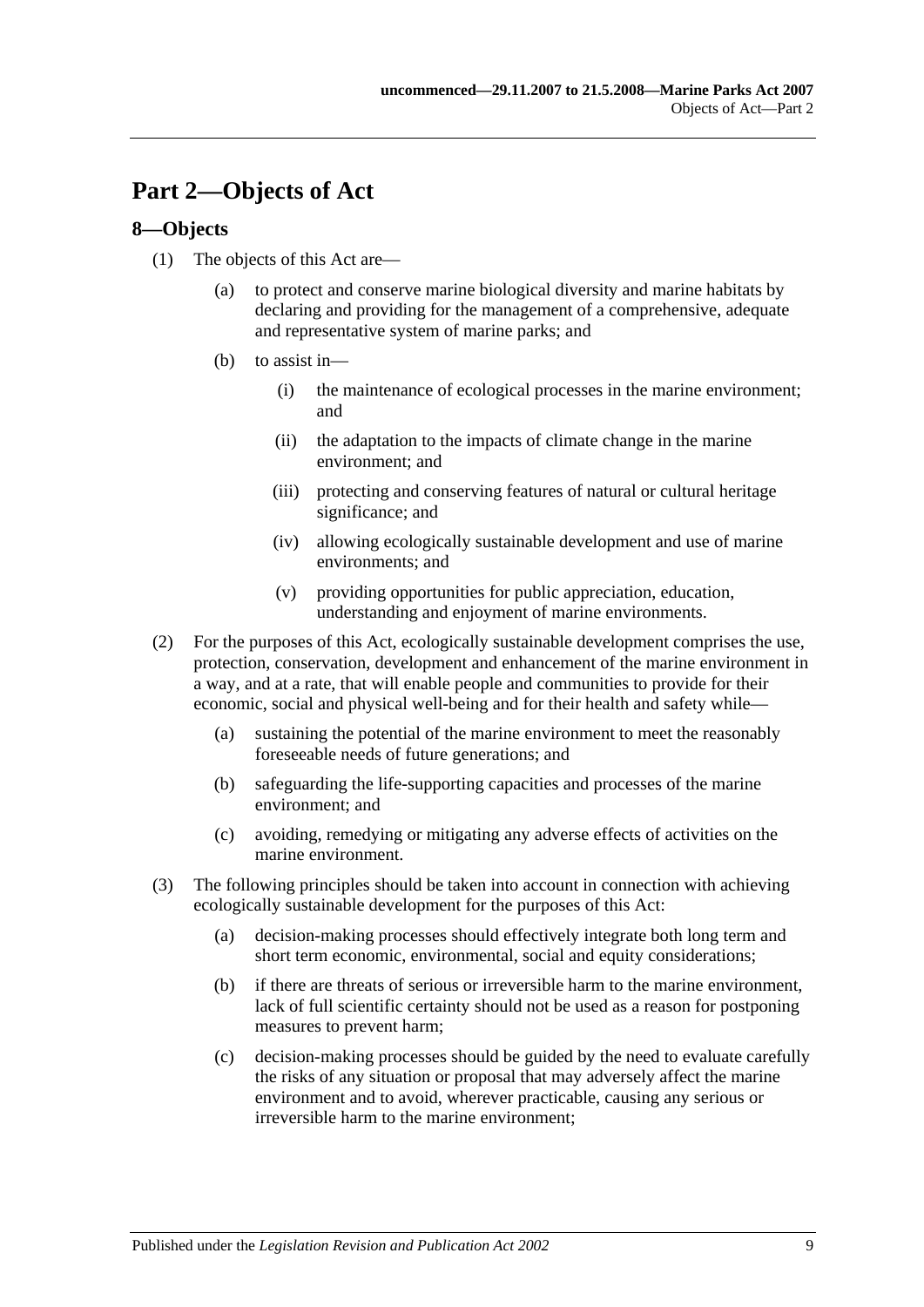- (d) the present generation should ensure that the health, diversity and productivity of the marine environment is maintained or enhanced for the benefit of future generations;
- (e) a fundamental consideration should be the conservation of biological diversity and ecological integrity;
- (f) environmental factors should be taken into account when valuing or assessing assets or services, costs associated with protecting or restoring the marine environment should be allocated or shared equitably and in a manner that encourages the responsible use of the marine environment, and people who obtain benefits from the marine environment, or who adversely affect or consume natural resources, should bear an appropriate share of the costs that flow from their activities;
- $(g)$  if the management of the marine environment requires the taking of remedial action, the first step should, insofar as is reasonably practicable and appropriate, be to encourage those responsible to take such action before resorting to more formal processes and procedures;
- (h) consideration should be given to Aboriginal heritage, and to the interests of the traditional owners of any land or other natural resources;
- (i) consideration should be given to other heritage issues, and to the interests of the community in relation to conserving heritage items and places;
- (j) the involvement of the public in providing information and contributing to processes that improve decision-making should be encouraged;
- (k) the responsibility to achieve ecologically sustainable development should be seen as a shared responsibility between the State government, the local government sector, the private sector, and the community more generally.

# <span id="page-9-0"></span>**9—Administration of Act to achieve objects**

The Minister, the ERD Court and other persons or bodies involved in the administration of this Act, and any other person or body required to consider the operation or application of this Act (whether acting under this Act or another Act), must act consistently with, and seek to further, the objects of this Act.

# <span id="page-9-1"></span>**Part 3—Marine parks**

# <span id="page-9-2"></span>**Division 1—Establishment of marine parks**

# <span id="page-9-4"></span><span id="page-9-3"></span>**10—Establishment of marine parks**

- (1) The Governor may, by proclamation made on the recommendation of the Minister—
	- (a) establish a specified area as a marine park; and
	- (b) assign a name to the marine park so established.
- (2) The Minister must, in formulating a recommendation for the purposes of [subsection](#page-9-4) (1), seek, and have regard to, the advice of the Council.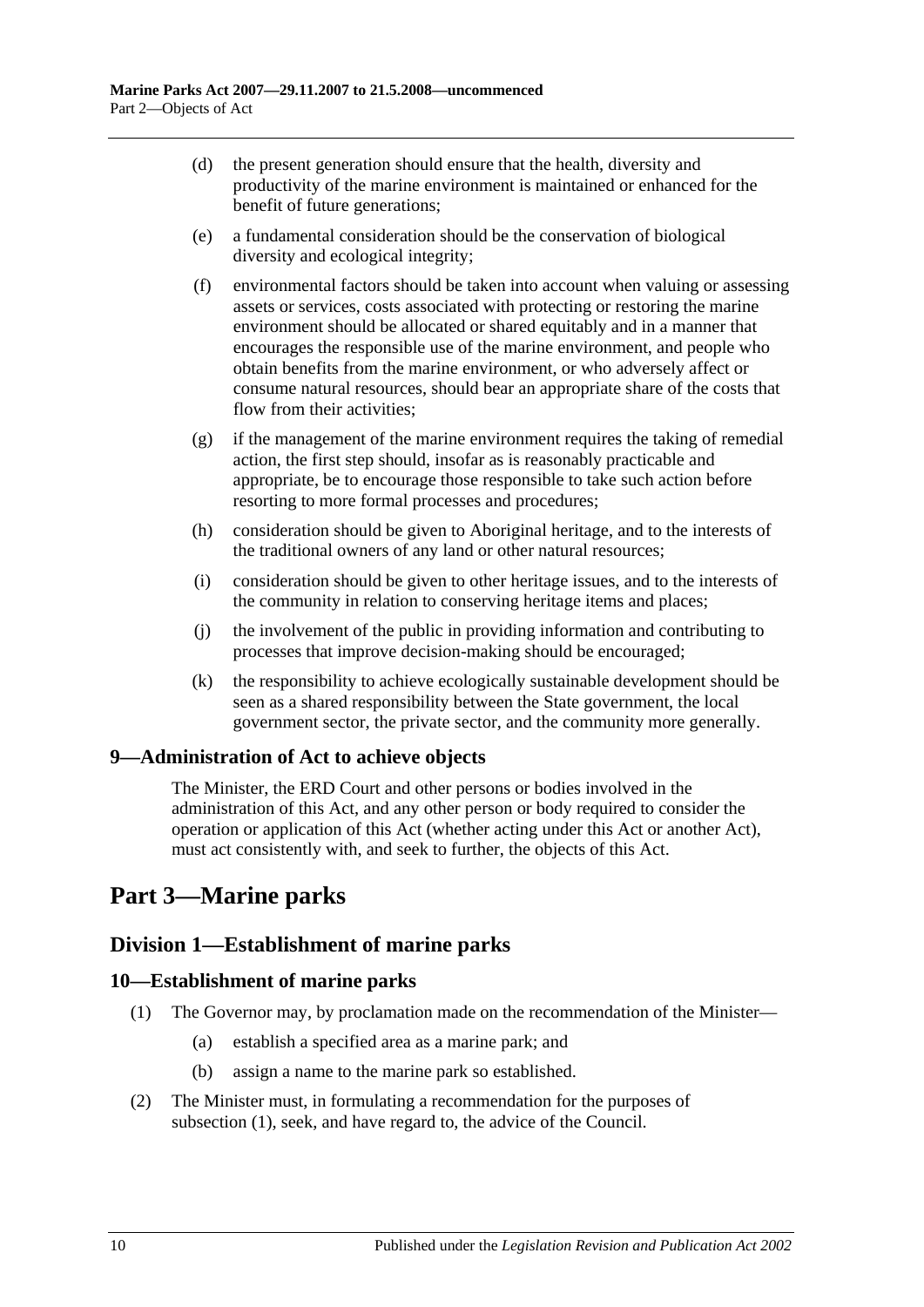- (3) The area to be specified by proclamation as a marine park is to consist of a part of the sea that is within the limits of the State or the coastal waters of the State, and may include land or waters held by, or on behalf of, the Crown within or adjacent to the specified part of the sea.
- <span id="page-10-0"></span>(4) A proclamation under this section—
	- (a) must define the boundaries of the marine park; and
	- (b) may, on the recommendation of the Minister, contain provisions (*interim protection orders*) that prohibit or restrict activities within the marine park with a view to ensuring that areas in a marine park are not adversely affected prior to the adoption by the Minister of a management plan for the marine park.
- (5) The Minister must take into account the following matters before making a recommendation under [subsection](#page-10-0) (4)(b)—
	- (a) any management arrangements that are already applying in relation to the area; and
	- (b) any development authorisations that have been given under the *[Development](http://www.legislation.sa.gov.au/index.aspx?action=legref&type=act&legtitle=Development%20Act%201993)  Act [1993](http://www.legislation.sa.gov.au/index.aspx?action=legref&type=act&legtitle=Development%20Act%201993)* in relation to the area; and
	- (c) any advice received from the Council,

and may take into account such other matters as the Minister thinks fit.

(6) A person must not contravene an interim protection order contained in a proclamation under this section.

Maximum penalty: \$100 000 or imprisonment for 2 years.

- <span id="page-10-2"></span>(7) The Minister must, after the Governor has established a marine park under this section, in the manner prescribed by the regulations, give public notice of the making of the relevant proclamation and, in so doing—
	- (a) specify a place or places where copies of the proclamation may be inspected or purchased; and
	- (b) invite submissions from interested persons within a period (of at least 6 weeks) specified by the Minister on the boundaries of the marine park.
- <span id="page-10-3"></span><span id="page-10-1"></span>(8) The Minister must consider any submissions received under [subsection](#page-10-1) (7)(b) and may, after taking into account any matters or advice determined by the Minister to be relevant in the circumstances, recommend to the Governor that the boundaries of the marine park be altered.
- <span id="page-10-7"></span><span id="page-10-6"></span><span id="page-10-5"></span><span id="page-10-4"></span>(9) The Governor may, by subsequent proclamation (whether or not a process under [subsection](#page-10-2) (7) or [\(8\)](#page-10-3) has been completed)—
	- (a) abolish a marine park established under this section; or
	- (b) on the recommendation of the Minister, alter the boundaries of a marine park established under this section; or
	- (c) alter the name of a marine park established under this section; or
	- (d) on the recommendation of the Minister, vary or revoke an interim protection order contained in a proclamation under this section.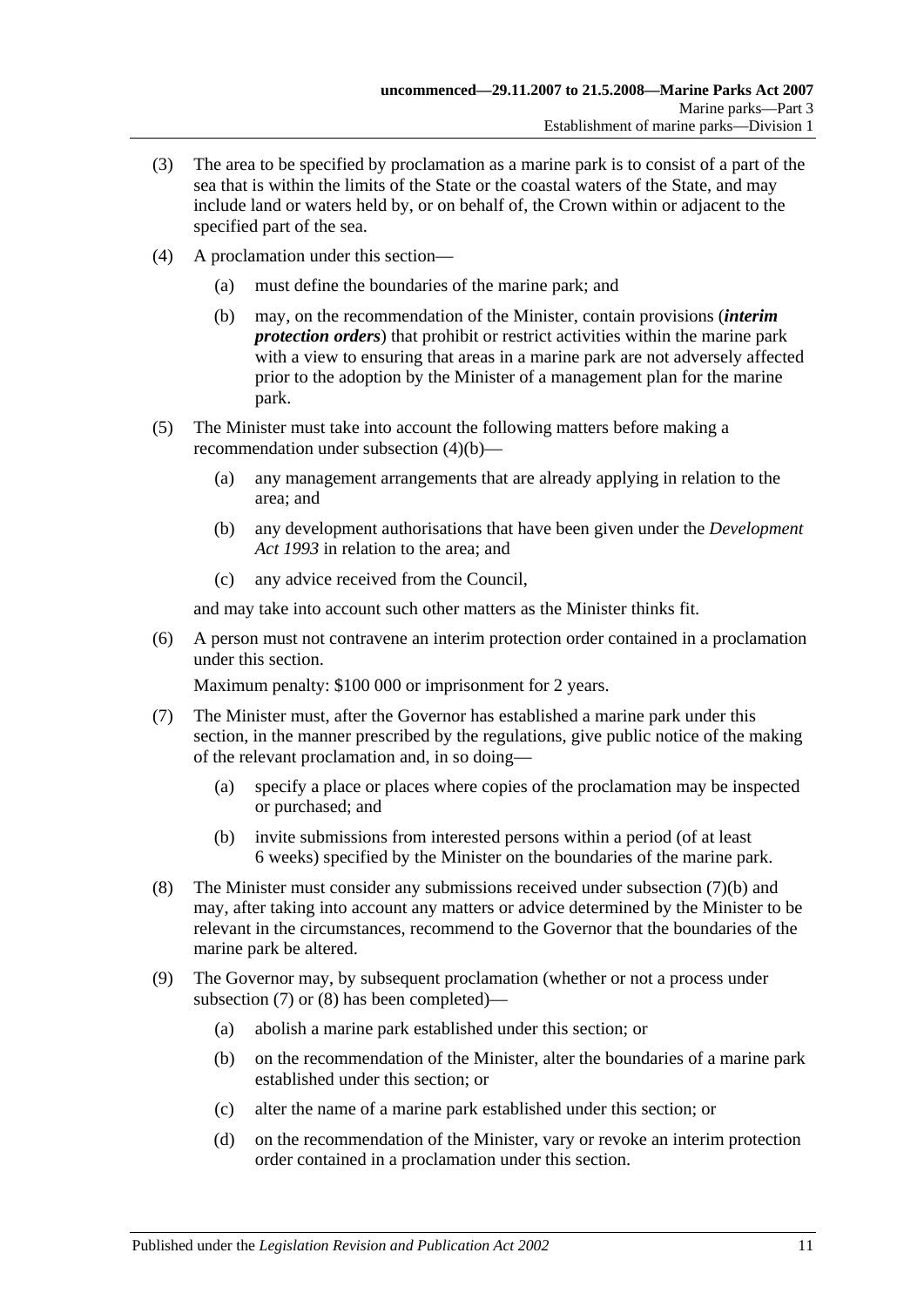- (10) The Minister must, in formulating a recommendation for the purposes of [paragraphs](#page-10-4) (b) and [\(d\)](#page-10-5) of [subsection](#page-10-6) (9), seek, and have regard to, the advice of the Council.
- <span id="page-11-5"></span>(11) Subject to [subsection](#page-11-4) (13), a proclamation must not be made under [subsection](#page-10-7) (9)(a) or [\(b\),](#page-10-4) by virtue of which an area ceases to be, or ceases to be included in, a marine park, except in accordance with a resolution passed by both Houses of Parliament.
- (12) Notice of a motion for a resolution under [subsection](#page-11-5) (11) must be given at least 14 sitting days before the motion is passed.
- <span id="page-11-4"></span>(13) [Subsection](#page-11-5) (11) does not apply to a proclamation made on the recommendation of the Minister under [subsection](#page-10-3) (8) within 6 months of the publication of a notice under [subsection](#page-10-2) (7).

# <span id="page-11-0"></span>**Division 2—Management of marine parks**

# <span id="page-11-1"></span>**11—Interpretation**

In this Division—

- (a) a reference to a *draft management plan* includes a reference to a draft amendment to, or a draft revocation of, a management plan previously made under this Part; and
- (b) a reference to a *management plan* includes a reference to an amendment to, or a revocation of, a management plan previously made under this Part; and
- (c) a reference to an *initial management plan* for a marine park means the management plan first declared by the Governor to be an authorised management plan for the marine park after the establishment of the marine park.

# <span id="page-11-2"></span>**12—Management of marine parks**

The Minister must manage a marine park in accordance with a management plan for the park.

# <span id="page-11-3"></span>**13—General nature and content of management plans**

- (1) A management plan for a marine park—
	- (a) must be consistent with the objects of this Act and set out strategies for achieving those objects in relation to the park; and
	- (b) must establish the various types of zones within the park and define their boundaries; and
	- (c) may identify and define the boundaries of special purpose areas within the park and set out the activities that will be permitted in the areas; and
	- (d) may direct the management of day-to-day issues associated with any aspect of the park, or the use or protection of the park (including scientific monitoring or research); and
	- (e) may provide guidelines with respect to the granting of permits for various activities that might be allowed within the park.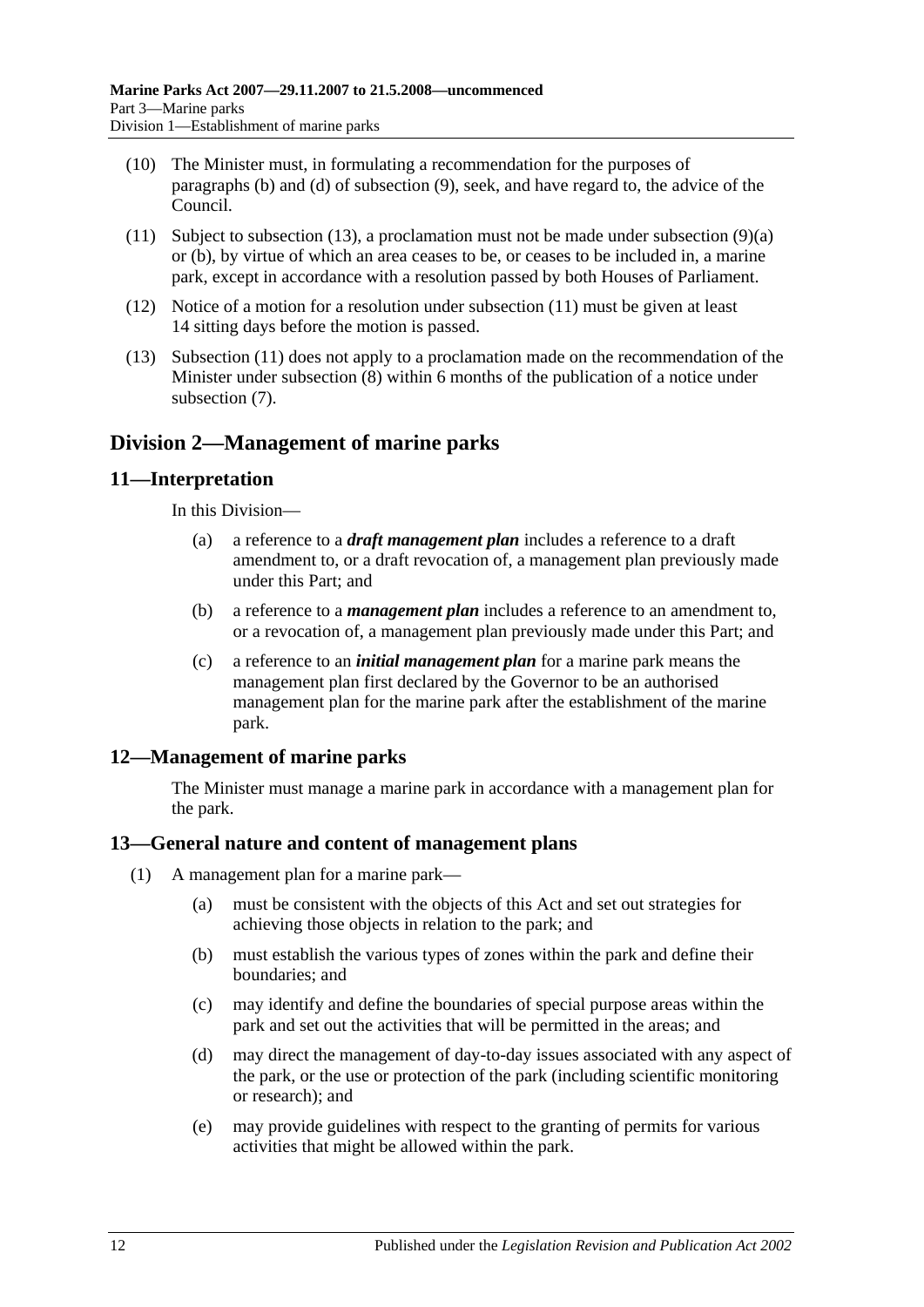- (2) A management plan must take into account—
	- (a) the provisions of a document identified by the Minister, by notice in the Gazette, as the State's general strategic plan; and
	- (b) the provisions of the Planning Strategy and any relevant Development Plan under the *[Development Act](http://www.legislation.sa.gov.au/index.aspx?action=legref&type=act&legtitle=Development%20Act%201993) 1993*; and
	- (c) the provisions of the State NRM Plan and any relevant regional NRM plan under the *[Natural Resources Management Act](http://www.legislation.sa.gov.au/index.aspx?action=legref&type=act&legtitle=Natural%20Resources%20Management%20Act%202004) 2004*; and
	- (d) the provisions of any relevant environment protection policy under the *[Environment Protection Act](http://www.legislation.sa.gov.au/index.aspx?action=legref&type=act&legtitle=Environment%20Protection%20Act%201993) 1993*; and
	- (e) the provisions of any indigenous land use agreement; and
	- (f) the provisions of any statutory instrument under a related operational Act (insofar as is relevant to the operation of this Act and reasonably practicable).

### <span id="page-12-0"></span>**14—Procedure for making or amending management plans**

- (1) The Minister must, as soon as practicable after the establishment of a marine park, commence the process for the making of a management plan in relation to the park (with the view of completing the management plan within 3 years of the date of the relevant proclamation).
- (2) The Minister must review a management plan at least once in every 10 years.
- (3) The Minister may propose the amendment of a management plan at any time.
- (4) The Minister must, in relation to a proposal to make or amend a management plan—
	- (a) by notice published in the Gazette, in a newspaper circulating generally within the State and on a website determined by the Minister, give notice of the intention to make or amend a management plan; and
	- (b) publish on a website, determined by the Minister, a statement of the environmental, economic and social values of the area concerned; and
	- (c) prepare a draft of the management plan or amendment and a statement (an *impact statement*) of the expected environmental, economic and social impacts of the management plan or amendment; and
	- (d) seek the views of—
		- (i) all relevant Ministers; and
		- (ii) the Council; and
		- (iii) a representative of all signatories to any indigenous land use agreement that is in force in relation to any of the area comprising the marine park; and
		- (iv) a representative of any native title holders or claimants that have a native title determination or registered native title claim; and
		- (v) such persons or bodies as the Minister determines to be leading representatives of—
			- (A) the environment and conservation sector; and
			- (B) local government; and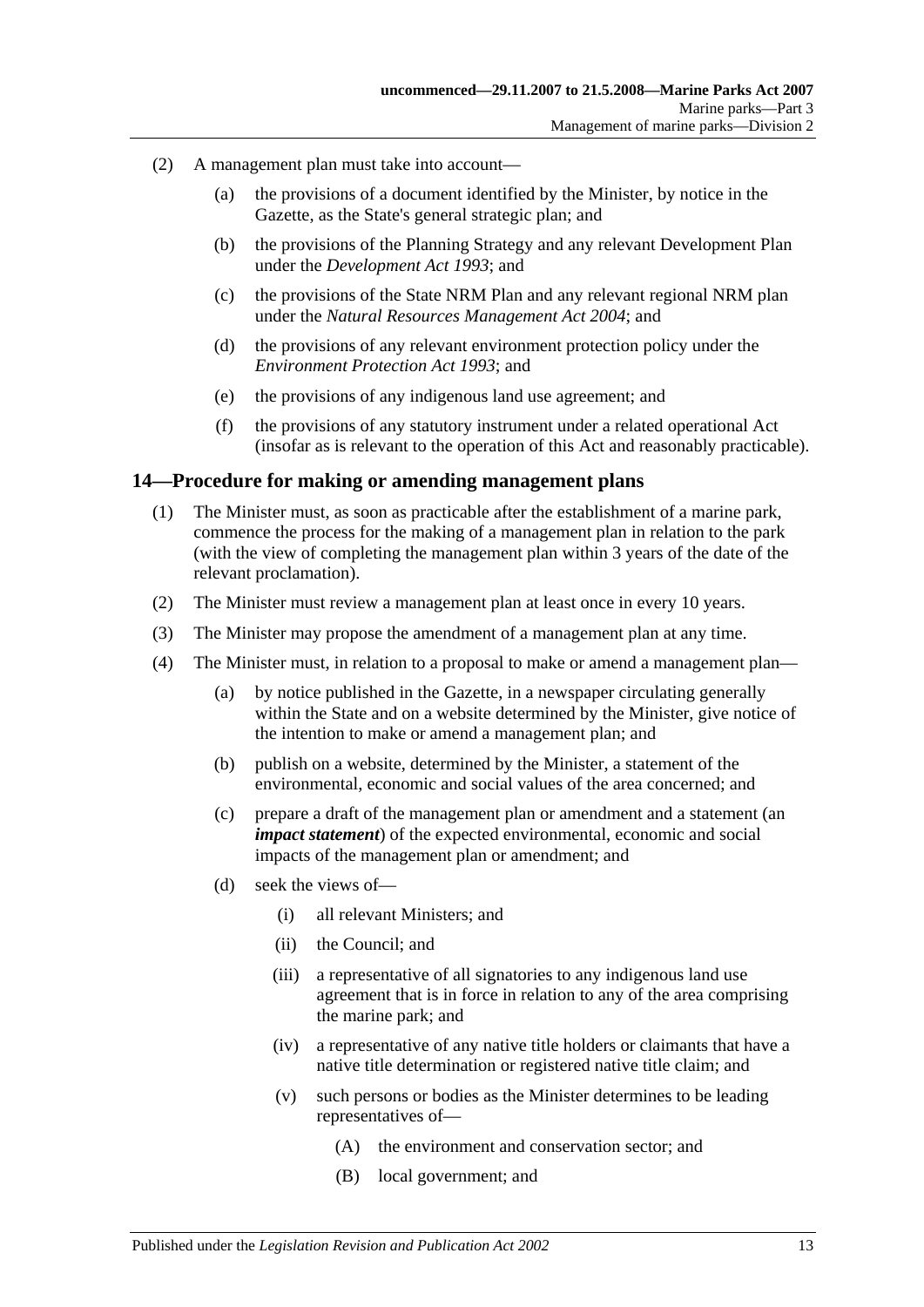- (C) the commercial fishing industry; and
- (D) the aquaculture industry; and
- (E) the recreational fishing sector; and
- (F) the mining and petroleum industries; and
- (G) the tourism sector; and
- (H) the general business sector,

in relation to the draft; and

- (e) publish the draft management plan and impact statement on a website determined by the Minister (so as to be accessible and capable of being printed without a charge imposed by the Minister), and make copies of the plan and impact statement available for inspection (without charge) or purchase at a place or places determined by the Minister; and
- <span id="page-13-0"></span>(f) by notice published in the Gazette, in a newspaper circulating generally within the State and on a website determined by the Minister, give notice of the place or places at which copies of the draft plan and impact statement are available for inspection (without charge) or purchase and specify an address to which interested persons may send written representations in relation to the draft within the period specified in the notice (being not less than 6 weeks from the date of publication of the notice).
- (5) The Minister may, in relation to the preparation of a draft to make or amend a management plan, seek the views of any person as he or she sees fit.
- (6) If the Minister is of the opinion that a draft amendment of a management plan is not substantive in nature—
	- (a) the Minister need not prepare a statement of environmental, economic and social values or an impact statement; and
	- (b) the Minister may dispense with the requirements of [subsection](#page-13-0)  $(4)(f)$ .
- (7) At the end of the period referred to in the notice under [subsection](#page-13-0)  $(4)(f)$  and, in any event, before adopting a draft management plan, the Minister—
	- (a) must consider any views expressed to the Minister under this section in relation to the draft and any representations made by members of the public in response to the notice; and
	- (b) may make such alterations to the draft as the Minister thinks necessary or desirable.
- (8) On adopting a draft management plan, the Minister may refer the plan to the Governor and the Governor may, by notice in the Gazette—
	- (a) declare the draft to be an authorised management plan; and
	- (b) fix a day on which the plan will come into operation.
- (9) The Minister must, within 12 sitting days after the declaration of an initial management plan for a marine park, cause copies of the plan to be laid before both Houses of Parliament.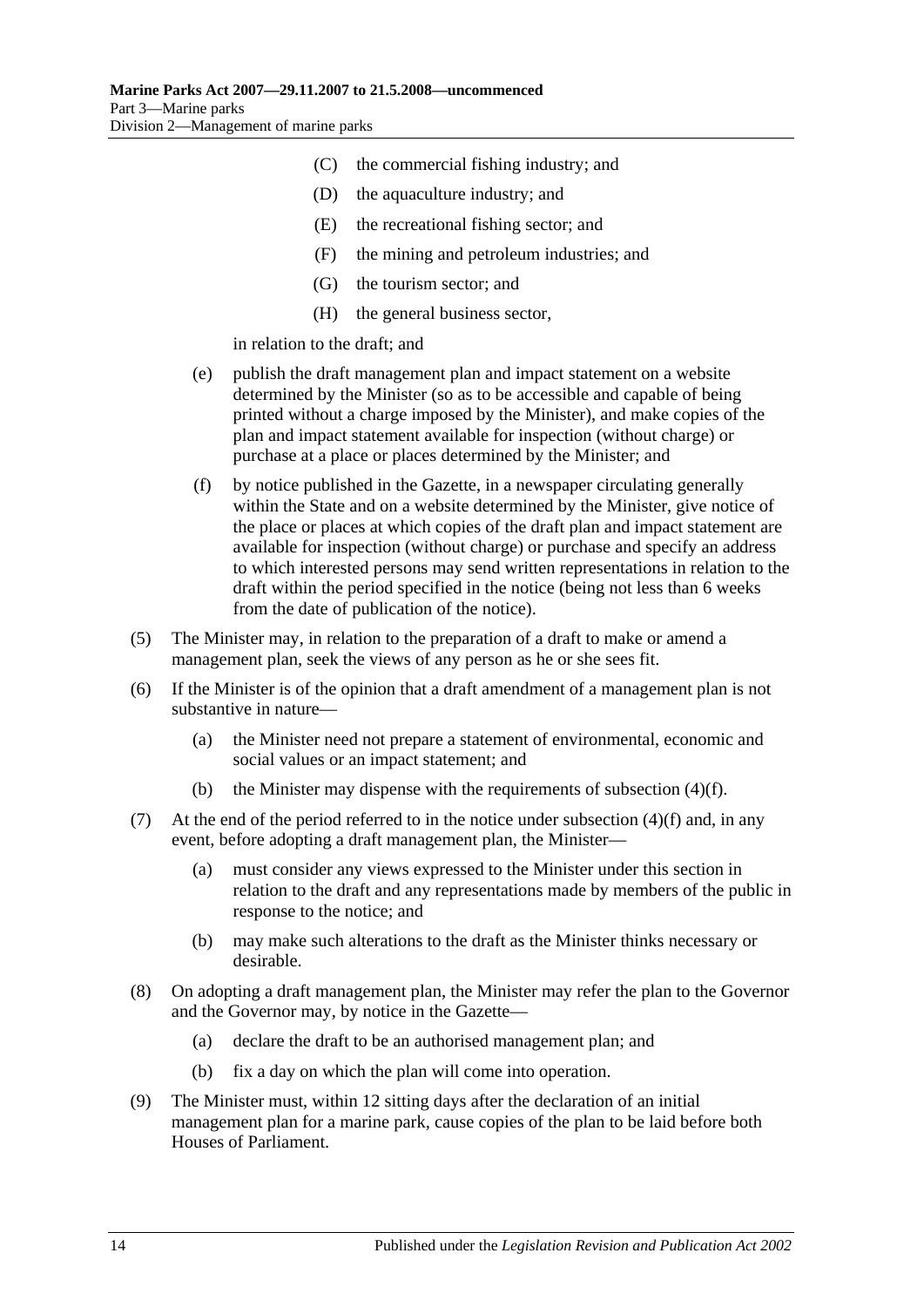- (10) A failure of the Minister to comply with a requirement of this section does not affect the validity of a management plan.
- (11) In this section—

*relevant Minister* means a Minister responsible for the administration of a related operational Act.

# <span id="page-14-2"></span><span id="page-14-0"></span>**15—Parliamentary scrutiny**

- (1) On the declaration by the Governor of a draft management plan to be an authorised management plan the Minister must, within 28 days, refer the plan to the Environment, Resources and Development Committee of the Parliament.
- <span id="page-14-4"></span><span id="page-14-3"></span>(2) The Environment, Resources and Development Committee must, after receipt of a plan under [subsection](#page-14-2) (1)—
	- (a) resolve that it does not object to the plan; or
	- (b) resolve to suggest amendments to the plan; or
	- (c) resolve to object to the plan.
- (3) If, at the expiration of 28 days from the day on which the plan was referred to the Environment, Resources and Development Committee, the Committee has not made a resolution under [subsection](#page-14-3) (2), it will be conclusively presumed that the Committee does not object to the plan and does not itself propose to suggest any amendments to the plan.
- (4) If an amendment is suggested under [subsection](#page-14-4)  $(2)(b)$ 
	- (a) the Minister may, by notice in the Gazette, proceed to make such an amendment to the plan; or
	- (b) the Minister may report back to the Committee that the Minister is unwilling to make the amendment suggested by the Committee (and, in such a case, the Committee may resolve that it does not object to the plan as originally made, or may resolve to object to the plan).
- <span id="page-14-5"></span>(5) If the Environment, Resources and Development Committee resolves to object to a plan, copies of the plan must be laid before both Houses of Parliament.
- <span id="page-14-6"></span>(6) If either House of Parliament passes a resolution disallowing a plan laid before it under [subsection](#page-14-5) (5), the plan ceases to have effect.
- (7) A resolution is not effective for the purposes of [subsection](#page-14-6) (6) unless passed in pursuance of a notice of motion given within 14 sitting days (which need not fall within the same session of Parliament) after the day on which the plan was laid before the House.
- (8) If a resolution is passed under [subsection](#page-14-6) (6), notice of the resolution must immediately be published in the Gazette.
- (9) This section does not apply to an initial management plan for a marine park.

### <span id="page-14-1"></span>**16—Availability and evidence of management plans**

(1) Copies of each management plan and of any other document referred to in a management plan must be kept available for inspection (without charge) by the public during ordinary office hours at a place or places determined by the Minister.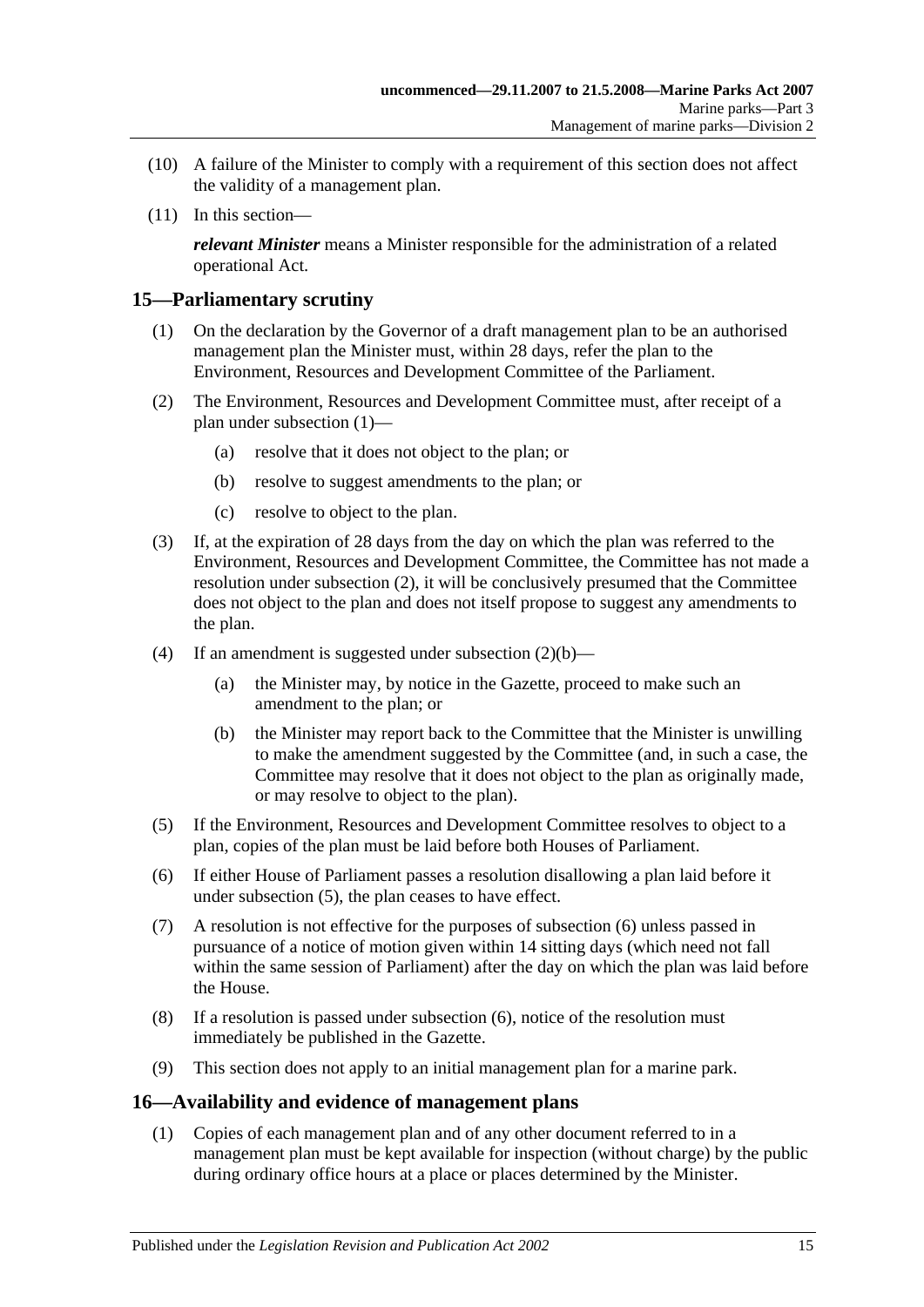- (2) Each management plan must also be published on a website determined by the **Minister**
- (3) In legal proceedings, evidence of the contents of a management plan or of a document referred to in a management plan may be given by production of a document certified by the Minister as a true copy of the plan or other document.
- (4) An apparently genuine document purporting to be a certificate of the Minister will be accepted as such in the absence of proof to the contrary.

# <span id="page-15-0"></span>**Division 3—Regulation of activities within marine parks**

# <span id="page-15-3"></span><span id="page-15-1"></span>**17—Zones**

(1) Subject to this Act, a person must not contravene a provision of the regulations prohibiting or restricting activities within a zone of a marine park.

Maximum penalty: \$100 000 or imprisonment for 2 years.

- <span id="page-15-4"></span>(2) If the circumstances of an alleged offence against [subsection](#page-15-3) (1) are constituted by a person undertaking recreational fishing by use of a hand line or rod and line, a prosecution cannot be commenced against the person unless the person had previously been given a warning in the prescribed manner and form by an authorised officer and, in allegedly committing the offence, acted in contravention of that warning.
- (3) For the purposes of [subsection](#page-15-4) (2), a certificate executed by an authorised officer certifying as to the giving of a warning specified in the certificate constitutes proof of the matters so certified in the absence of proof to the contrary.
- (4) [Subsection](#page-15-4) (2) does not apply if it is alleged that the offence was committed in a restricted access zone.
- (5) In this section, *hand line*, *recreational fishing* and *rod and line* have the same respective meanings as in the *[Fisheries Management Act](http://www.legislation.sa.gov.au/index.aspx?action=legref&type=act&legtitle=Fisheries%20Management%20Act%202007) 2007*.

# <span id="page-15-5"></span><span id="page-15-2"></span>**18—Temporary prohibition or restriction of activities**

- (1) The Minister may, by notice published in the Gazette, in a newspaper circulating generally within the State and on a website determined by the Minister, prohibit or restrict specified activities within a marine park, or a zone or other area of a marine park, for a maximum period of 90 days.
- (2) The Minister may prohibit or restrict specified activities under [subsection](#page-15-5) (1) if, in the Minister's opinion, such a prohibition or restriction is necessary in circumstances of urgency—
	- (a) to protect a species of plant or animal; or
	- (b) to protect a feature of natural or cultural heritage significance; or
	- (c) to protect public safety.
- (3) The Minister may, by notice published in the Gazette, in a newspaper circulating generally within the State and on a website determined by the Minister, amend, extend or revoke a prohibition or restriction under [subsection](#page-15-5) (1).
- (4) The maximum period for which a prohibition or restriction may operate under this section is 180 days.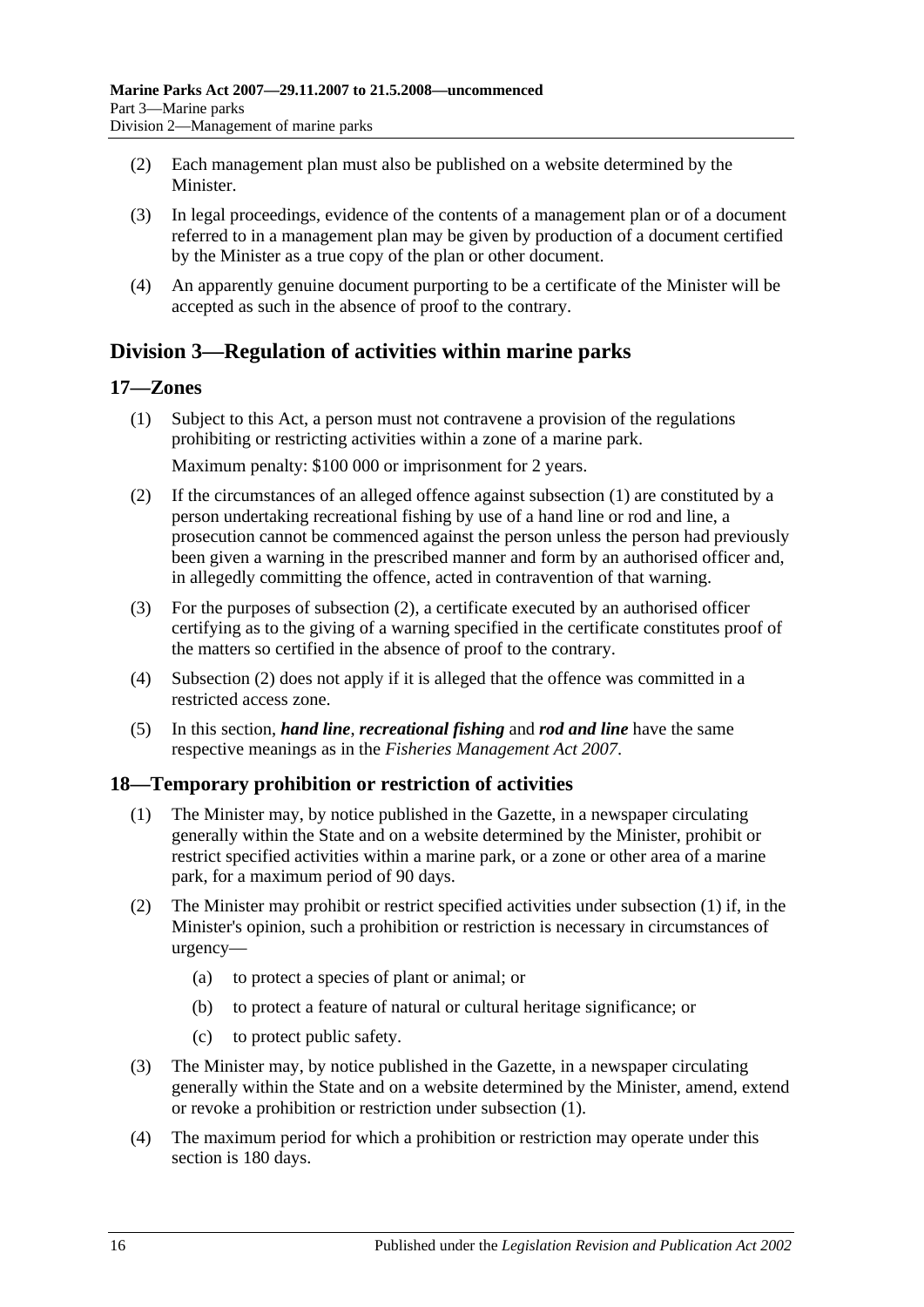(5) A person must not contravene a prohibition or restriction under this section. Maximum penalty: \$100 000 or imprisonment for 2 years.

# <span id="page-16-0"></span>**Division 4—Permits**

# <span id="page-16-1"></span>**19—Permits for activities**

- (1) The Minister may grant a permit to a person to engage in an activity within a marine park, or a zone or other area of a marine park, that would otherwise be prohibited or restricted under [Division 3.](#page-15-0)
- (2) The regulations may limit the activities for which a permit may be granted under this section.
- (3) An applicant for a permit under this section must make the application in a manner and form determined by the Minister.
- (4) The Minister must refuse to grant a permit if the granting of the permit is precluded by the regulations, and may refuse to grant a permit if, in the Minister's opinion, the application should be refused—
	- (a) because the applicant is not a fit and proper person to hold the permit; or
	- (b) because to grant the permit would be prejudicial to the interests of conservation; or
	- (c) for any other sufficient reason, having regard to any applicable guidelines in the management plan for the marine park or the objects of this Act.
- (5) A permit—
	- (a) must specify the purpose or purposes for which it is issued; and
	- (b) is subject to such conditions as the Minister thinks fit; and
	- (c) may, if the holder of the permit has, in the opinion of the Minister, contravened this Act, be revoked by the Minister by notice in writing given to the person; and
	- (d) may be revoked by the Minister by instrument in writing given to the holder of the permit if, in the opinion of the Minister, it is in the interests of conservation to do so.
- (6) A condition of a permit may require compliance with a specified code of practice, standard or other document as in force at a specified time or as in force from time to time.
- (7) A permit—
	- (a) comes into operation on the day fixed in the permit for its commencement or if no such day is fixed, on the day on which it is granted; and
	- (b) expires on the day fixed in the permit for its expiry or, if no such day is fixed, on the expiration of 12 months from the day on which it came into operation.
- (8) The conditions of a permit may be varied—
	- (a) if a permit is issued for a period of more than 12 months, on the expiration of 12 months from the day on which it came into operation; or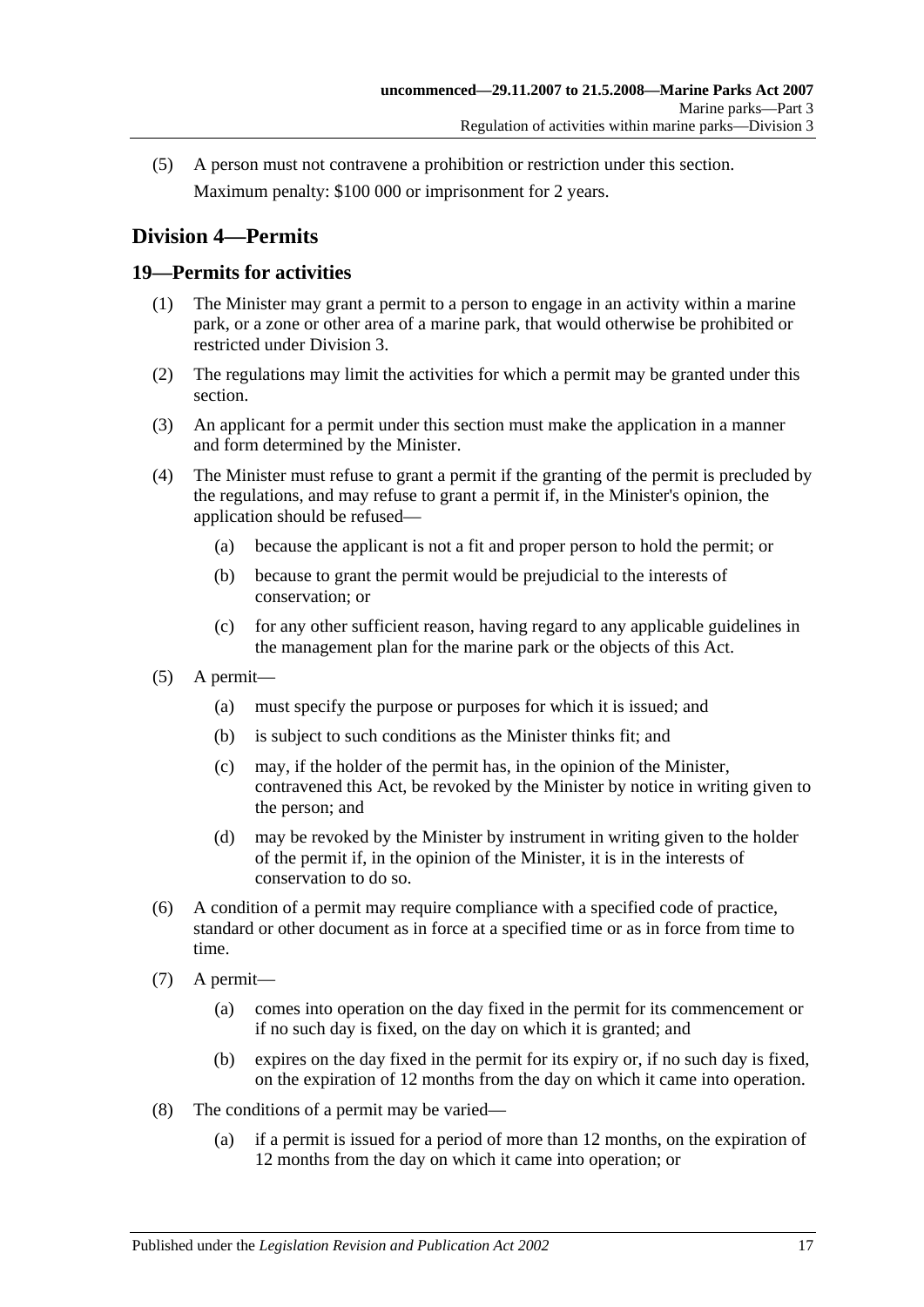- (b) at the discretion of the Minister if—
	- (i) the holder of the permit contravenes this Act; or
	- (ii) in the opinion of the Minister, there is significant risk of harm to a marine park occurring; or
	- (iii) a management plan for a marine park is amended resulting in an alteration of the zones, or the boundaries of the zones, of the marine park; or
- (c) at any time—
	- (i) with the consent of the applicant; or
	- (ii) as provided for by the regulations or a condition of the permit.

## <span id="page-17-0"></span>**20—Contravention of condition of permit**

If the holder of a permit, or a person acting in the employment or with the authority of the holder of a permit, contravenes a condition of the permit, the holder of the permit is guilty of an offence.

Maximum penalty: \$100 000 or imprisonment for 2 years.

# <span id="page-17-1"></span>**Division 5—Affected statutory authorisations**

## <span id="page-17-2"></span>**21—Affected statutory authorisations**

- (1) If the rights conferred by a statutory authorisation under another Act are affected by the creation of a zone or the imposition of a temporary prohibition or restriction of activities within a marine park, the Minister must pay fair and reasonable compensation to the holder of the statutory authorisation or, if the Minister considers it appropriate to do so, compulsorily acquire, and pay fair and reasonable compensation for, the statutory authorisation, or any interest (or part of any interest) under a statutory authorisation.
- (2) The regulations may, for the purposes of this section—
	- (a) provide for a scheme for the payment of compensation to the holders of statutory authorisations whose rights are affected by the creation of a zone or the imposition of a temporary prohibition or restriction of activities within a marine park;
	- (b) provide for a scheme of compulsory acquisition and the payment of compensation to persons whose statutory authorisations, or any interests under a statutory authorisation, are compulsorily acquired;
	- (c) prescribe the method of calculation of amounts payable as compensation under this section;
	- (d) provide for a process of objection and appeal in relation to the payment of compensation under this section.
- (3) This section, and regulations made for the purposes of this section, will have effect in relation to a statutory authorisation under another Act, despite the provisions of the other Act.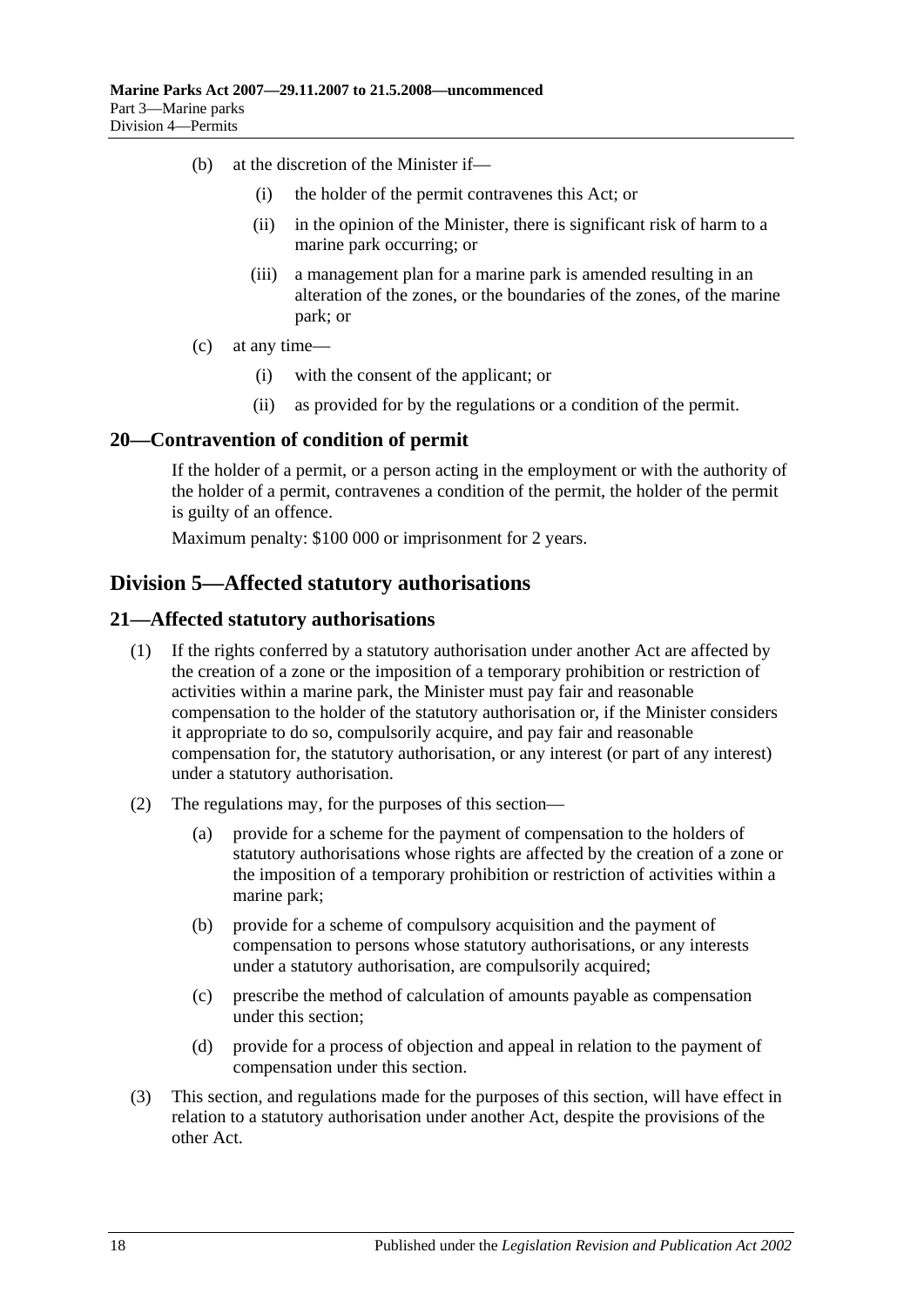# <span id="page-18-0"></span>**Part 4—Administration**

# <span id="page-18-1"></span>**Division 1—Minister**

# <span id="page-18-2"></span>**22—Functions and powers of Minister**

- (1) The Minister has the following functions under this Act:
	- (a) to examine and keep under review the need for areas to be constituted as marine parks;
	- (b) to seek and assess community nominations for marine parks after taking into account the objects of this Act;
	- (c) to prepare and keep under review marine park management plans;
	- (d) to ensure necessary protections are in place through the prohibition or restriction of activities within marine parks under this Act;
	- (e) to issue permits for activities that may be allowed within marine parks under this Act;
	- (f) to consult with relevant persons, bodies or authorities, including indigenous peoples with an association with a marine park, about the measures that should be taken to further the objects of this Act;
	- (g) as far as reasonably practicable and appropriate, to act to integrate the administration of this Act with the administration of other legislation that may affect a marine park;
	- (h) to institute, supervise or promote programs to protect, maintain or improve marine parks;
	- (i) to conduct or promote public education in relation to the protection, improvement or enhancement of marine parks;
	- (j) to keep the state of marine parks under review;
	- (k) to enforce the general duty of care;
	- (l) such other functions as are assigned to the Minister by or under this or any other Act.
- <span id="page-18-4"></span>(2) The Minister has the power to do anything necessary, expedient or incidental to—
	- (a) performing the functions of the Minister under this Act; or
	- (b) administering this Act; or
	- (c) furthering the objects of this Act.
- (3) Without limiting [subsection](#page-18-4) (2), the Minister may, subject to and in accordance with, the *[Land Acquisition Act](http://www.legislation.sa.gov.au/index.aspx?action=legref&type=act&legtitle=Land%20Acquisition%20Act%201969) 1969*, acquire land for the purposes of this Act.

### <span id="page-18-3"></span>**23—Delegation**

(1) The Minister may delegate to a person or body (including a person for the time being holding or acting in a specified office or position) a function or power of the Minister under this Act.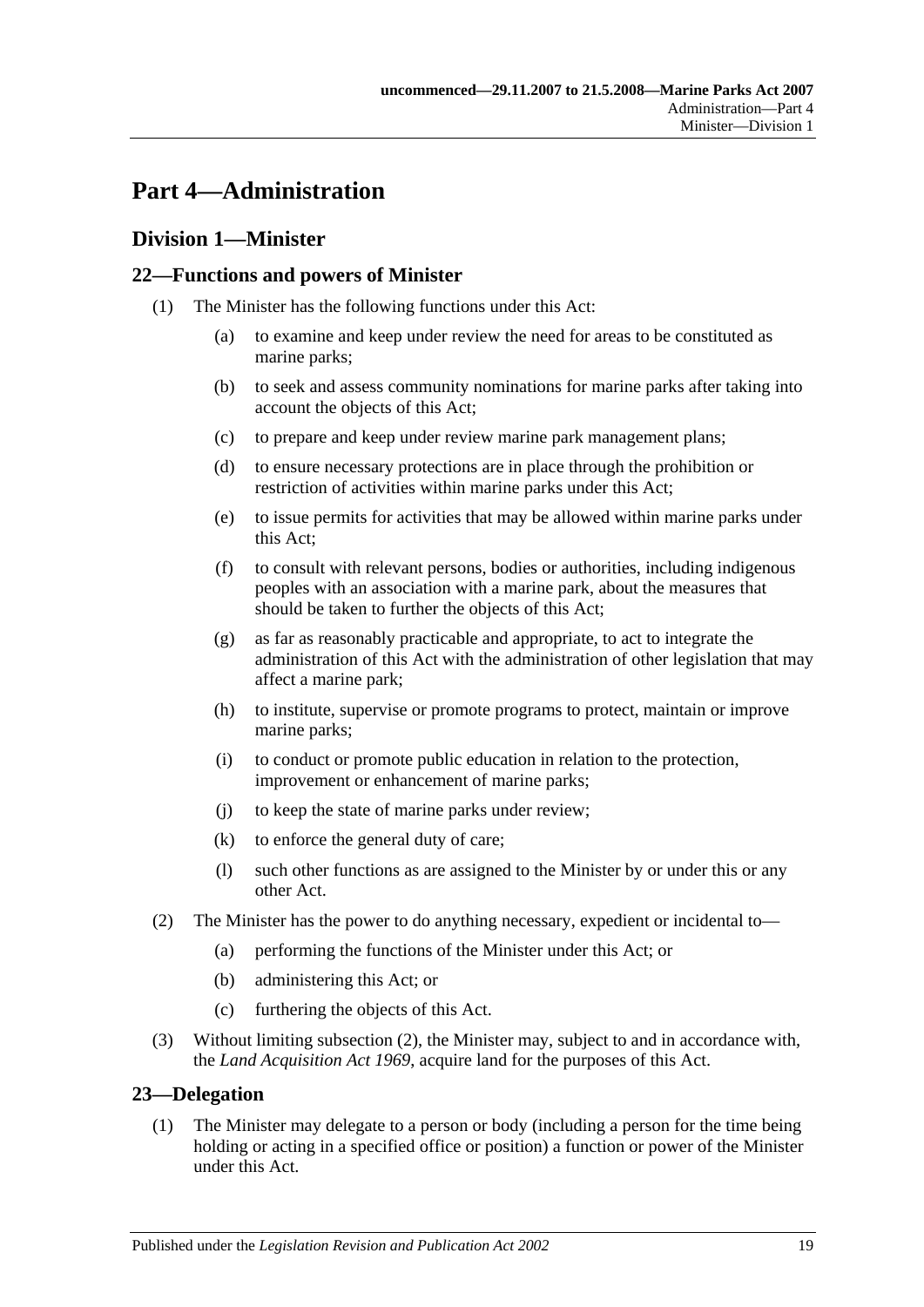- (2) A delegation under this section—
	- (a) must be by instrument in writing; and
	- (b) may be absolute or conditional; and
	- (c) does not derogate from the power of the Minister to act in any matter; and
	- (d) is revocable at will.
- (3) A function or power delegated under this section may, if the instrument of delegation so provides, be further delegated.

# <span id="page-19-0"></span>**Division 2—Marine Parks Council of South Australia**

### <span id="page-19-1"></span>**24—Establishment of Council**

- (1) The *Marine Parks Council of South Australia* is established.
- (2) The Council consists of—
	- (a) 10 members appointed by the Governor on the nomination of the Minister; and
	- (b) the Chief Executive (*ex officio*), or a person for the time being nominated by the Chief Executive to be a member of the Council.
- <span id="page-19-2"></span>(3) Of the members appointed on the recommendation of the Minister—
	- (a) 1 must be a person who has knowledge of, or experience in, the field of commercial fishing;
	- (b) 1 must be a person who has knowledge of, or experience in, the field of aquaculture;
	- (c) 1 must be a person who has knowledge of, or experience in, the field of recreational fishing;
	- (d) 3 must be persons who have knowledge of, or experience in, the field of marine conservation;
	- (e) 2 must be persons who have qualifications or experience in a field of science that is relevant to the marine environment;
	- (f) 1 must be a person who has extensive involvement in community affairs;
	- (g) 1 must be a person who has extensive knowledge of indigenous culture, especially in connection with the marine environment.
- (4) Each person appointed to the Council must be a person who can demonstrate knowledge of, or an interest in, the requirements necessary to manage the marine environment in a responsible manner.
- (5) Before nominating a person or persons for appointment to the Council, the Minister must—
	- (a) by notice published in a newspaper circulating generally throughout the State, invite expressions of interest for appointment to the Council within a period specified in the notice; and
	- (b) take reasonable steps to consult with a body or bodies that, in the Minister's opinion, represent the interests reflected by the relevant appointment.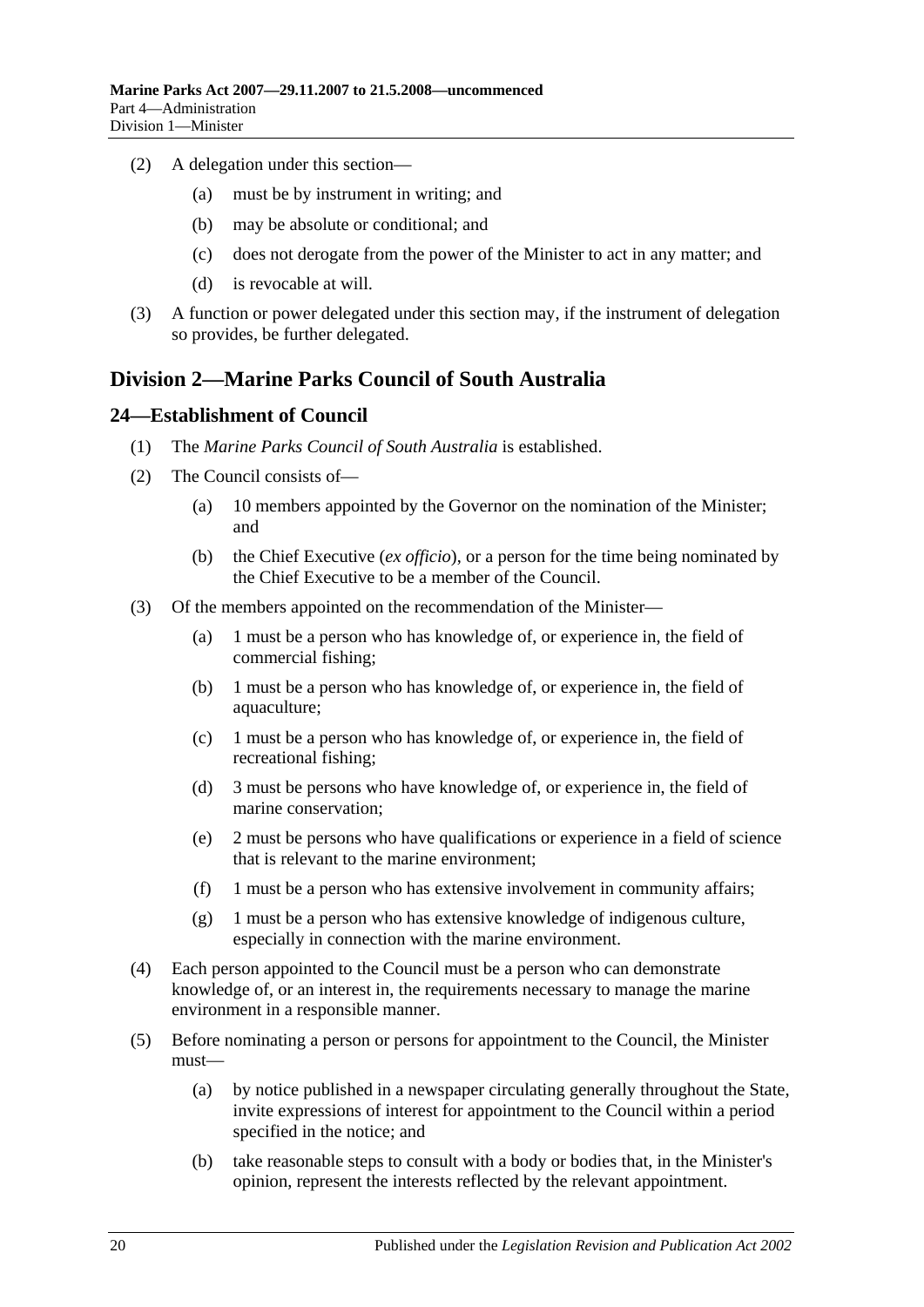# <span id="page-20-0"></span>**25—Presiding member and deputy presiding member**

- (1) The Minister must appoint 1 of the members of the Council (the *presiding member*) to preside at meetings of the Council.
- (2) The Minister may appoint another member of the Council to be the deputy of the presiding member (the *deputy presiding member*) to preside at meetings of the Council in the absence of the presiding member.

## <span id="page-20-1"></span>**26—Terms and conditions of membership**

- (1) An appointed member of the Council will be appointed on conditions determined by the Governor and for a term, not exceeding 3 years, specified in the instrument of appointment and, at the expiration of a term of appointment, is eligible for reappointment.
- (2) However, an appointed member of the Council may not hold office for consecutive terms that exceed 6 years in total.
- <span id="page-20-5"></span>(3) The Governor may remove an appointed member of the Council from office—
	- (a) for breach of, or non-compliance with, a condition of appointment; or
	- (b) for misconduct; or
	- (c) for failure or incapacity to carry out official duties satisfactorily.
- (4) The office of an appointed member of the Council becomes vacant if the member—
	- (a) dies; or
	- (b) completes a term of office and is not reappointed; or
	- (c) resigns by written notice to the Minister; or
	- (d) ceases to satisfy the qualification by virtue of which the member was eligible for appointment to the Council; or
	- (e) is absent without leave of the presiding member of the Council from 3 consecutive meetings of the Council; or
	- (f) is removed from office under [subsection](#page-20-5) (3).

### <span id="page-20-2"></span>**27—Vacancies or defects in appointment of members**

An act or proceeding of the Council is not invalid by reason only of a vacancy in its membership or a defect in the appointment of a member.

### <span id="page-20-3"></span>**28—Remuneration**

An appointed member of the Council is entitled to remuneration, allowances and expenses determined by the Minister.

### <span id="page-20-4"></span>**29—Functions of Council**

- (1) The Council has the following functions:
	- (a) to provide advice to the Minister on the establishment of marine parks, including—
		- (i) advice on any community nominations for marine parks; and
		- (ii) advice on the areas to be specified as marine parks;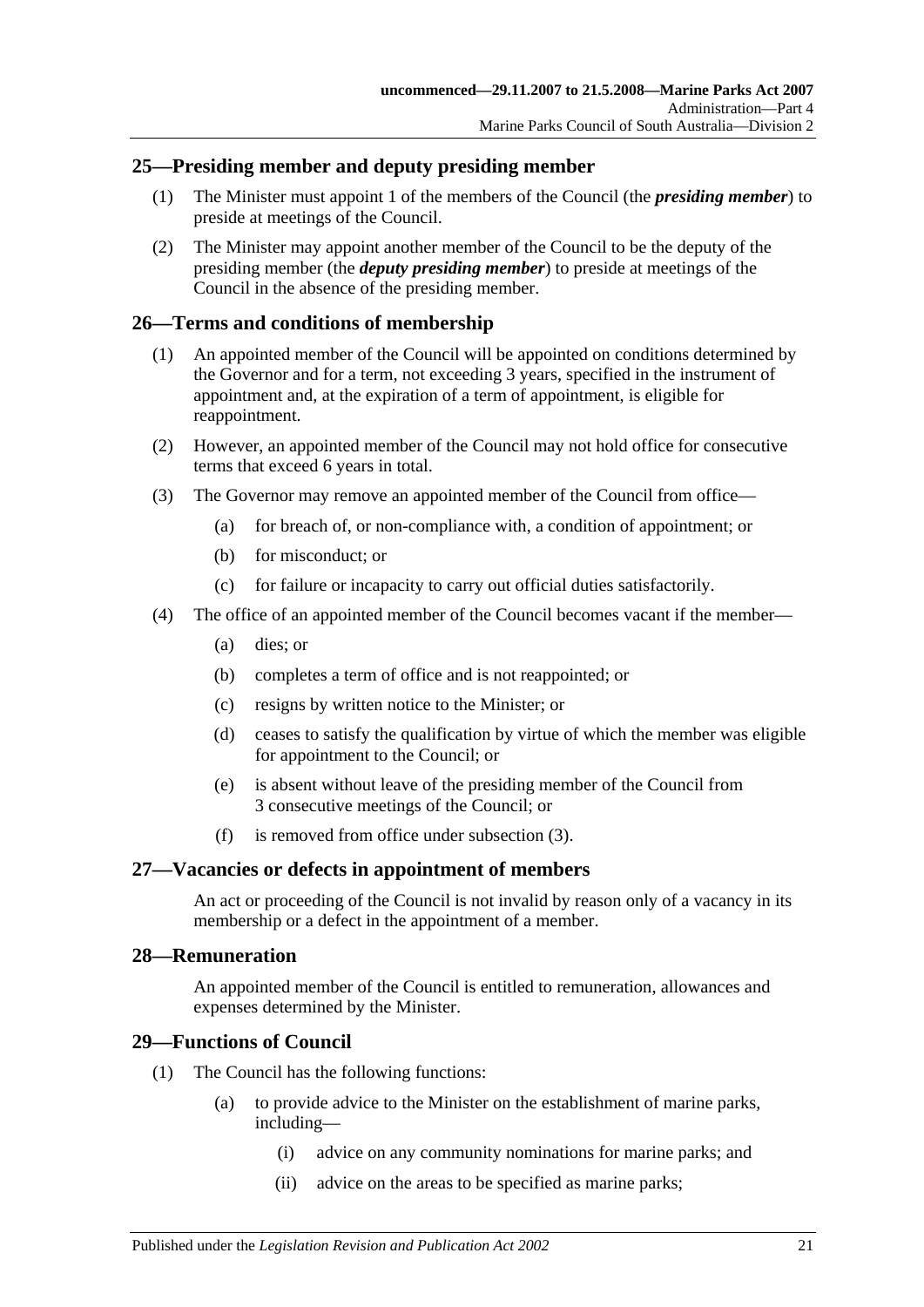- (b) to provide advice to the Minister in relation to the introduction, variation or revocation of interim protection orders;
- (c) to provide advice to the Minister in relation to a proposal to alter the boundaries of a marine park;
- (d) to provide advice to the Minister in relation to a proposal to establish or alter a zone within a marine park;
- (e) to provide advice to the Minister in relation to the management of marine parks, the formulation and operation of management plans under this Act, and the extent to which the objects of the Act are being achieved through the implementation of management plans under this Act;
- (f) to provide advice to the Minister on ways to promote community participation in the management of marine parks and the conservation of relevant marine environments;
- (g) to carry out such other functions as may be assigned to the Council by or under this Act or by the Minister.
- (2) The Council must, in providing advice to the Minister, take into account the objects of this Act.

# <span id="page-21-0"></span>**30—Council's procedures**

- (1) A majority of the appointed members of the Council constitutes a quorum of the Council.
- (2) If the presiding member and the deputy presiding member of the Council are both absent from a meeting of the Council, a member chosen by the appointed members present at the meeting will preside.
- (3) A decision carried by a majority of the votes cast by the appointed members of the Council at a meeting is a decision of the Council.
- (4) When a matter arises for decision at a meeting of the Council—
	- (a) each appointed member present at the meeting (other than the member presiding at the meeting) has a deliberative vote; and
	- (b) if the deliberative votes are equal, the member presiding at the meeting may exercise a casting vote,

(and the person appointed under section [24\(2\)\(b\)](#page-19-2) does not have a vote).

- (5) A conference by telephone or other electronic means between the members of the Council will, for the purposes of this section, be taken to be a meeting of the Council at which the participating members are present if—
	- (a) notice of the conference is given to all members in the manner determined by the Council for the purpose; and
	- (b) each participating member is capable of communicating with every other participating member during the conference.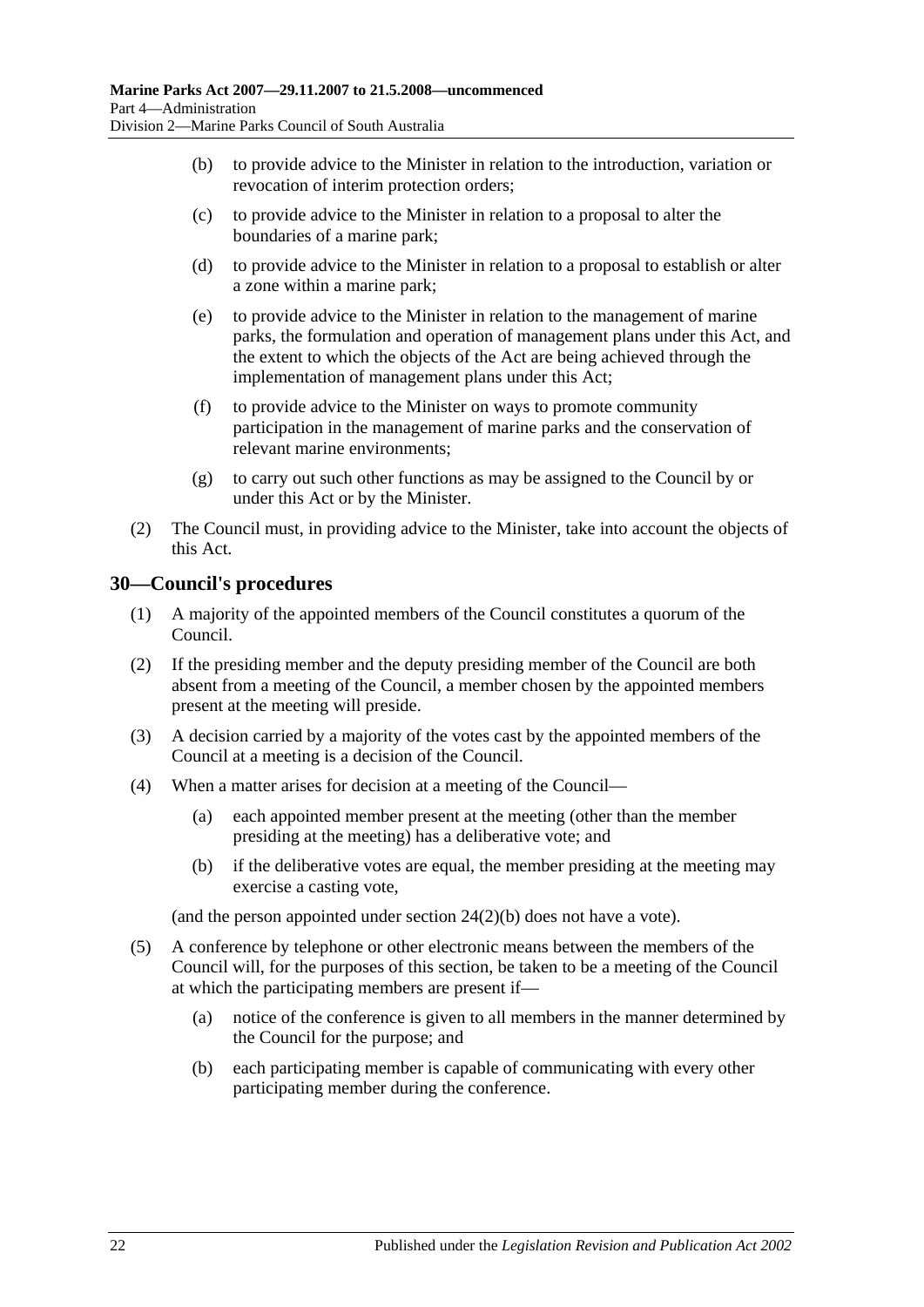- (6) A proposed resolution of the Council becomes a valid decision of the Council despite the fact that it is not voted on at a meeting of the Council if—
	- (a) notice of the proposed resolution is given to all members of the Council in accordance with procedures determined by the Council; and
	- (b) a majority of the appointed members express concurrence in the proposed resolution by letter, telegram, telex, fax, e-mail or other written communication setting out the terms of the resolution.
- (7) The Council must have accurate minutes kept of its meetings.
- (8) Subject to this Act and any direction of the Minister, the Council may determine its own procedures.

# <span id="page-22-3"></span><span id="page-22-0"></span>**31—Conflict of interest**

- (1) A member of the Council who has a direct or indirect pecuniary or personal interest in a matter decided or under consideration by the Council—
	- (a) must disclose the nature of the interest to the Council; and
	- (b) must not take part in any deliberations or decisions of the Council on the matter.

Maximum penalty: \$4 000.

- (2) It is a defence to a charge of an offence against [subsection](#page-22-3) (1) to prove that the defendant was not, at the time of the alleged offence, aware of his or her interest in the matter.
- (3) A disclosure under this section must be recorded in the minutes of the Council.

# <span id="page-22-1"></span>**Division 3—Authorised officers**

# <span id="page-22-2"></span>**32—Appointment of authorised officers**

- (1) The following persons are authorised officers under this Act:
	- (a) fisheries officers under the *[Fisheries Management Act](http://www.legislation.sa.gov.au/index.aspx?action=legref&type=act&legtitle=Fisheries%20Management%20Act%202007) 2007*;
	- (b) wardens under the *[National Parks and Wildlife Act](http://www.legislation.sa.gov.au/index.aspx?action=legref&type=act&legtitle=National%20Parks%20and%20Wildlife%20Act%201972) 1972*;
	- (c) police officers;
	- (d) persons of a class prescribed by regulation or persons appointed by the Minister, being persons who must, in either case, be employed in the public service of the State.
- (2) If the area of a marine park includes land within the area of a council, the Minister may appoint persons, nominated by the council, to be authorised officers under this Act.
- (3) The Minister may, at any time—
	- (a) revoke the appointment of an authorised officer appointed by the Minister; or
	- (b) limit the powers of an authorised officer appointed by the Minister.
- (4) The Minister may, by notice in the Gazette, limit the powers of a class of persons constituted as authorised officers.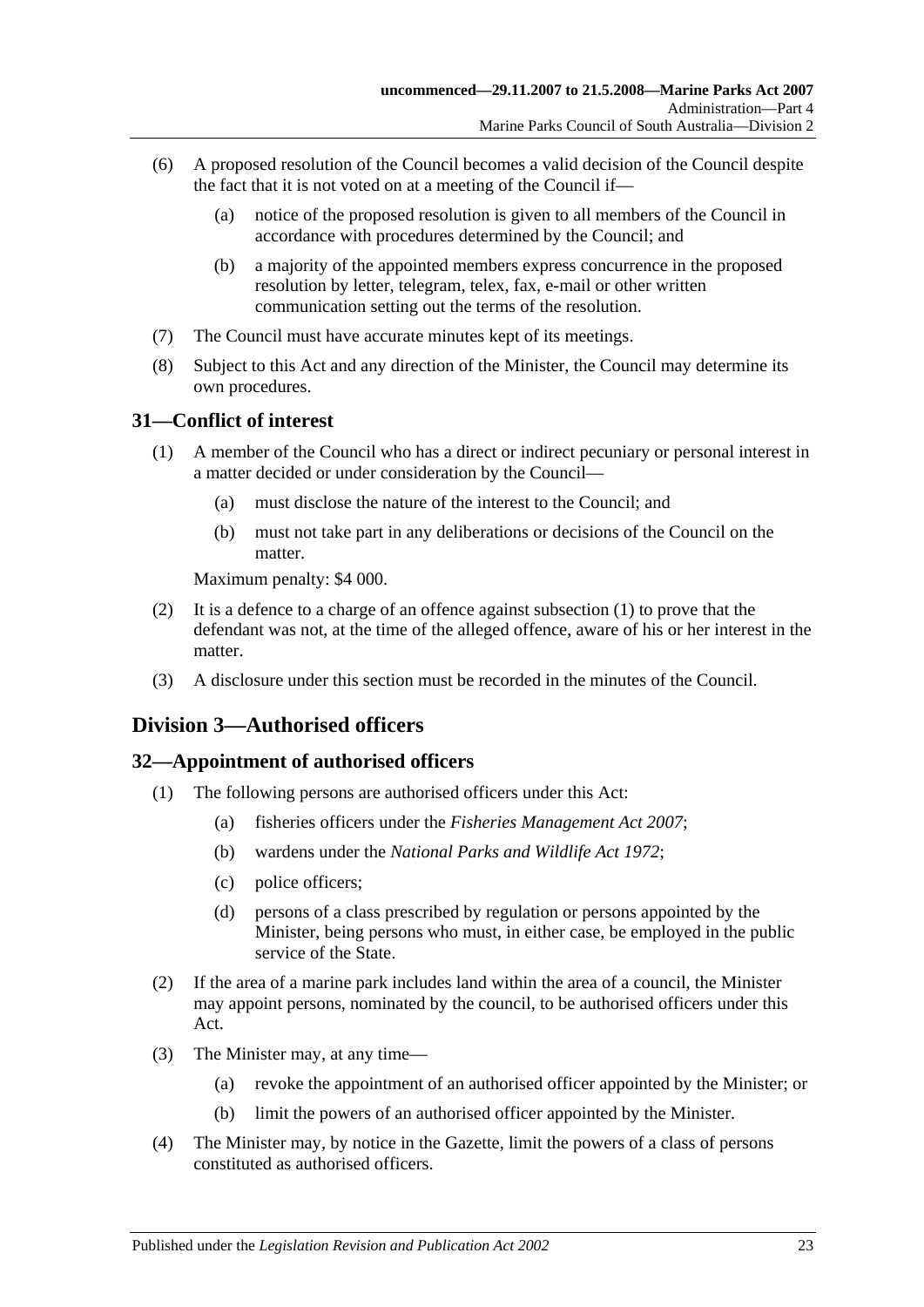# <span id="page-23-0"></span>**33—Identification of authorised officers**

- (1) A person appointed by the Minister as an authorised officer under this Act must be issued with an identity card—
	- (a) containing the person's name and a photograph of the person; and
	- (b) stating that the person is an authorised officer under this Act; and
	- (c) stating any limitations on the authorised officer's powers.
- (2) If the powers of an authorised officer appointed by the Minister have been limited, the identity card issued to the authorised officer must contain a statement of those limitations.
- (3) An authorised officer (other than a police officer in uniform) must, at the request of another person in relation to whom the authorised officer intends to exercise powers under this Part, produce for the other person's inspection—
	- (a) if the officer was appointed by the Minister—the identity card issued to the officer under this section; or
	- (b) if the officer is an authorised officer because the person holds an office under another Act—the identity card issued to the officer under that Act.
- (4) If a person in possession of an identity card issued to the person under this section ceases to be an authorised officer, the person must immediately return the identity card to the Minister.

Maximum penalty: \$250.

### <span id="page-23-2"></span><span id="page-23-1"></span>**34—Powers of authorised officers**

- <span id="page-23-3"></span>(1) An authorised officer may, as may reasonably be required in connection with the administration, operation or enforcement of this Act—
	- (a) enter any place; or
	- (b) inspect any place, works, plant or equipment; or
	- (c) enter and inspect any vessel or vehicle, and for that purpose require a vessel or vehicle to stop, or to be presented for inspection at a place and time specified by the authorised officer; or
	- (d) give directions with respect to the stopping or movement of a vessel, vehicle, plant, equipment or other thing; or
	- (e) require a person apparently in charge of a vessel or vehicle to facilitate entry and inspection of the vessel or vehicle; or
	- (f) seize and retain anything that the authorised officer reasonably suspects has been used in, or may constitute evidence of, a contravention of this Act; or
	- (g) place any buoys, markers or other items or equipment in order to assist in environmental testing or monitoring; or
	- (h) require a person who the authorised officer reasonably suspects has committed, is committing or is about to commit, a contravention of this Act to state the person's full name and usual place of residence and to produce evidence of the person's identity; or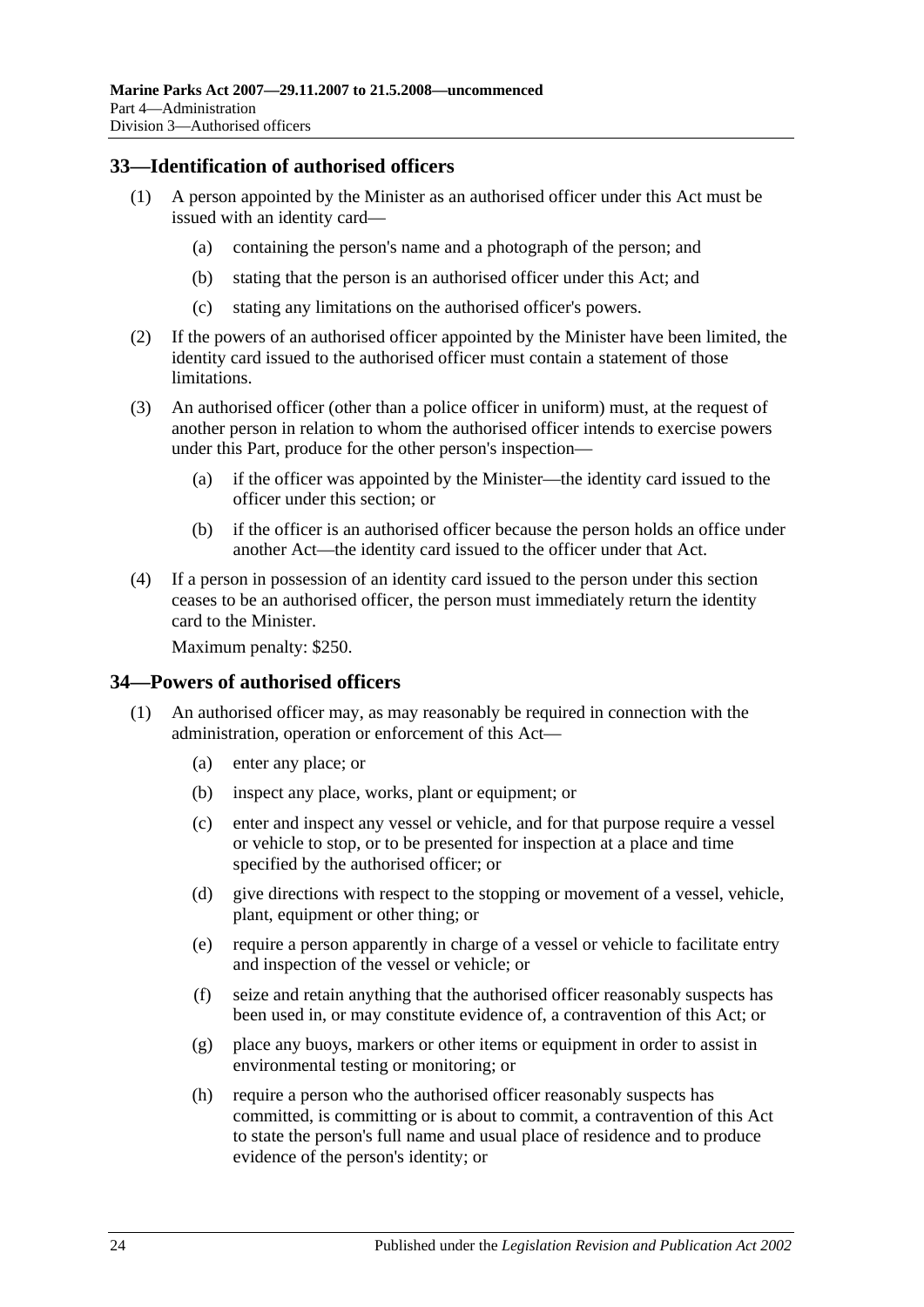- (i) require a person who the authorised officer reasonably suspects has knowledge of matters in respect of which information is reasonably required for the administration, operation or enforcement of this Act to answer questions in relation to those matters; or
- (j) with the authority of a warrant issued by a magistrate, require a person to produce specified documents or documents of a specified kind, including a written record that reproduces in an understandable form information stored by computer, microfilm or other process; or
- (k) examine, copy or take extracts from a document or information so produced or require a person to provide a copy of such a document or information; or
- (l) take photographs, films, audio, video or other recordings; or
- (m) examine or test a vessel, vehicle, plant, equipment, fitting or other thing, or cause or require it to be so examined or tested, or seize it or require its production for such examination or testing; or
- (n) require a person holding a statutory authorisation or required to hold a statutory authorisation to produce the statutory authorisation for inspection; or
- (o) give directions reasonably required in connection with the exercise of a power conferred by any of the above paragraphs or otherwise in connection with the administration, operation or enforcement of this Act; or
- (p) exercise other prescribed powers.
- <span id="page-24-0"></span>(2) An authorised officer must not exercise a power conferred by [subsection](#page-23-2) (1) in respect of a place of residence except on the authority of a warrant issued by a magistrate (but such a power may be exercised in respect of a vessel or vehicle).
- (3) An authorised officer, in exercising powers under this section, may be accompanied by such assistants as are reasonably required in the circumstances.
- <span id="page-24-1"></span>(4) An authorised officer may, on the authority of a warrant issued by a magistrate, use force to enter a place, vessel or vehicle.
- (5) A magistrate must not issue a warrant under [subsection](#page-24-0) (2) or [subsection](#page-24-1) (4) in relation to a place, vessel or vehicle unless satisfied that there are reasonable grounds to believe—
	- (a) that a contravention of this Act has been, is being, or is about to be, committed in or on the place, vessel or vehicle; or
	- (b) that something may be found in or on the place, vessel or vehicle that has been used in, or constitutes evidence of, a contravention of this Act; or
	- (c) that the circumstances require immediate action.
- (6) An application for the issue of a warrant under this section—
	- (a) may be made either personally or by telephone; and
	- (b) must be made in accordance with any procedures prescribed by the regulations.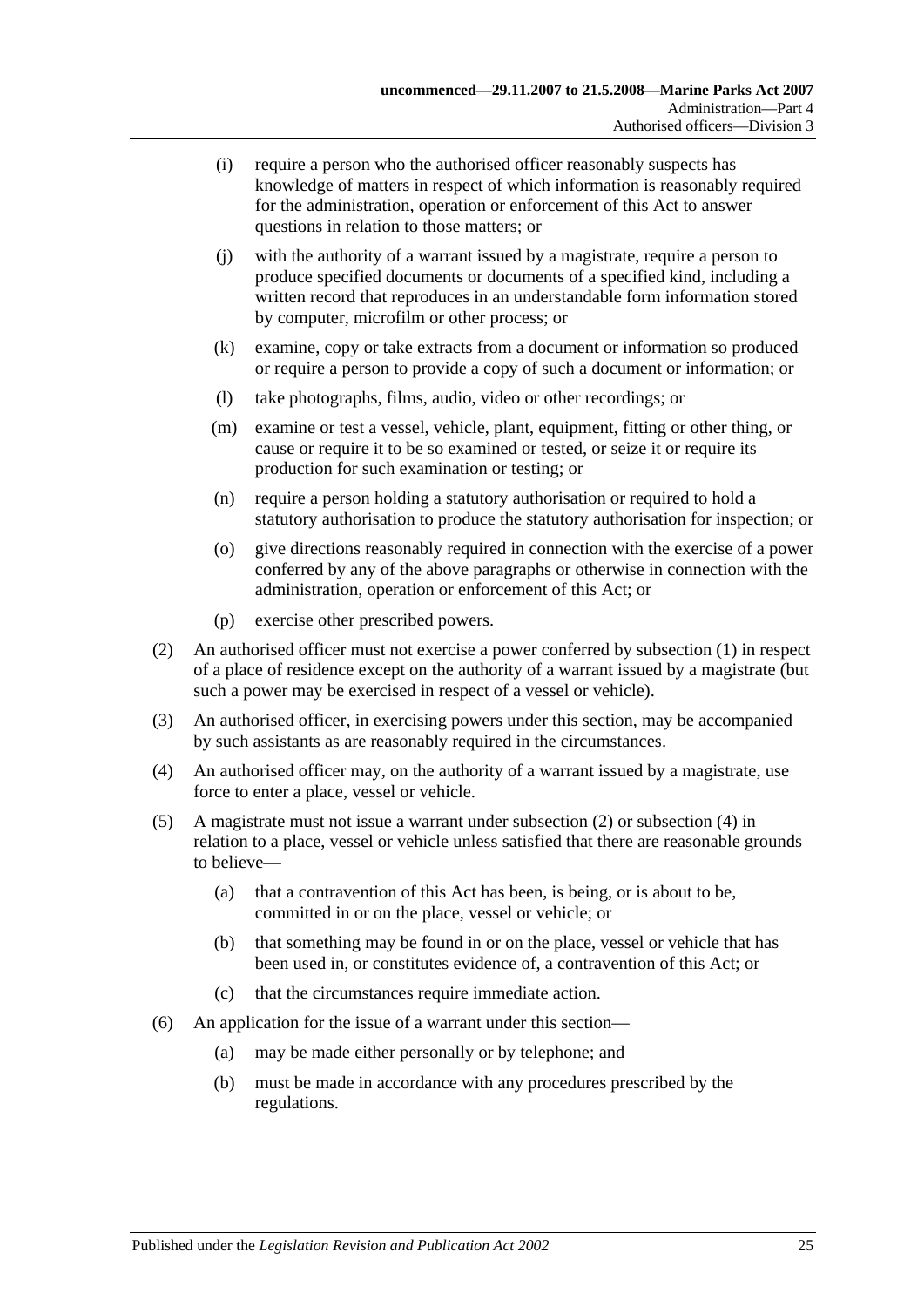# <span id="page-25-0"></span>**35—Hindering etc persons engaged in administration of Act**

- (1) A person who—
	- (a) without reasonable excuse hinders or obstructs an authorised officer or other person engaged in the administration of this Act; or
	- (b) fails to answer a question put by an authorised officer to the best of his or her knowledge, information or belief; or
	- (c) produces a document or record that he or she knows, or ought to know, is false or misleading in a material particular; or
	- (d) fails without reasonable excuse to comply with a requirement or direction of an authorised officer under this Act; or
	- (e) uses abusive, threatening or insulting language to an authorised officer, or a person assisting an authorised officer; or
	- (f) falsely represents, by words or conduct, that he or she is an authorised officer,

is guilty of an offence.

Maximum penalty: \$10 000.

(2) A person (other than an authorised officer) who, without the permission of the Minister, removes, destroys or interferes with any marker, peg or other item or equipment placed under section  $34(1)(g)$  is guilty of an offence.

Maximum penalty: \$10 000.

# <span id="page-25-1"></span>**36—Protection from self-incrimination**

A person is not obliged to answer a question or to produce a document or record as required under this Part if to do so might tend to incriminate the person or make the person liable to a penalty.

# <span id="page-25-2"></span>**Part 5—General duty of care**

# <span id="page-25-4"></span><span id="page-25-3"></span>**37—General duty of care**

- (1) A person must take all reasonable measures to prevent or minimise harm to a marine park through his or her actions or activities.
- (2) In determining what measures are required to be taken, regard must be had, amongst other things, to—
	- (a) the nature of the harm; and
	- (b) the sensitivity of the environment that may be affected and the potential impact of the harm; and
	- (c) the practicality and financial implications of any alternative action, and the current state of technical and scientific knowledge; and
	- (d) any degrees of risk that may be involved; and
	- (e) the significance of the marine park to the State and to the environment and economy of the State; and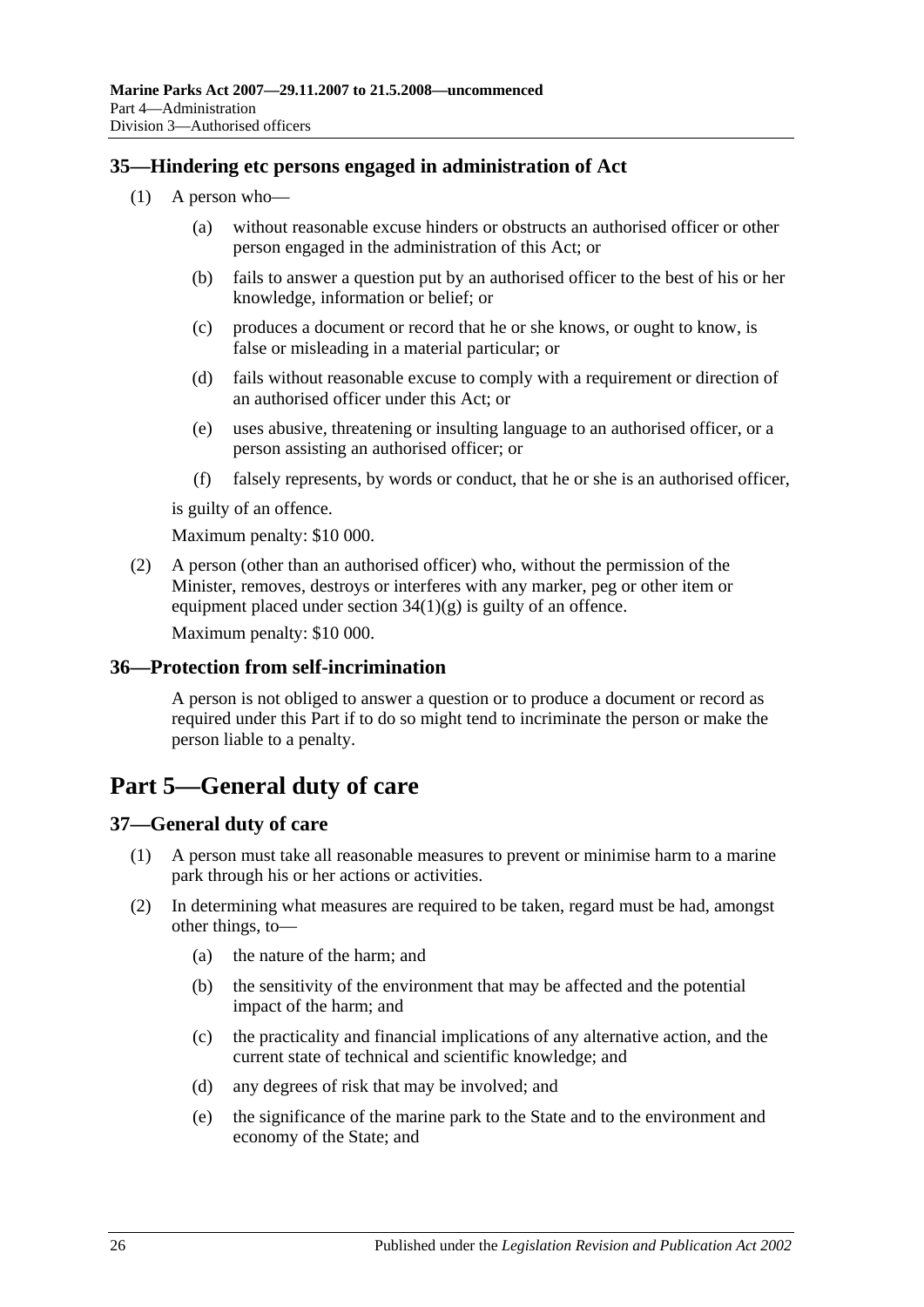- (f) the extent to which an act or activity may have a cumulative effect on a marine park; and
- (g) if a statutory authorisation has been granted in respect of the action or activity, any assessment made in connection with the granting of the authorisation of potential harm to the marine park as a result of the action or activity and the extent to which any such harm was intended to be prevented or minimised through the attachment of conditions to the authorisation.
- (3) A person will be taken not to be in contravention of [subsection](#page-25-4) (1) if the person is acting in circumstances prescribed by the regulations.
- (4) A person who contravenes [subsection](#page-25-4) (1) is not, on account of the contravention alone, guilty of an offence but—
	- (a) compliance with the duty may be enforced by the issuing of a protection order under [Part 6;](#page-26-0) and
	- (b) a reparation order or reparation authorisation may be issued under that Part in respect of the contravention.

# <span id="page-26-0"></span>**Part 6—Protection and other orders**

# <span id="page-26-1"></span>**Division 1—Orders**

# <span id="page-26-2"></span>**38—Protection orders**

- (1) The Minister may issue a protection order under this Division for the purpose of securing compliance with this Act.
- <span id="page-26-3"></span>(2) A protection order—
	- (a) must be in the form of a written notice served on the person to whom the notice is issued; and
	- (b) must specify the person to whom it is issued (whether by name or a description sufficient to identify the person); and
	- (c) must state the grounds on which it is made with reasonable particularity; and
	- (d) may impose any requirement reasonably required for the purpose for which the order is issued including 1 or more of the following:
		- (i) a requirement that the person discontinue, or not commence, a specified activity indefinitely or for a specified period or until further notice from the Minister;
		- (ii) a requirement that the person not carry on a specified activity except at specified times or subject to specified conditions;
		- (iii) a requirement that the person take specified action in a specified way, and within a specified period; and
	- (e) must state that the person may, within 14 days, appeal to the ERD Court against the order.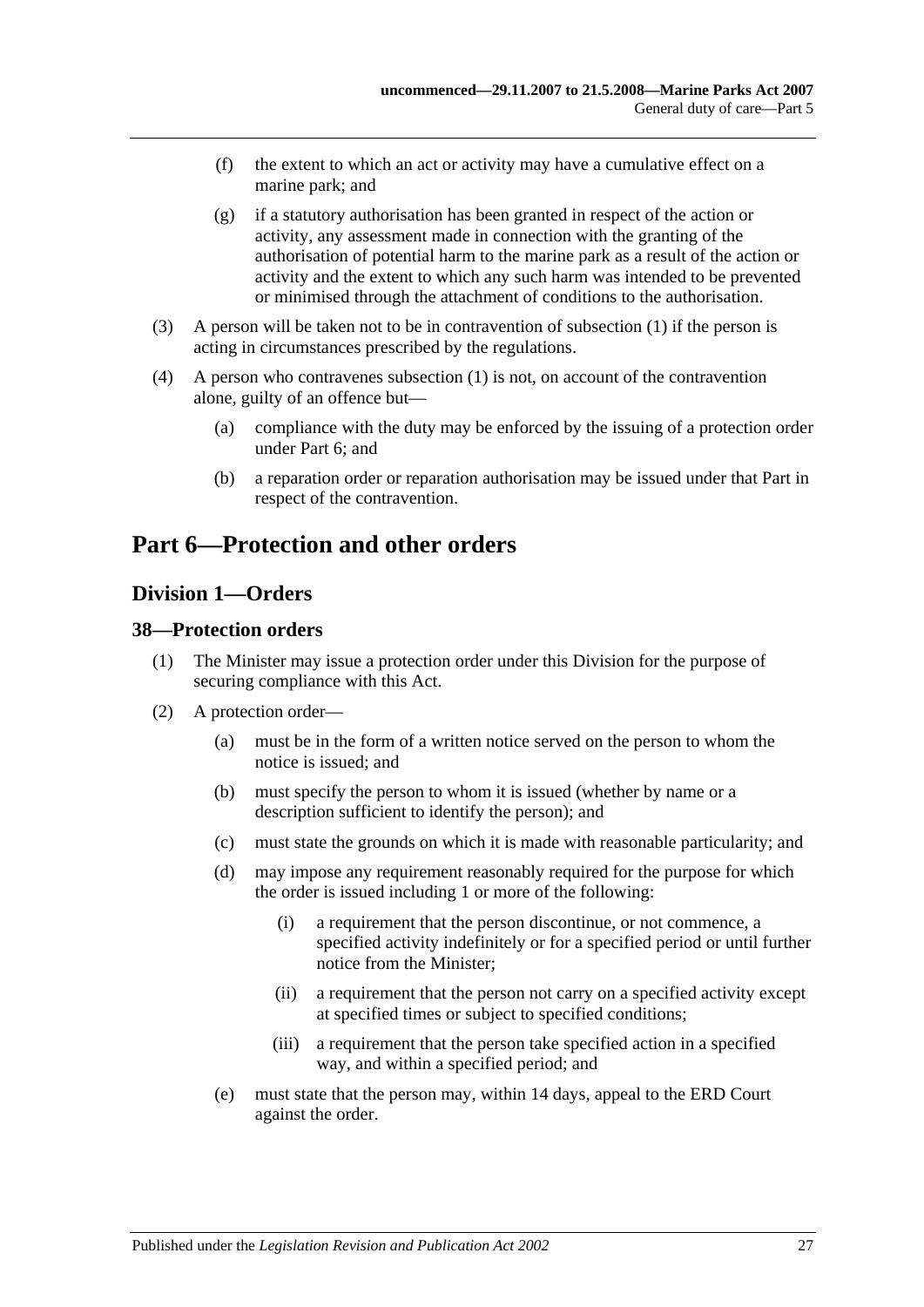- (3) An authorised officer may, if of the opinion that urgent action is required for the protection of a marine park, issue an emergency protection order imposing requirements of a kind referred to in [subsection](#page-26-3) (2)(d) as reasonably required for the protection of the marine park.
- (4) An emergency protection order may be issued orally but, in that event, the person to whom the order is issued must be advised immediately of the person's right to appeal to the ERD Court against the order.
- (5) If an emergency protection order is issued orally, the authorised officer who issued it must confirm it in writing at the earliest opportunity (and in any event within 2 business days) by written notice given to the person to whom it applies.
- (6) If an emergency protection order is issued, the order will cease to have effect on the expiration of 72 hours from the time of its issuing unless confirmed by a written protection order issued by the Minister and served on the relevant person.
- (7) The Minister may, by written notice served on a person to whom a protection order has been issued, vary or revoke the order.
- (8) A person to whom a protection order is issued must comply with the order. Maximum penalty: \$10 000.
- (9) A person must not hinder or obstruct a person complying with a protection order. Maximum penalty: \$10 000.

# <span id="page-27-1"></span><span id="page-27-0"></span>**39—Action on non-compliance with protection order**

- (1) If the requirements of a protection order are not complied with, the Minister may take any action required by the order.
- (2) Action to be taken by the Minister under [subsection](#page-27-1) (1) may be taken on the Minister's behalf by an authorised officer or another person authorised by the Minister for the purpose.
- (3) A person taking action under this section may enter any relevant place, vessel or vehicle at any reasonable time.
- (4) The reasonable costs incurred by the Minister in taking action under this section may be recovered by the Minister as a debt from the person who failed to comply with the requirements of the protection order.
- (5) If an amount is recoverable from a person by the Minister under this section—
	- (a) the Minister may, by notice in writing to the person, fix a period, being not less than 28 days from the date of the notice, within which the amount must be paid by the person, and, if the amount is not paid by the person within that period, the person is liable to pay interest charged at the prescribed rate per annum on the amount unpaid; and
	- (b) the amount together with any interest charge so payable is until paid a charge in favour of the Minister on any land owned by the person in relation to which the protection order is registered under [Division 2.](#page-31-0)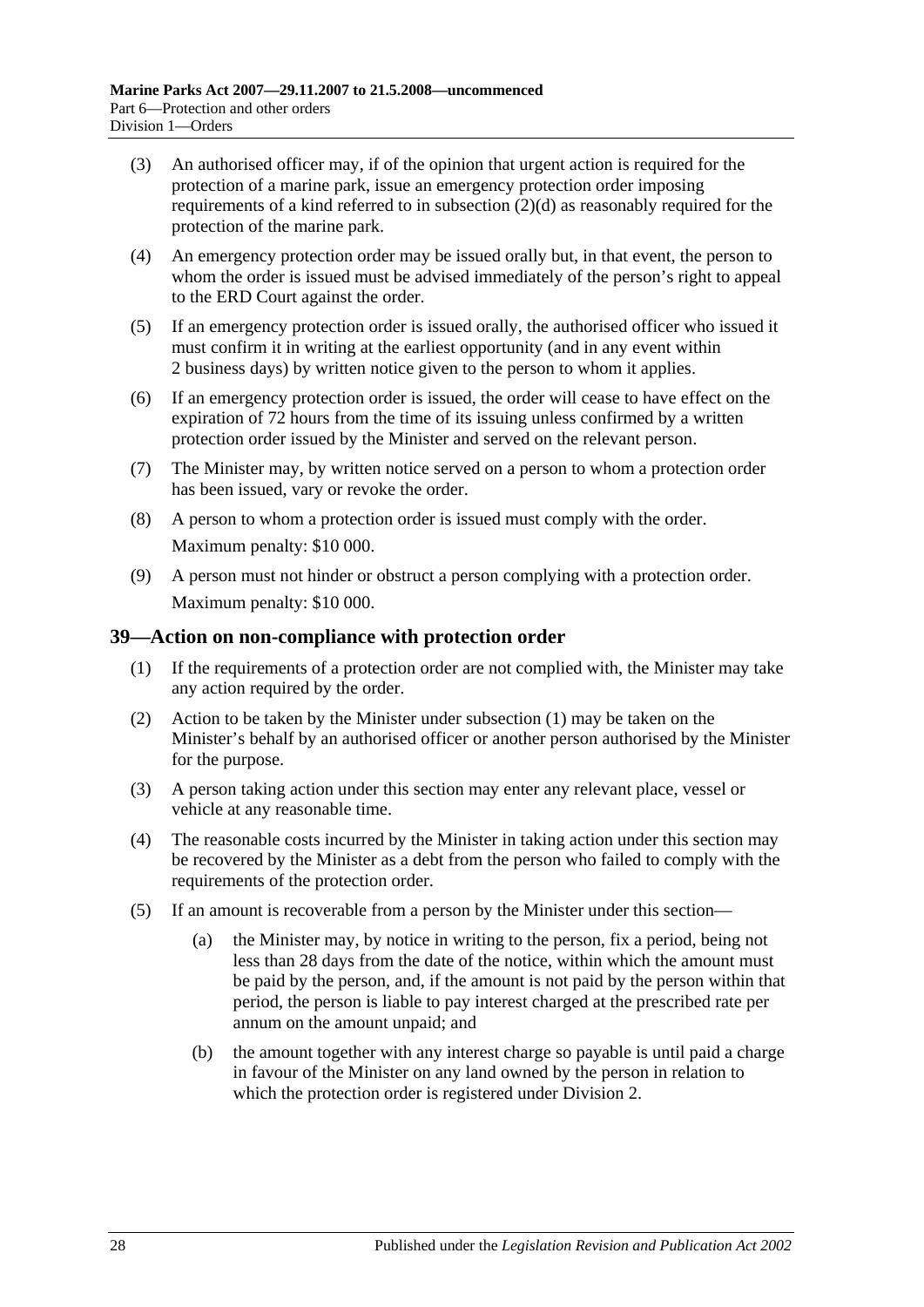## <span id="page-28-0"></span>**40—Reparation orders**

- (1) If the Minister is satisfied that a person has caused harm to a marine park by contravention of this Act, the Minister may issue a reparation order requiring the person—
	- (a) to take specified action within a specified period to make good any resulting harm to the marine park; or
	- (b) to make a payment or payments into an approved account for the reasonable costs incurred, or to be incurred, in taking action to make good any resulting harm to the marine park,

or both.

- <span id="page-28-1"></span>(2) A reparation order—
	- (a) must be in the form of a written notice served on the person to whom it is issued; and
	- (b) must specify the person to whom it is issued (whether by name or a description sufficient to identify the person); and
	- (c) must state the grounds on which it is made with reasonable particularity; and
	- (d) may include requirements for action to be taken to prevent or mitigate further harm to the marine park, or for a plan of action to be prepared to the satisfaction of the Minister; and
	- (e) may include requirements for specified tests or monitoring; and
	- (f) may include requirements for furnishing to the Minister specified results or reports; and
	- (g) may include requirements that the person to whom it is issued appoint or engage a person with specified qualifications to prepare a plan or report or to undertake tests or monitoring required by the order; and
	- (h) in the case of an order requiring payment into an approved account, may provide that payments must occur in accordance with a scheme specified by the Minister (either at the time of the making of the order or at a later time when the extent or impact of any action has been assessed or finally determined); and
	- (i) must state that the person may, within 14 days, appeal to the ERD Court against the order.
- (3) An authorised officer may, if of the opinion that urgent action is required to prevent or mitigate further harm, issue an emergency reparation order containing requirements of a kind referred to in [subsection](#page-28-1) (2), other than a requirement for payment into an approved account.
- (4) An emergency reparation order may be issued orally, but, in that event, the person to whom it is issued must be advised immediately of the person's right to appeal to the ERD Court against the order.
- (5) If an emergency reparation order is issued orally, the authorised officer who issued it must confirm it in writing at the earliest opportunity (and in any event within 2 business days) by written notice given to the person to whom it applies.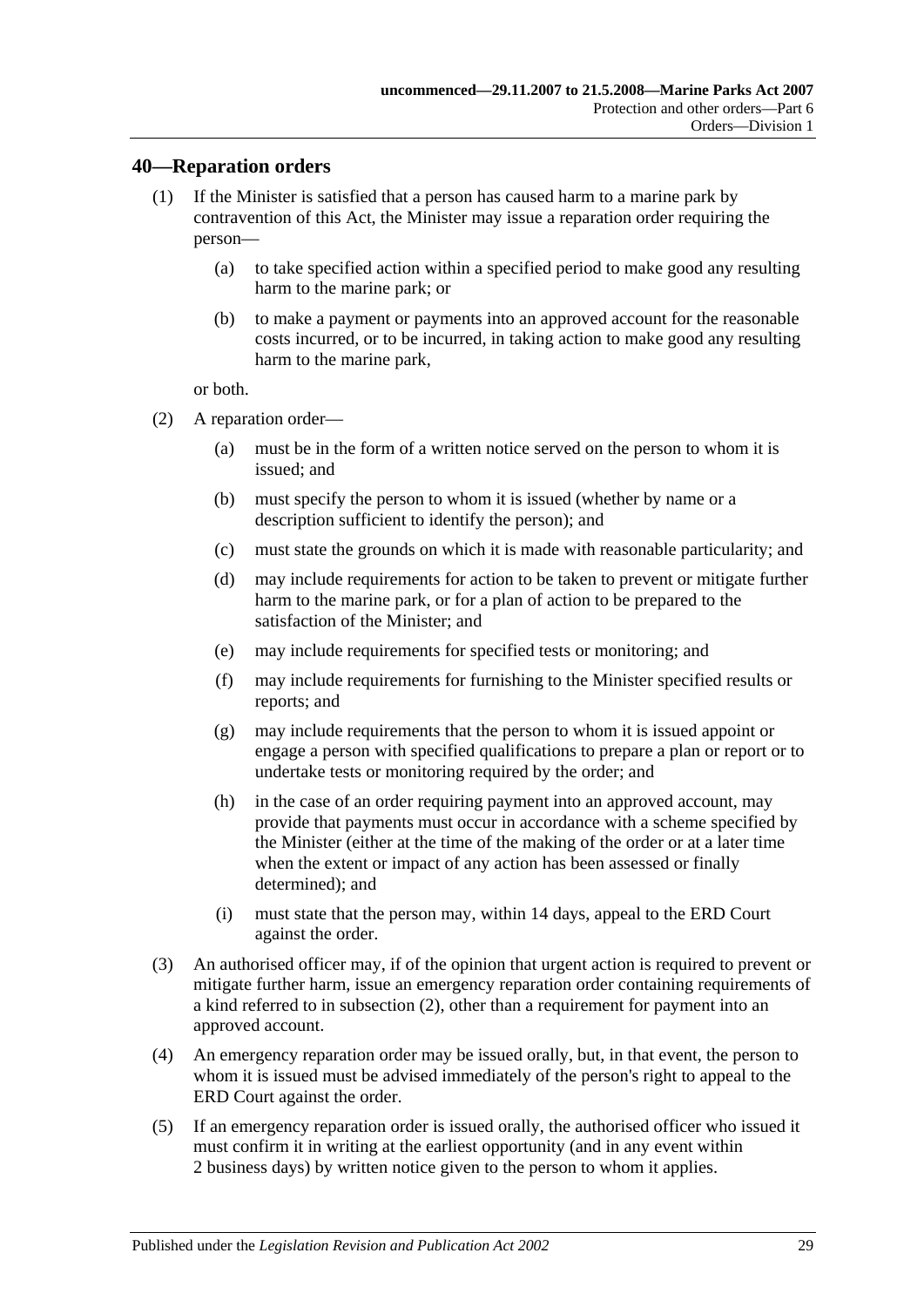- (6) If an emergency reparation order is issued, the order will cease to have effect on the expiration of 72 hours from the time of its issuing unless confirmed by a written reparation order issued by the Minister and served on the relevant person.
- (7) The Minister or an authorised officer may, if of the opinion that it is reasonably necessary to do so in the circumstances, include in an emergency or other reparation order a requirement for an act or omission that might otherwise constitute a contravention of this Act and, in that event, a person incurs no criminal liability under this Act for compliance with the requirement.
- (8) The Minister may, by written notice served on a person to whom a reparation order has been issued, vary or revoke the order.
- (9) A person to whom a reparation order is issued must comply with the order. Maximum penalty: \$10 000.

# <span id="page-29-2"></span><span id="page-29-0"></span>**41—Action on non-compliance with a reparation order**

- (1) If the requirements of a reparation order are not complied with, the Minister may take any action required by the order.
- (2) Action taken by the Minister under [subsection](#page-29-2) (1) may be taken on the Minister's behalf by an authorised officer or another person authorised by the Minister for the purpose.
- (3) A person taking action under this section may enter any relevant place, vessel or vehicle at any reasonable time.
- (4) The reasonable costs incurred by the Minister in taking action under this section to make good harm to the marine park may be recovered by the Minister as a debt from the person who failed to comply with the requirements of the reparation order.
- (5) If an amount is recoverable from a person by the Minister under this section—
	- (a) the Minister may, by notice in writing to the person, fix a period, being not less than 28 days from the date of the notice, within which the amount must be paid by the person, and, if the amount is not paid by the person within that period, the person is liable to pay interest charged at the prescribed rate per annum on the amount unpaid; and
	- (b) the amount together with any interest charge so payable is until paid a charge in favour of the Minister on any land owned by the person in relation to which the reparation order is registered under [Division 2.](#page-31-0)

# <span id="page-29-3"></span><span id="page-29-1"></span>**42—Reparation authorisations**

- (1) If the Minister is satisfied that a person has caused harm to a marine park by a contravention of this Act, the Minister may (whether or not a reparation order has been issued to the person) issue a reparation authorisation under which authorised officers or other persons authorised by the Minister for the purpose may take specified action on the Minister's behalf to make good any resulting harm to the marine park.
- (2) A reparation authorisation—
	- (a) must be in the form of a written notice; and
	- (b) must specify the person alleged to have caused the harm (whether by name or a description sufficient to identify the person); and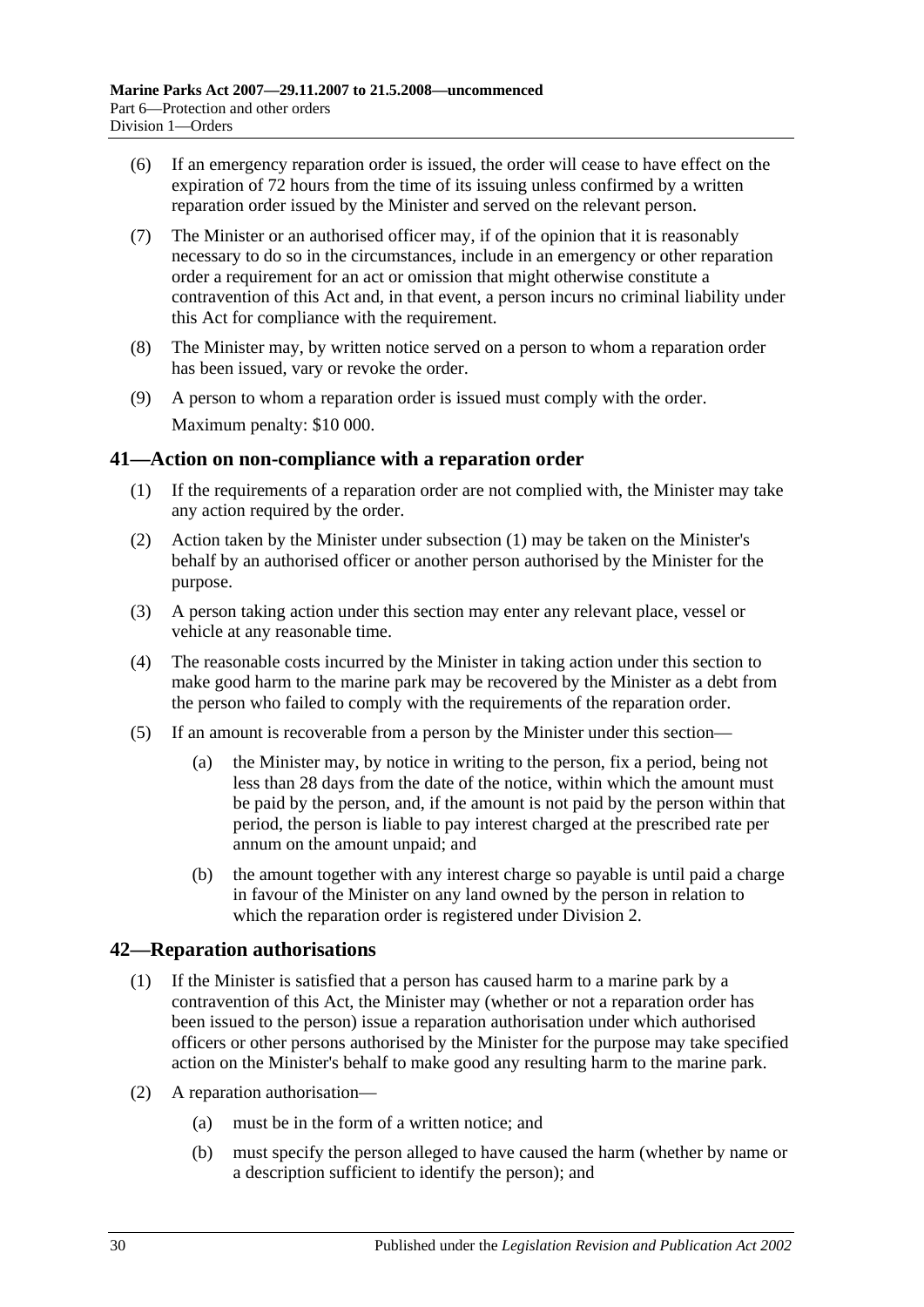- (c) must state the grounds on which it is made with reasonable particularity; and
- (d) may include authorisation for action to be taken to prevent or mitigate further harm to the marine park.
- (3) The Minister must, as soon as practicable after issuing a reparation authorisation, serve a copy of the authorisation on the person alleged to have caused the harm.
- (4) The Minister may, by notice in writing, vary or revoke a reparation authorisation and must, as soon as practicable after doing so, serve a copy of the notice on the person alleged to have caused the harm.
- (5) If a person other than an authorised officer is authorised to take action under [subsection](#page-29-3) (1), the following provisions apply:
	- (a) the Minister must issue the person with an instrument of authority;
	- (b) the person may exercise such powers of an authorised officer as are reasonably required for the purpose of taking action under that subsection;
	- (c) the provisions of this Act apply in relation to the exercise of such powers by the person in the same way as in relation to an authorised officer;
	- (d) the person must produce the instrument of authority for the inspection of any person in relation to whom the person intends to exercise powers of an authorised officer.
- (6) A person taking action under a reparation authorisation may enter any relevant place, vessel or vehicle at any reasonable time.
- (7) The reasonable costs incurred by the Minister in taking action under a reparation authorisation to make good harm to the marine park may be recovered by the Minister as a debt from the person who caused the relevant harm.
- (8) If an amount is recoverable from a person by the Minister under this section—
	- (a) the Minister may, by notice in writing to the person, fix a period, being not less than 28 days from the date of the notice, within which the amount must be paid by the person, and, if the amount is not paid by the person within that period, the person is liable to pay interest charged at the prescribed rate per annum on the amount unpaid; and
	- (b) the amount together with any interest charge so payable is until paid a charge in favour of the Minister on any land owned by the person in relation to which the reparation authorisation is registered under [Division 2.](#page-31-0)

### <span id="page-30-1"></span><span id="page-30-0"></span>**43—Related matters**

- (1) The Minister should, so far as is reasonably practicable, consult with any public authority that may also have power to act with respect to the particular matter before the Minister issues an order or authorisation under this Division.
- (2) [Subsection](#page-30-1) (1) does not apply—
	- (a) where action is being taken under this Act as a matter of urgency; or
	- (b) in any other circumstance of a prescribed kind.
- (3) A person cannot claim compensation from—
	- (a) the Minister or the Crown; or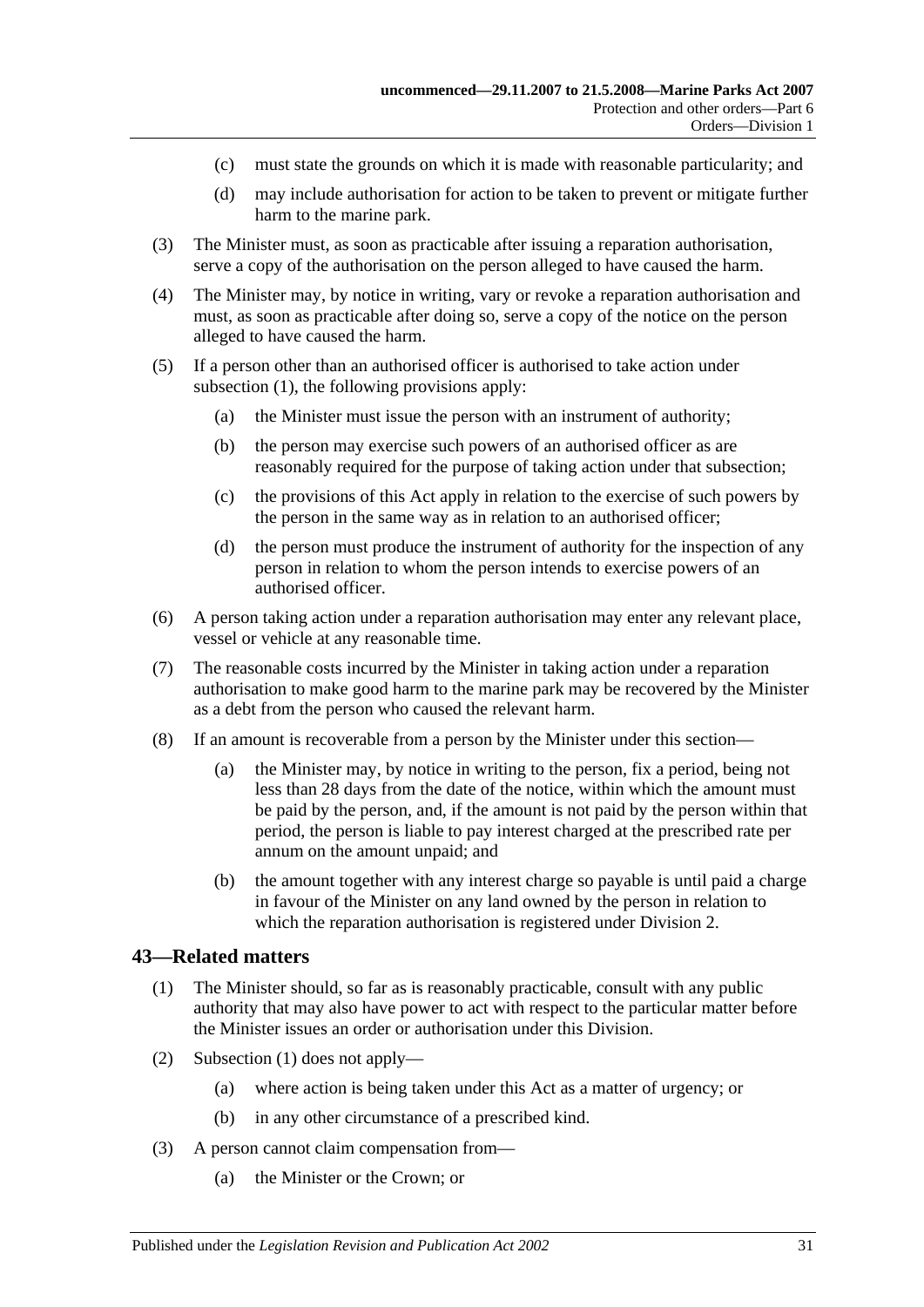- (b) an authorised officer; or
- (c) a person acting under the authority of the Minister or an authorised officer,

in respect of a requirement imposed under this Division, or on account of an act or omission done or made in the exercise (or purported exercise) of a power under this Division.

# <span id="page-31-0"></span>**Division 2—Registration of orders and effect of charges**

## <span id="page-31-1"></span>**44—Registration**

 $(1)$  If—

- (a) the Minister issues an order or authorisation under [Division 1;](#page-26-1) and
- (b) the order or authorisation is issued in relation to an activity carried out on land, or requires a person to take action on or in relation to land,

the Minister may apply to the Registrar-General for the registration of the order or authorisation in relation to that land.

- <span id="page-31-2"></span>(2) An application under this section must—
	- (a) define the land to which it relates; and
	- (b) comply with any requirement imposed by the Registrar-General for the purposes of this section.
- (3) The Registrar-General must on—
	- (a) due application under [subsection](#page-31-2) (2); and
	- (b) lodgement of a copy of the relevant order or authorisation,

register the order or authorisation in relation to the land by making such entries in any register book, memorial or other book or record in the Lands Titles Registration Office or in the General Registry Office as the Registrar-General thinks fit.

- (4) An order or authorisation registered under this section is binding on each owner and occupier from time to time of the land.
- (5) The Registrar-General must, on application by the Minister, cancel the registration of an order or authorisation in relation to land and make such endorsements to that effect in the appropriate register book, memorial or other book or record in respect of the land as the Registrar-General thinks fit.
- (6) The Minister may, if the Minister thinks fit, apply to the Registrar-General for cancellation of the registration of an order or authorisation under this section in relation to land, and must do so—
	- (a) on revocation of the order or authorisation; or
	- (b) in relation to—
		- (i) an order—
			- (A) on full compliance with the requirements of the order;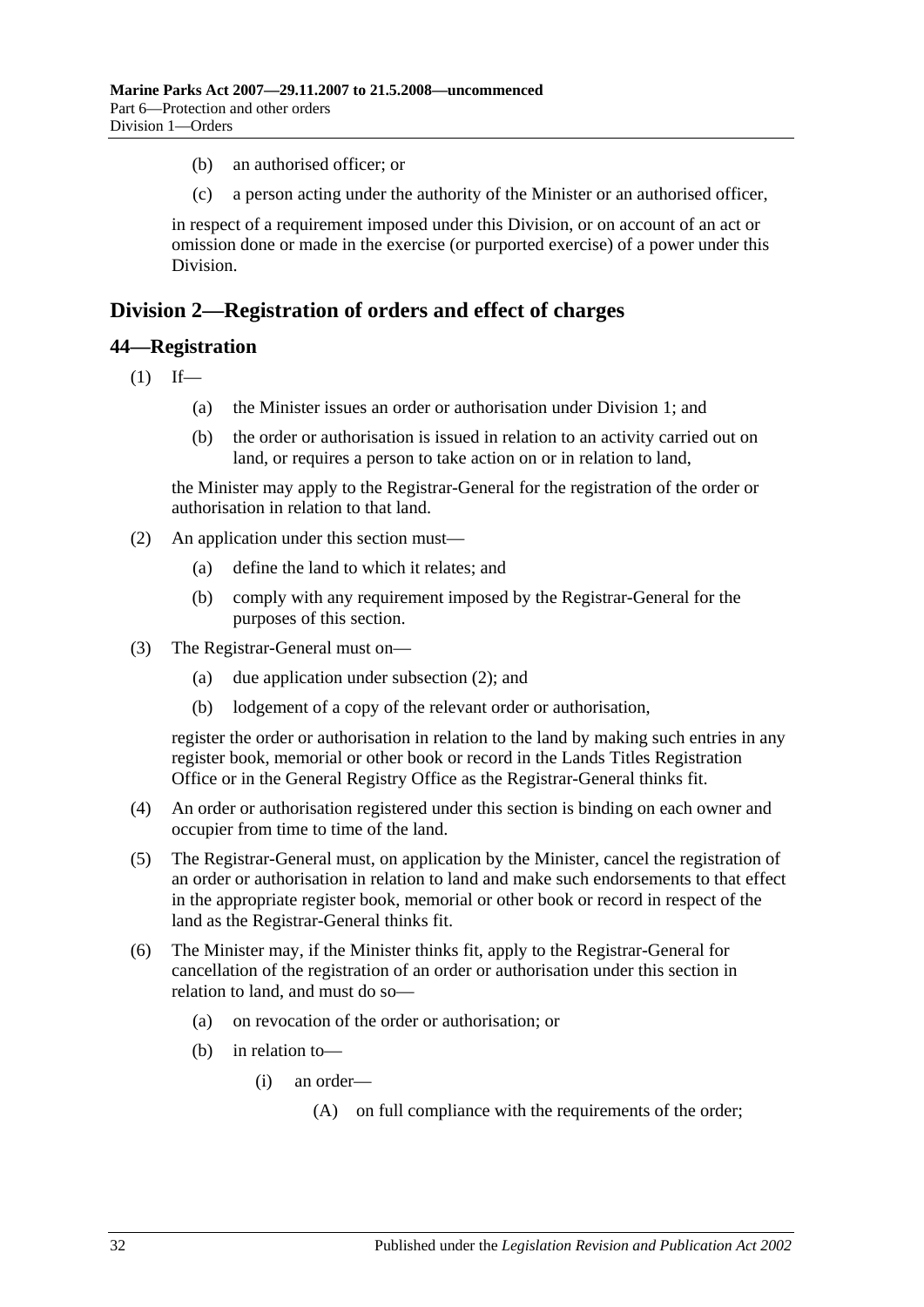- (B) if the Minister has taken action under [Division 1](#page-26-1) to carry out the requirements of the order—on payment to the Minister of any amount recoverable by the Minister under that Division in relation to the action so taken; or
- (ii) an authorisation—on payment to the Minister of any amount recoverable by the Minister under [Division 1](#page-26-1) in relation to the action taken in pursuance of the authorisation.

# <span id="page-32-0"></span>**45—Effect of charge**

A charge imposed on land under [Division 1](#page-26-1) has priority over—

- (a) any prior charge on the land (whether or not registered) that operates in favour of a person who is an associate of the owner of the land; and
- (b) any other charge on the land other than a charge registered prior to registration under this Division of the relevant order or authorisation in relation to the land.

# <span id="page-32-1"></span>**Part 7—Appeals to ERD Court**

# <span id="page-32-2"></span>**46—Appeals to ERD Court**

- <span id="page-32-4"></span><span id="page-32-3"></span>(1) The following appeals may be made to the ERD Court:
	- (a) a person who is refused a permit may appeal to the Court against the decision of the Minister to refuse the permit;
	- (b) a person who has been granted a permit may appeal to the Court against a decision of the Minister revoking the permit or imposing or varying a condition of the permit;
	- (c) a person to whom a protection order or reparation order has been issued may appeal to the ERD Court against the order or a variation of the order.
- <span id="page-32-5"></span>(2) An appeal must be made in a manner and form determined by the Court, setting out the grounds of the appeal.
- (3) Subject to this section, an appeal by a person against a decision referred to in [subsection](#page-32-3)  $(1)(a)$  or  $(b)$  must be made within 21 days after the person receives notice in writing of the decision.
- (4) Subject to this section, an appeal by a person against an order or a variation of an order referred to in [subsection](#page-32-5)  $(1)(c)$  must be made within 21 days after the person receives notice in writing of the order or variation.
- (5) The Court may, if it is satisfied that it is just and reasonable in the circumstances to do so, dispense with the requirement that an appeal be made within the period fixed by this section.
- (6) Unless otherwise determined by the Court, an appeal must be referred in the first instance to a conference under section 16 of the *[Environment, Resources and](http://www.legislation.sa.gov.au/index.aspx?action=legref&type=act&legtitle=Environment%20Resources%20and%20Development%20Court%20Act%201993)  [Development Court Act](http://www.legislation.sa.gov.au/index.aspx?action=legref&type=act&legtitle=Environment%20Resources%20and%20Development%20Court%20Act%201993) 1993* (and the provisions of that Act will then apply in relation to that appeal).
- (7) Subject to [subsection](#page-33-2) (8), the institution of an appeal does not affect the operation of the decision or order to which the appeal relates.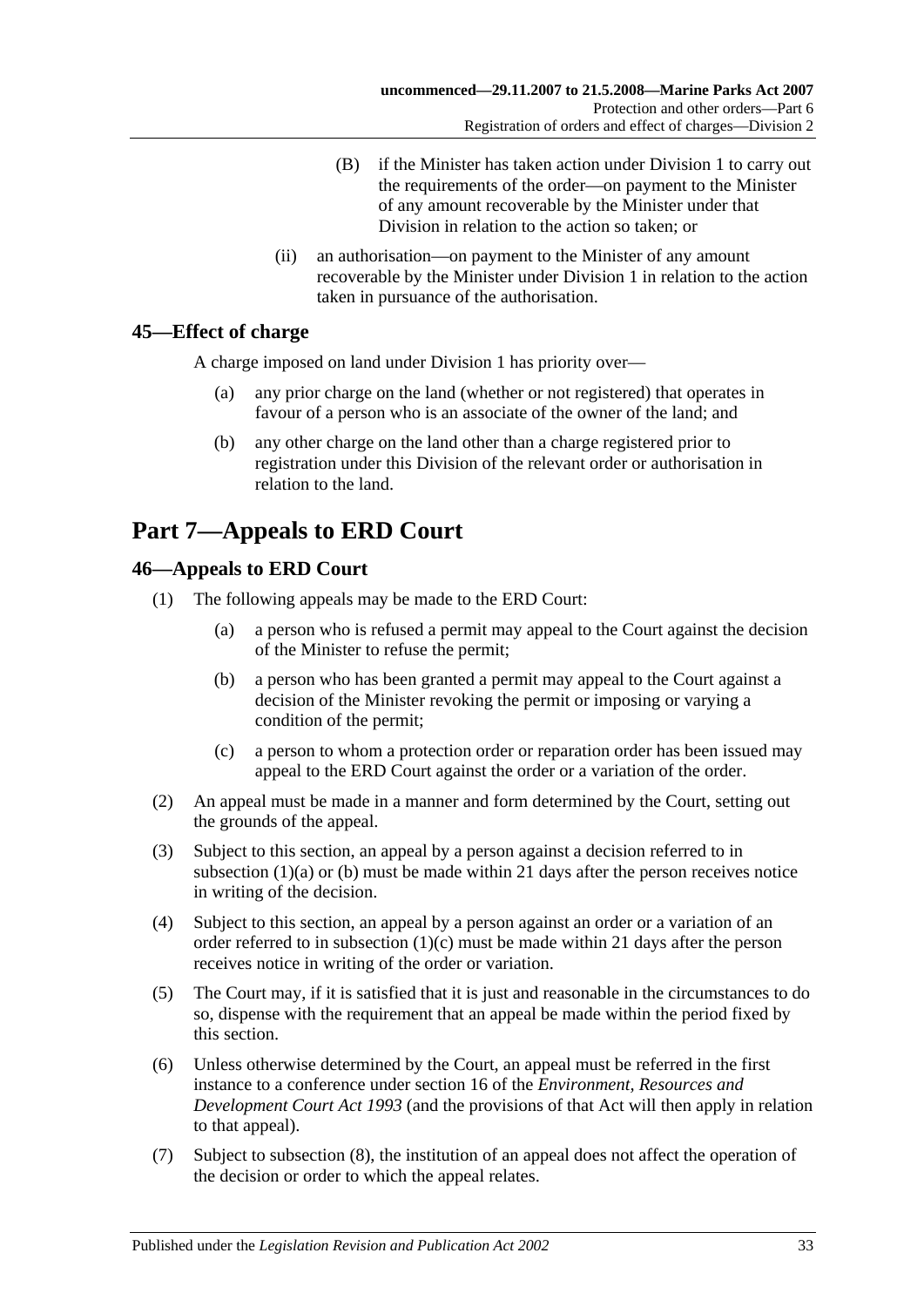- <span id="page-33-2"></span>(8) The Court may, on application by a party to an appeal, make an order staying or otherwise affecting the operation or implementation of the whole or a part of a decision or order if the Court is satisfied that it is appropriate to do so having regard to—
	- (a) the possible consequences to the marine park and the interests of any persons who may be affected by the appeal; and
	- (b) the need to secure the effectiveness of the hearing and determination of the appeal.
- (9) An order under [subsection](#page-33-2) (8)—
	- (a) may be varied or revoked by the Court by further order; and
	- (b) is subject to such conditions as are specified in the order; and
	- (c) has effect until—
		- (i) the end of the period of operation (if any) specified in the order; or
		- (ii) the decision of the Court on the appeal comes into operation,

whichever is the earlier.

- (10) The Court must not make an order under [subsection](#page-33-2) (8) unless each party to the appeal has been given a reasonable opportunity to make submissions in relation to the matter.
- (11) The Court may, on hearing an appeal under this section—
	- (a) confirm, vary or revoke the decision or order appealed against;
	- (b) order or direct a person or body to take such action as the Court thinks fit, or to refrain (either temporarily or permanently) from such action or activity as the Court thinks fit;
	- (c) make any consequential or ancillary order or direction, or impose any condition, that it considers necessary or expedient.

# <span id="page-33-0"></span>**Part 8—Civil remedies**

# <span id="page-33-3"></span><span id="page-33-1"></span>**47—Civil remedies**

- (1) Applications may be made to the ERD Court for 1 or more of the following orders:
	- (a) if a person has engaged, is engaging or is proposing to engage in conduct in contravention of this Act—an order restraining the person from engaging in the conduct and, if the Court considers it appropriate to do so, requiring the person to take specified action;
	- (b) if a person has refused or failed, is refusing or failing or is proposing to refuse or fail to take action required by this Act—an order requiring the person to take that action;
	- (c) if a person has caused harm to a marine park by a contravention of this Act—an order requiring the person to take specified action to make good any resulting harm to the marine park and, if appropriate, to take specified action to prevent or mitigate further harm;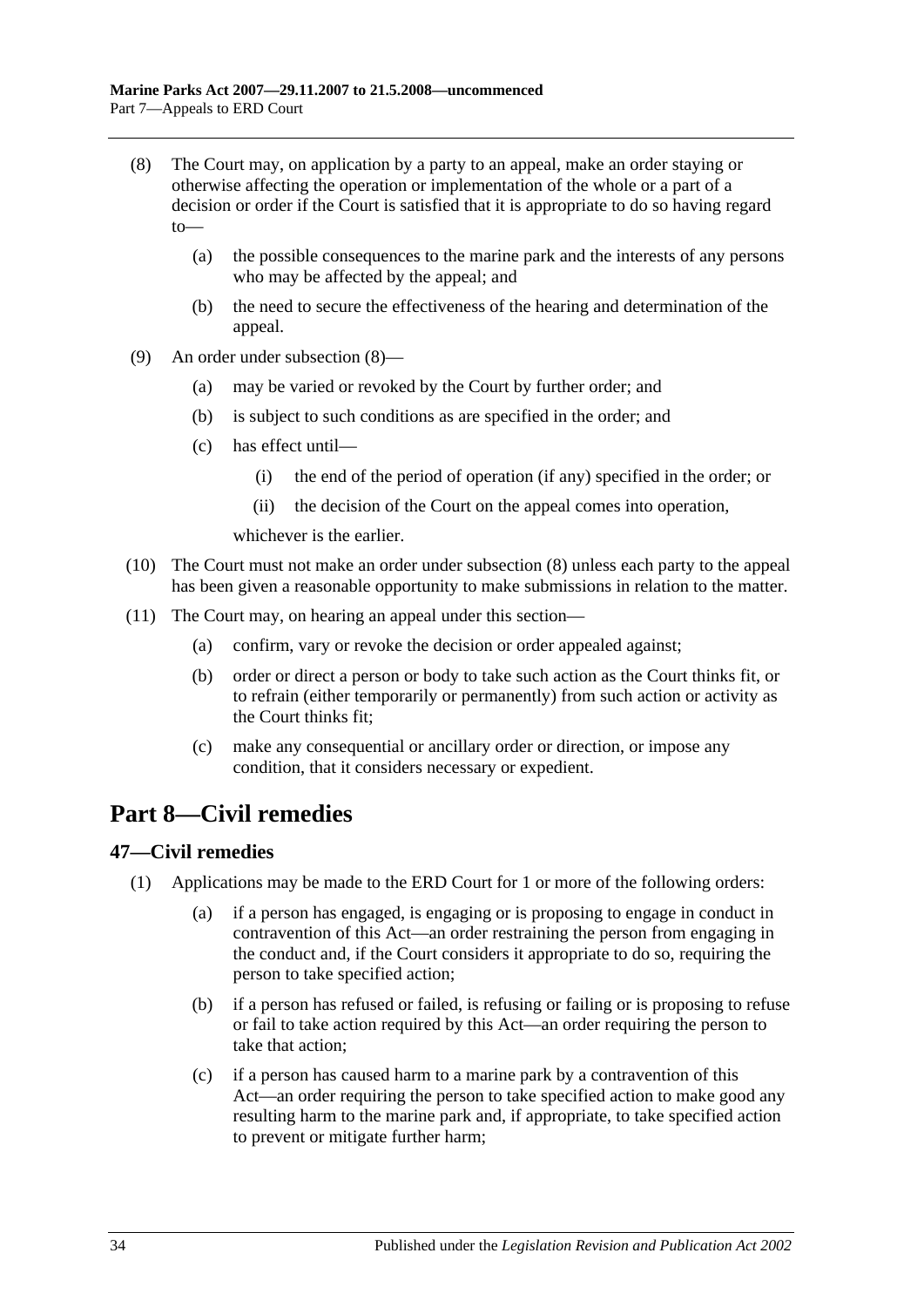- (d) if the Minister has incurred costs in taking action to prevent or make good harm to a marine park caused by a contravention of this Act—an order against the person who committed the contravention for payment of the reasonable costs and expenses incurred in taking that action;
- (e) if the Court considers it appropriate to do so, an order against a person who has contravened this Act for payment (for the credit of the Consolidated Account) of an amount in the nature of exemplary damages determined by the Court;
- (f) if the Court considers it appropriate to do so, an order against a person who has contravened this Act to take specified action to publicise—
	- (i) the contravention of this Act; and
	- (ii) the harm flowing from the contravention; and
	- (iii) the other requirements of the order made against the person.
- (2) The power of the Court to make an order restraining a person from engaging in conduct of a particular kind may be exercised—
	- (a) if the Court is satisfied that the person has engaged in conduct of that kind—whether or not it appears to the Court that the person intends to engage again, or to continue to engage, in conduct of that kind; or
	- (b) if it appears to the Court that, in the event that an order is not made, it is likely that the person will engage in conduct of that kind—whether or not the person has previously engaged in conduct of that kind and whether or not there is an imminent danger of substantial harm if the first-mentioned person engages in conduct of that kind.
- (3) The power of the Court to make an order requiring a person to take specified action may be exercised—
	- (a) if the Court is satisfied that the person has refused or failed to take that action—whether or not it appears to the Court that the person intends to refuse or fail again, or to continue to refuse or fail, to take that action; or
	- (b) if it appears to the Court that, in the event that an order is not made, it is likely that the person will refuse or fail to take that action—whether or not the person has previously refused or failed to take that action and whether or not there is an imminent danger of substantial harm if the first-mentioned person refuses or fails to take that action.
- (4) In assessing an amount to be ordered in the nature of exemplary damages, the Court must have regard to—
	- (a) any harm to a marine park or detriment to the public interest resulting from the contravention; and
	- (b) any financial saving or other benefit that the respondent stood to gain by committing the contravention; and
	- (c) any other matter it considers relevant.
- (5) The power to order payment of an amount in the nature of exemplary damages may only be exercised by a Judge of the Court.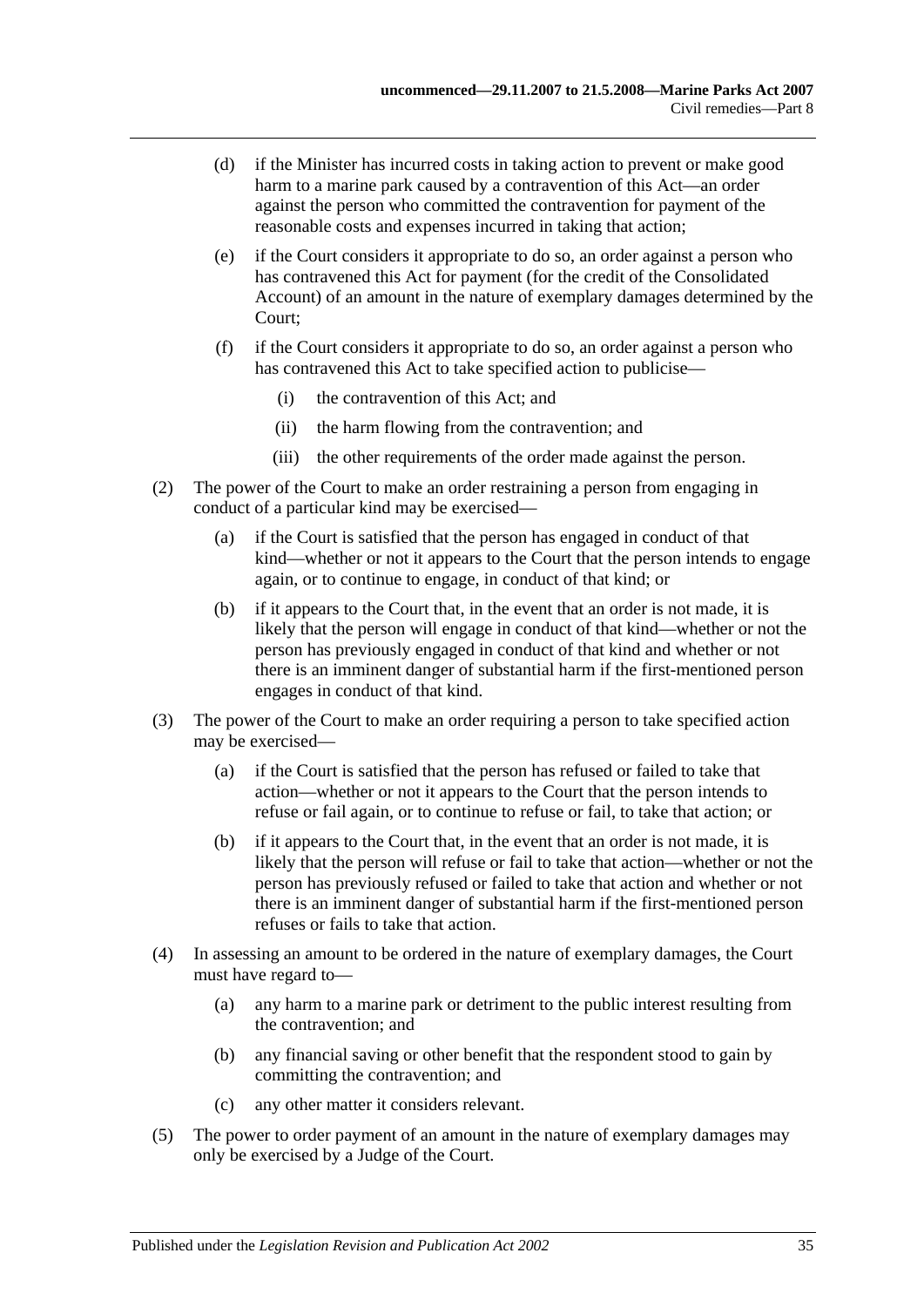- (6) An application under this section may be made—
	- (a) by the Minister; or
	- (b) by an authorised officer; or
	- (c) by any person whose interests are affected by the subject matter of the application; or
	- (d) by any other person with the leave of the Court.
- <span id="page-35-0"></span>(7) Before the Court may grant leave for the purposes of [subsection](#page-35-0) (6)(d), the Court must be satisfied that—
	- (a) the proceedings on the application would not be an abuse of the process of the Court; and
	- (b) there is a real or significant likelihood that the requirements for the making of an order under [subsection](#page-33-3) (1) on the application would be satisfied; and
	- (c) it is in the public interest that the proceedings should be brought.
- (8) An application under this section may be made in a representative capacity (but, if so, the consent of all persons on whose behalf the application is made must be obtained).
- (9) An application may be made without notice to the other party and, if the Court is satisfied on the application that the respondent has a case to answer, it may grant leave to the applicant to serve a summons requiring the respondent to appear before the Court to show cause why an order should not be made under this section.
- (10) An application under this section must, in the first instance, be referred to a conference under section 16 of the *[Environment, Resources and Development Court](http://www.legislation.sa.gov.au/index.aspx?action=legref&type=act&legtitle=Environment%20Resources%20and%20Development%20Court%20Act%201993)  Act [1993](http://www.legislation.sa.gov.au/index.aspx?action=legref&type=act&legtitle=Environment%20Resources%20and%20Development%20Court%20Act%201993)* (and the provisions of that Act will then apply in relation to the application).
- (11) If, on an application under this section or before the determination of the proceedings commenced by the application, the Court is satisfied that, in order to preserve the rights or interests of parties to the proceedings or for any other reason, it is desirable to make an interim order under this section, the Court may make such an order.
- (12) An interim order—
	- (a) may be made on an application made without notice to the other party; and
	- (b) may be made whether or not the proceedings have been referred to a conference; and
	- (c) will be made subject to such conditions as the Court thinks fit; and
	- (d) will not operate after the proceedings in which it is made are finally determined.
- (13) The Court may order an applicant in proceedings under this section—
	- (a) to provide security for the payment of costs that may be awarded against the applicant if the application is subsequently dismissed; and
	- (b) to give an undertaking as to the payment of any amount that may be awarded against the applicant under [subsection](#page-36-2) (14).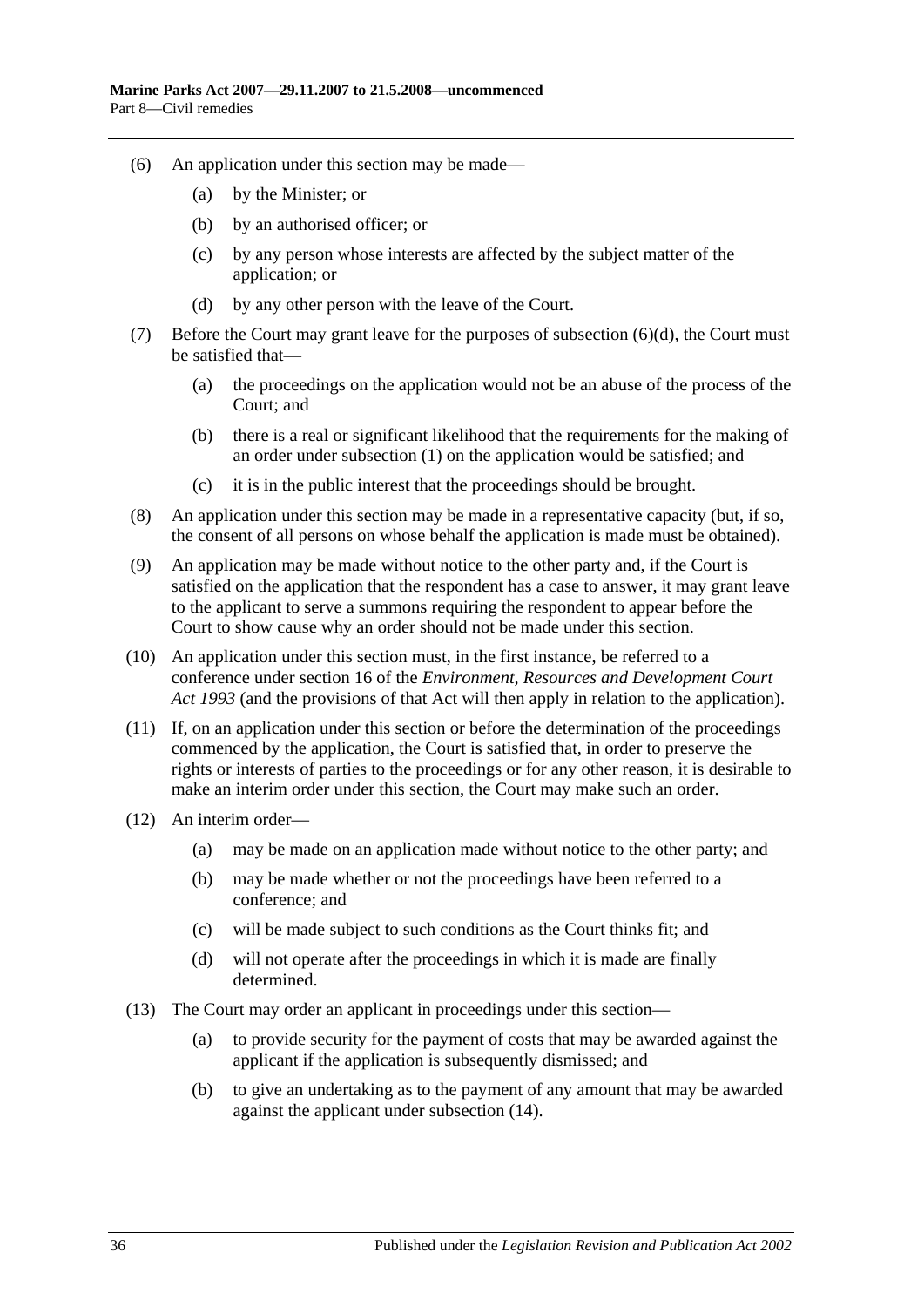- <span id="page-36-2"></span>(14) If, on an application under this section alleging a contravention of this Act, the Court is satisfied—
	- (a) that the respondent has not contravened this Act; and
	- (b) that the respondent has suffered loss or damage as a result of the actions of the applicant; and
	- (c) that in the circumstances it is appropriate to make an order under this provision,

the Court may, on the application of the respondent (and in addition to any order as to costs), require the applicant to pay to the respondent an amount, determined by the Court, to compensate the respondent for the loss or damage suffered by the respondent.

- (15) The Court may, if it considers it appropriate to do so, either on its own initiative or on the application of a party, vary or revoke an order previously made under this section.
- (16) Proceedings under this section based on a contravention of this Act may be commenced at any time within 3 years after the date of the alleged contravention or, with the authorisation of the Attorney-General, at a later time.
- (17) An apparently genuine document purporting to be under the hand of the Attorney-General and to authorise the commencement of proceedings under this section will be accepted in any legal proceedings, in the absence of proof to the contrary, as proof of the authorisation.
- <span id="page-36-3"></span>(18) The Court may, in any proceedings under this section, make such orders in relation to the costs of the proceedings as it thinks just and reasonable.
- (19) Without limiting the generality of [subsection](#page-36-3) (18), in determining whether to make any order in relation to costs the Court may have regard to the following matters (so far as they are relevant):
	- (a) whether the applicant is pursuing a personal interest only in bringing the proceedings or is furthering a wider group interest or the public interest;
	- (b) whether or not the proceedings raise significant issues relating to the administration of this Act.

# <span id="page-36-0"></span>**Part 9—Provisions relating to official insignia**

# <span id="page-36-1"></span>**48—Interpretation**

<span id="page-36-4"></span>(1) In this Part—

*official insignia* means—

- (a) a design declared by the Minister to be a logo for the purposes of this Part; or
- (b) the name of a marine park proclaimed under this Act, whether appearing or used in full or in an abbreviated form; or
- (c) a combination of a logo under [paragraph](#page-36-4) (a) and a name.
- (2) For the purposes of this Part, goods will be taken to be marked with official insignia if the insignia is affixed or annexed to, marked on, or incorporated in or with—
	- (a) the goods; or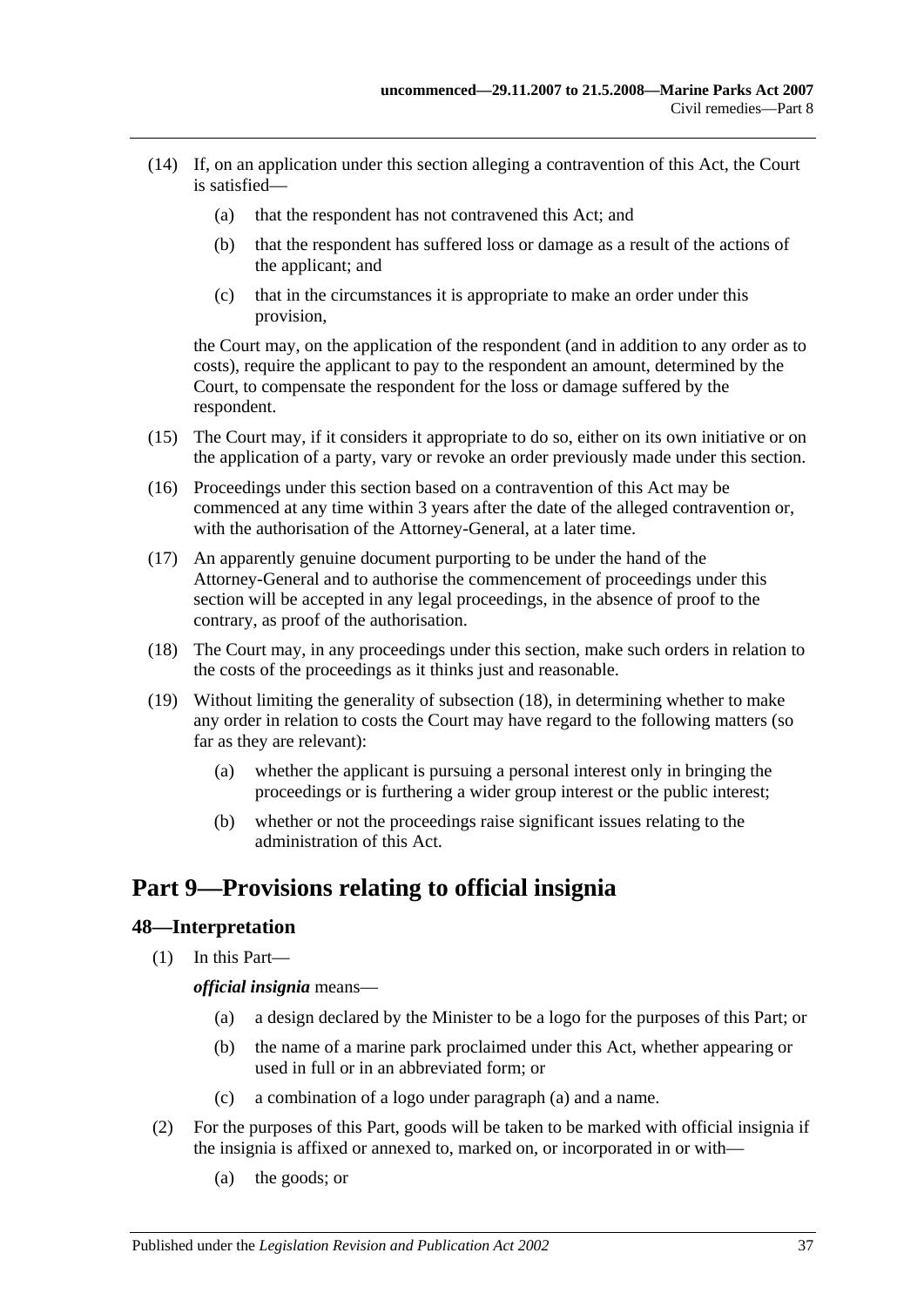- (b) any covering or container in which the goods are wholly or partly enclosed; or
- (c) anything placed in or attached to any such covering or container; or
- (d) anything that is attached to the goods or around which the goods are wrapped or wound.

# <span id="page-37-3"></span><span id="page-37-0"></span>**49—Declaration of logo**

The Minister may, by notice in the Gazette—

- (a) declare a design to be a logo for the purposes of this Part; or
- (b) vary or revoke a declaration under [paragraph](#page-37-3) (a).

## <span id="page-37-1"></span>**50—Protection of official insignia**

- (1) The Crown has a proprietary interest in all official insignia.
- <span id="page-37-6"></span>(2) A person must not, without the consent of the Minister, in the course of a trade or business—
	- (a) sell goods marked with official insignia; or
	- (b) use official insignia for the purpose of promoting the sale of goods or services or the provision of any benefits.

Maximum penalty: \$10 000.

(3) A person must not, without the consent of the Minister, assume a name or description that consists of, or includes, official insignia.

Maximum penalty: \$10 000.

- (4) A consent under this section—
	- (a) may be given with or without conditions (including conditions requiring payment to the Minister); and
	- (b) may be given generally by notice in the Gazette or by notice in writing addressed to an applicant for the consent; and
	- (c) may be revoked by the Minister for contravention of a condition by notice in writing given personally or by post to a person who has the benefit of the consent.
- <span id="page-37-4"></span>(5) The Supreme Court may, on the application of the Minister, grant an injunction to restrain a breach of this section.
- <span id="page-37-5"></span>(6) The court by which a person is convicted of an offence against this section may, on the application of the Minister, order the convicted person to pay compensation of an amount fixed by the court to the Minister.
- (7) [Subsections](#page-37-4) (5) and [\(6\)](#page-37-5) do not derogate from any civil remedy that may be available to the Minister apart from those subsections.

# <span id="page-37-2"></span>**51—Seizure and forfeiture of goods**

- $(1)$  If—
	- (a) goods apparently intended for a commercial purpose are marked with official insignia; and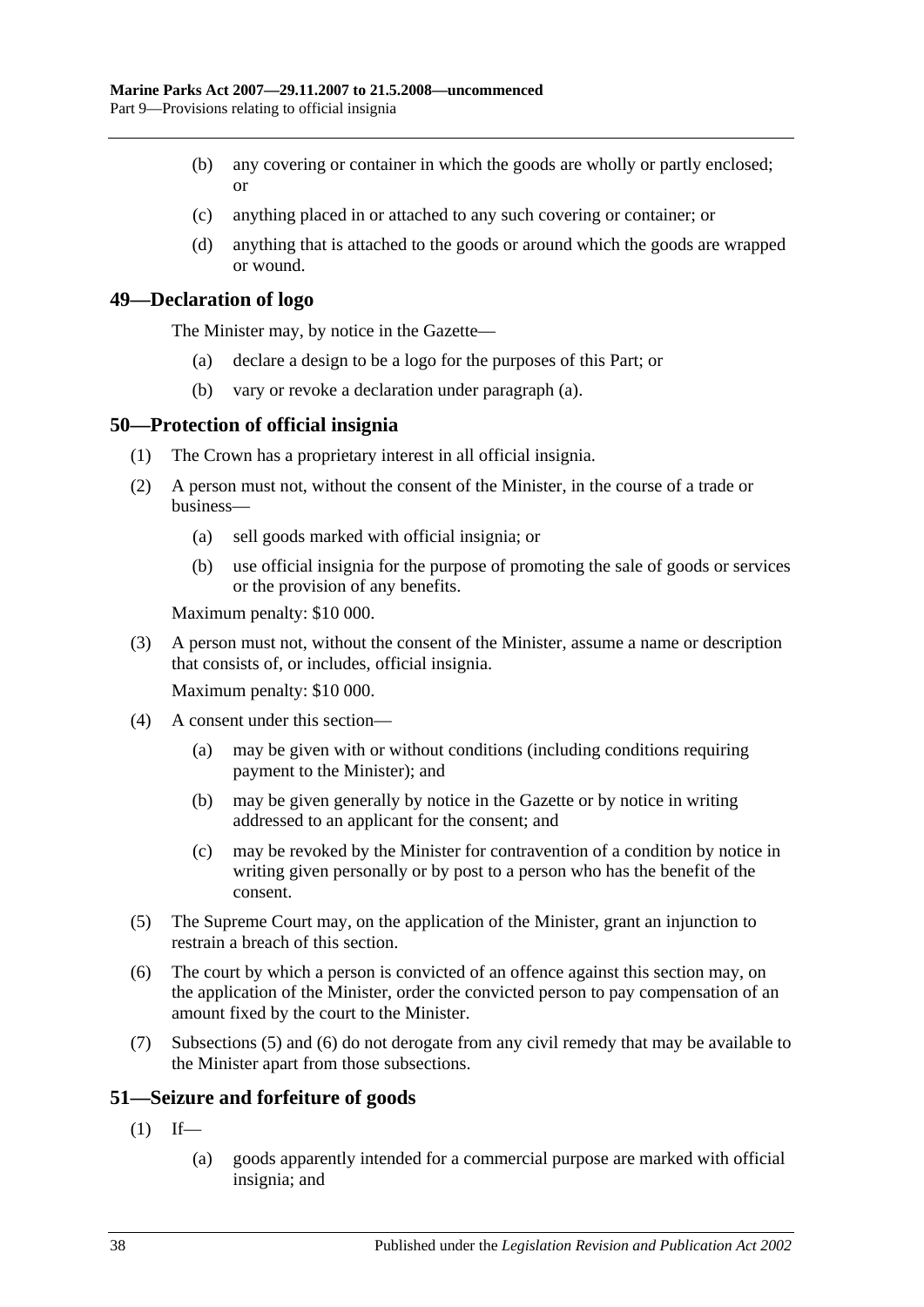(b) an authorised officer suspects on reasonable grounds that the use of the insignia has not been authorised by the Minister,

the authorised officer may seize those goods.

- <span id="page-38-4"></span>(2) If goods have been seized under this section and—
	- (a) proceedings are not instituted for an offence against [section](#page-37-6) 50(2) in relation to the goods within 3 months of their seizure; or
	- (b) after proceedings have been instituted and completed, the defendant is not convicted,

the person from whom they were seized is entitled to recover—

- (c) the goods or, if they have been destroyed, compensation equal to the market value of the goods at the time of their seizure; and
- (d) compensation for any loss suffered by reason of the seizure of the goods.
- (3) An action for the payment of compensation under [subsection](#page-38-4) (2) may be brought against the Minister in any court of competent jurisdiction.
- (4) The court by which a person is convicted of an offence against [section](#page-37-6) 50(2) may order that goods to which the offence relates be forfeited to the Crown.
- (5) Any goods forfeited to the Crown may be sold or disposed of as the Minister thinks fit.

# <span id="page-38-0"></span>**Part 10—Miscellaneous**

# <span id="page-38-1"></span>**52—Native title**

Any prohibitions or restrictions (including the general duty of care) applying within a marine park under this Act have effect subject to native title and native title rights and interests.

# <span id="page-38-5"></span><span id="page-38-2"></span>**53—Immunity from personal liability**

- (1) No personal liability attaches to an authorised officer or any other person engaged in the administration of this Act for an honest act or omission in the exercise or discharge, or purported exercise or discharge, of a power or function under this Act.
- (2) A liability that would, but for [subsection](#page-38-5) (1), lie against a person lies instead against the Crown.

### <span id="page-38-3"></span>**54—False or misleading information**

A person must not make a statement that is false or misleading in a material particular (whether by reason of the inclusion or omission of any particular) in any information provided under this Act.

Maximum penalty:

- (a) if the person made the statement knowing that it was false or misleading—\$20 000 or imprisonment for 2 years;
- (b) in any other case—\$10 000.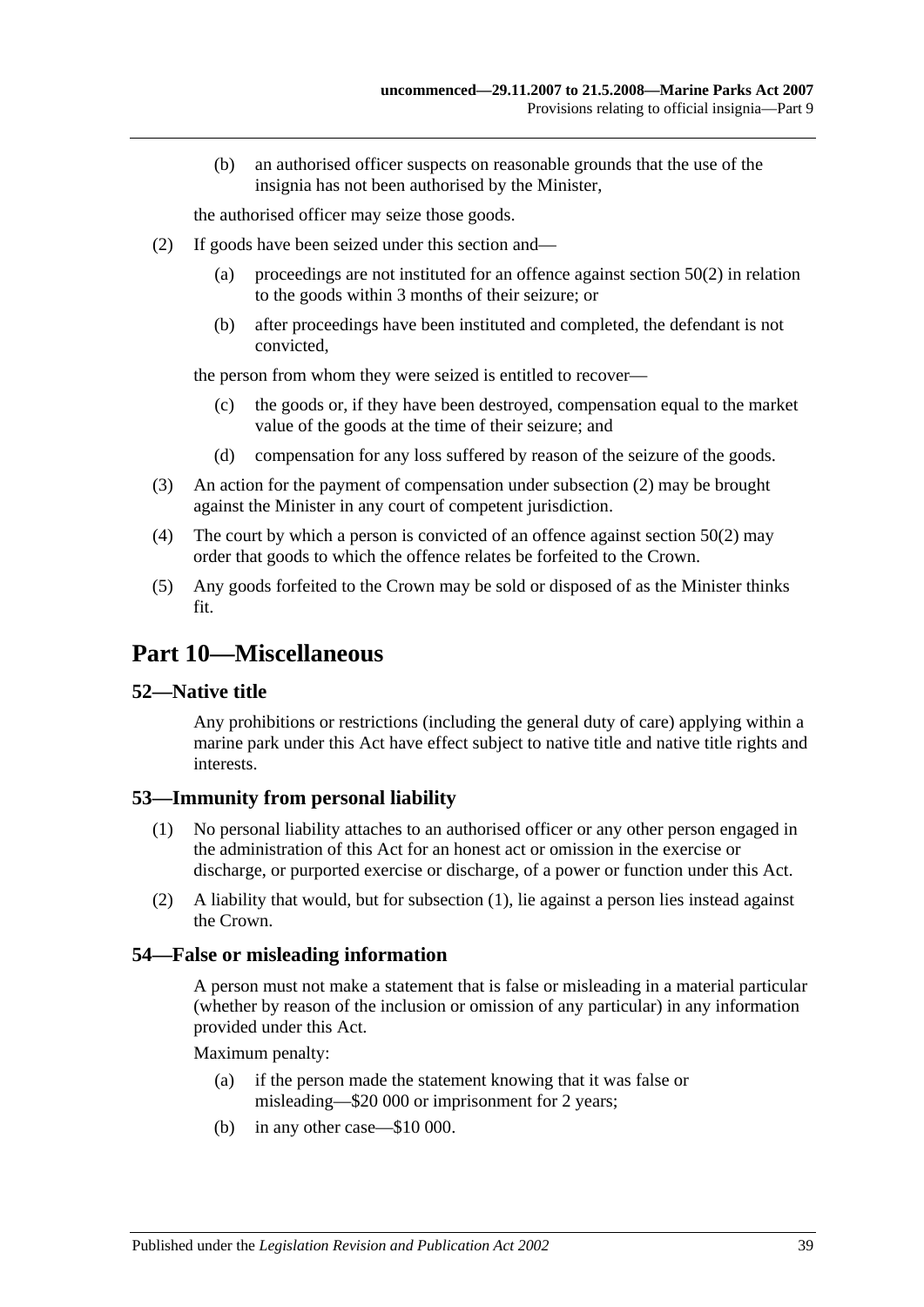# <span id="page-39-0"></span>**55—Continuing offence**

- (1) A person convicted of an offence against a provision of this Act in respect of a continuing act or omission—
	- (a) is liable, in addition to the penalty otherwise applicable to the offence, to a penalty for each day during which the act or omission continued of not more than one-tenth of the maximum penalty prescribed for that offence; and
	- (b) is, if the act or omission continues after the conviction, guilty of a further offence against the provision and liable, in addition to the penalty otherwise applicable to the further offence, to a penalty for each day during which the act or omission continued after the conviction of not more than one-tenth of the maximum penalty prescribed for the offence.
- (2) If an offence consists of an omission to do something that is required to be done, the omission will be taken to continue for as long as the thing required to be done remains undone after the end of the period for compliance with the requirement.

# <span id="page-39-1"></span>**56—Offences by bodies corporate**

- (1) If a body corporate commits an offence against this Act, each member of the governing body, and the manager of the body corporate, are guilty of an offence and liable to the same penalty as is prescribed for the principal offence where the offender is a natural person.
- (2) A person may be prosecuted and convicted of an offence under this section whether or not the body corporate has been prosecuted or convicted of the offence committed by the body corporate.

# <span id="page-39-2"></span>**57—Additional orders on conviction**

If a person is convicted of an offence against this Act, the court by which the conviction is recorded may, in addition to any penalty that it may impose, make 1 or more of the following orders:

- (a) an order requiring the person to take any specified action (including an order to take action to make good harm to a marine park or to rectify any other consequences of a contravention of this Act, or to ensure that a further contravention does not occur);
- (b) an order that the person pay to the Crown an amount determined by the court to be equal to the costs of taking action to make good harm to a marine park or rectifying any other consequences of a contravention of this Act;
- (c) an order that the person pay to the Crown an amount determined by the court to be equal to a fair assessment or estimate of the financial benefit that the person, or an associate of the person, has gained, or can reasonably be expected to gain, as a result of the commission of an offence against this Act.

### <span id="page-39-3"></span>**58—General defence**

It is a defence to a charge of an offence against this Act if the defendant proves that the alleged offence was not committed intentionally and did not result from a failure on the part of the defendant to take reasonable care to avoid the commission of the offence.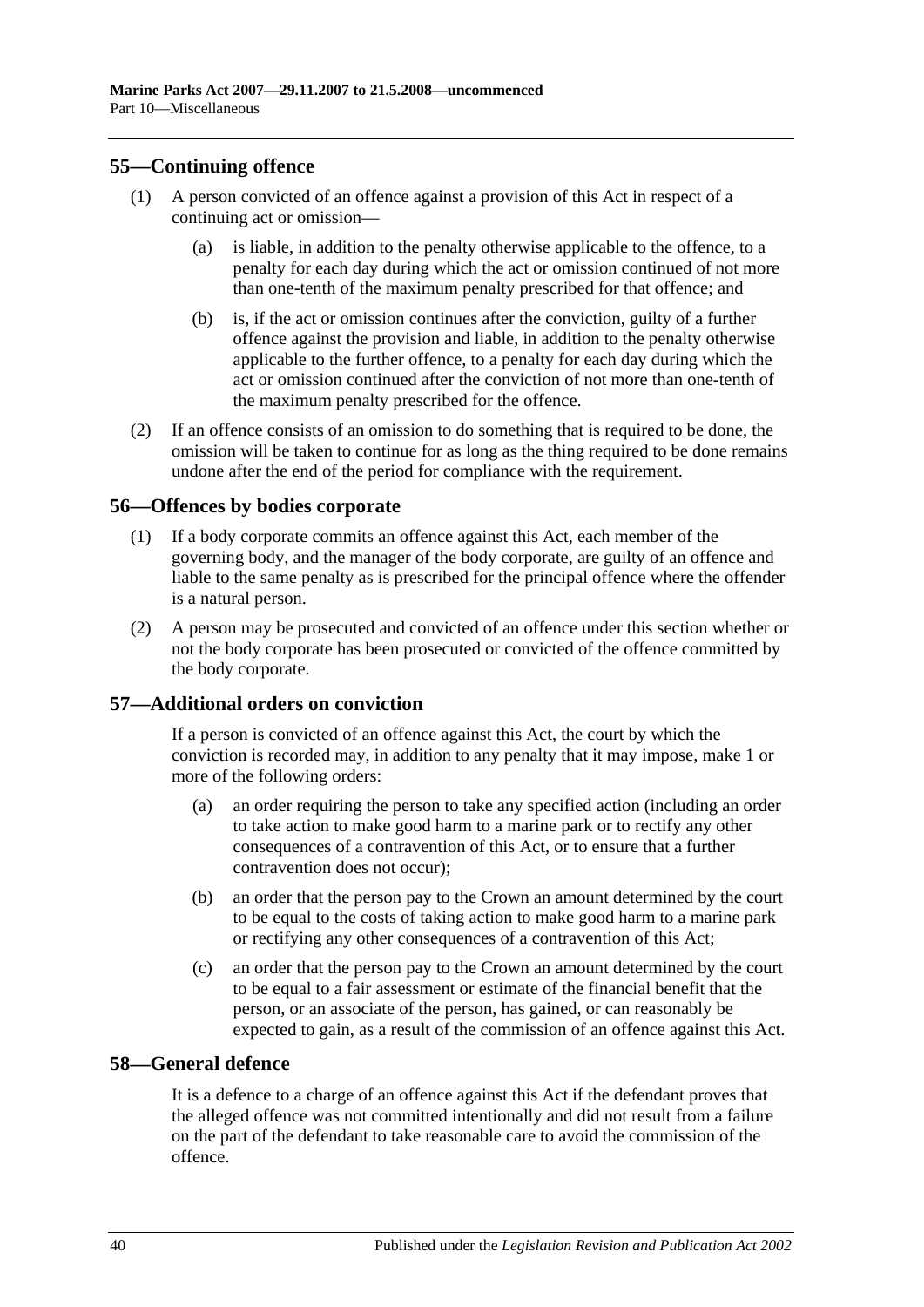# <span id="page-40-0"></span>**59—Criminal jurisdiction of ERD Court**

Offences constituted by this Act lie within the criminal jurisdiction of the ERD Court.

## <span id="page-40-3"></span><span id="page-40-1"></span>**60—Confidentiality**

- (1) A person engaged or formerly engaged in the administration of this Act must not divulge or communicate personal information obtained (whether by that person or otherwise) in the course of official duties except—
	- (a) as required or authorised by or under this Act or any other Act or law; or
	- (b) with the consent of the person to whom the information relates; or
	- (c) in connection with the administration of this Act; or
	- (d) to an agency or instrumentality of this State, the Commonwealth or another State or Territory of the Commonwealth for the purposes of the proper performance of its functions.

Maximum penalty: \$10 000.

- (2) [Subsection](#page-40-3) (1) does not prevent disclosure of statistical or other data that could not reasonably be expected to lead to the identification of any person to whom it relates.
- (3) Information that has been disclosed under [subsection](#page-40-3) (1) for a particular purpose must not be used for any other purpose by—
	- (a) the person to whom the information was disclosed; or
	- (b) any other person who gains access to the information (whether properly or improperly and whether directly or indirectly) as a result of that disclosure.

Maximum penalty: \$10 000.

### <span id="page-40-4"></span><span id="page-40-2"></span>**61—Service**

- (1) A notice, order or other document required to be given or sent to, or served on, a person for the purposes of this Act may—
	- (a) be given to the person personally; or
	- (b) be posted in an envelope addressed to the person at the person's last known residential or (in the case of a corporation) registered address; or
	- (c) be left for the person at the person's last known residential or (in the case of a corporation) registered address with someone apparently over the age of 16 years; or
	- (d) be transmitted by fax or email to a fax number or email address (in which case the notice or document will be taken to have been given or served at the time of transmission).
- (2) Without limiting the effect of [subsection](#page-40-4) (1), a notice, order or other document required to be given or sent to, or served on, a person for the purposes of this Act may, if the person is a company or registered body within the meaning of the *Corporations Act 2001* of the Commonwealth, be served on the person in accordance with that Act.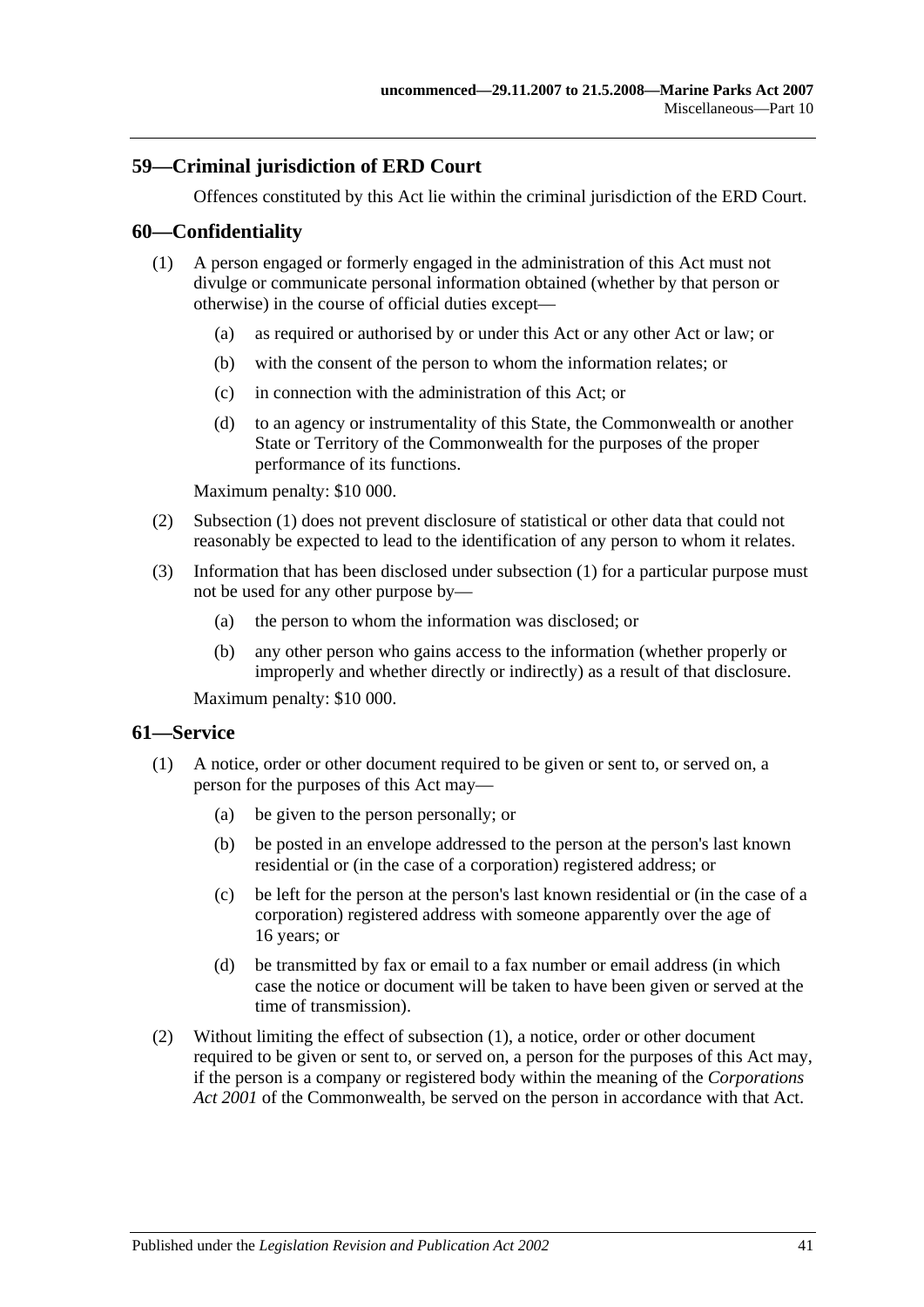# <span id="page-41-0"></span>**62—Evidentiary provisions**

- (1) In any proceedings, a certificate executed by the Minister certifying as to a matter relating to—
	- (a) a permit or whether a person held a permit; or
	- (b) the appointment or non-appointment of a person as an authorised officer; or
	- (c) a delegation or authority under this Act; or
	- (d) a notice, order or authorisation of the Minister under this Act; or
	- (e) any other decision of the Minister,

constitutes proof of the matters so certified in the absence of proof to the contrary.

- (2) An apparently genuine document purporting to be an authorisation, notice, order, certificate or other document, or a copy of an authorisation, notice, order, certificate or other document, issued or executed by the Minister or an authorised officer will be accepted as such in the absence of proof to the contrary.
- (3) In proceedings for an offence against this Act, evidence of a distance, height, depth or position as determined by the use of an electronic, sonic, optical, mechanical or other device by an authorised officer will be accepted as proof of the distance, height, depth or position in the absence of proof to the contrary.
- (4) In proceedings for an offence against this Act, a statement made in evidence by an authorised officer that a place or area described or indicated by him or her was or was not within a specified marine park or zone or other area within a marine park will be accepted as proof of the matter so stated in the absence of proof to the contrary.
- (5) In any proceedings for the recovery of reasonable costs incurred by the Minister under this Act, a certificate executed by the Minister detailing the costs and the purpose for which they were incurred constitutes proof of the matters so certified in the absence of proof to the contrary.

# <span id="page-41-2"></span><span id="page-41-1"></span>**63—Regulations**

- (1) The Governor may make such regulations as are contemplated by, or necessary or expedient for the purposes of, this Act.
- (2) Without limiting the generality of [subsection](#page-41-2) (1), the regulations may—
	- (a) exempt classes of persons or activities from the application of this Act or specified provisions of this Act, either unconditionally or subject to specified conditions; or
	- (b) prescribe fees to be paid in respect of any matter under this Act and provide for the payment of fees by instalments and for the recovery or waiver of fees or instalments of fees; or
	- (c) create offences punishable by a fine not exceeding \$5 000; or
	- (d) fix expiation fees for alleged offences against this Act or the regulations (being a fee not exceeding \$750); or
	- (e) make provision facilitating proof of the commission of offences against the regulations.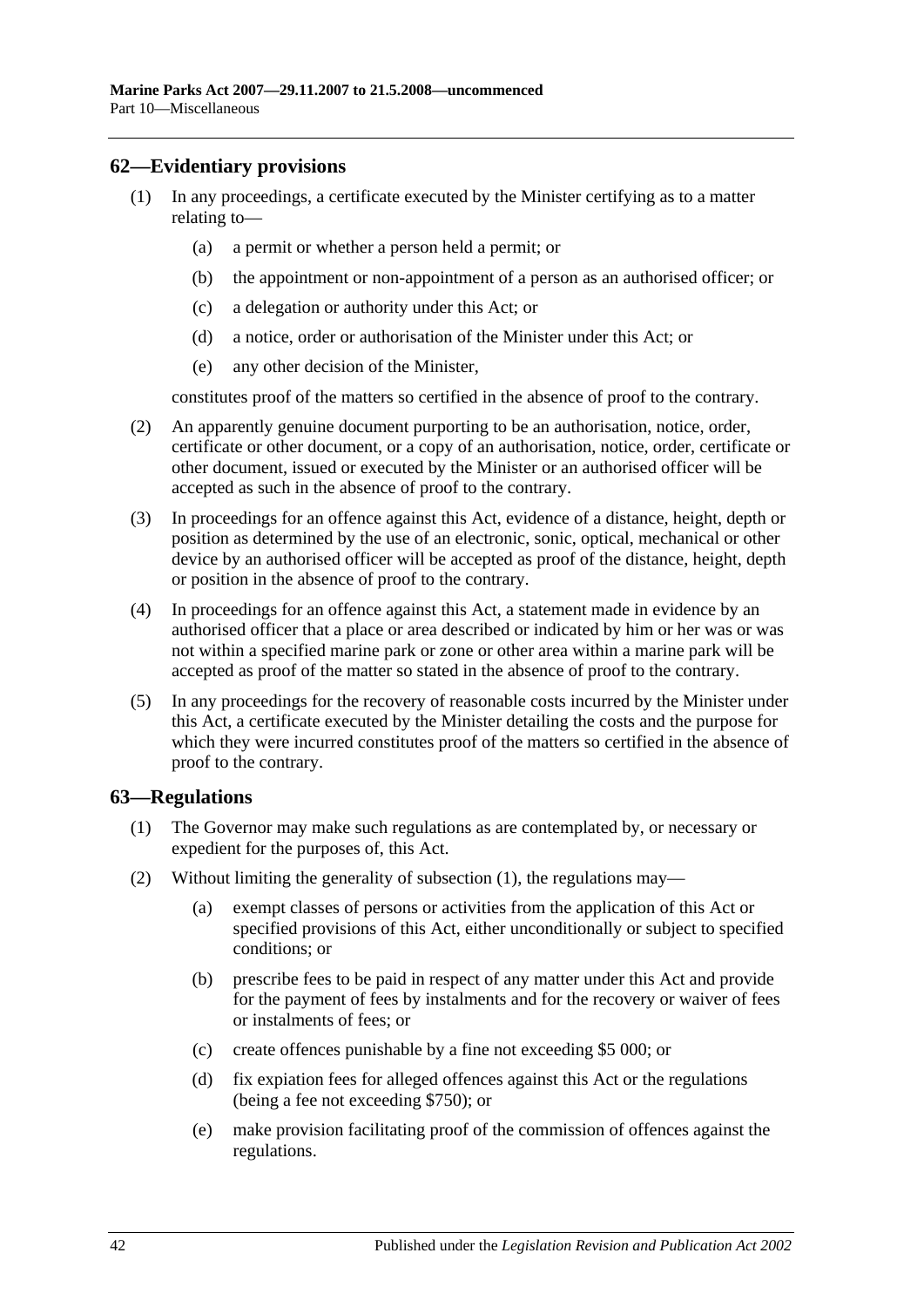- (3) Regulations under this Act may—
	- (a) be of general application or limited application; or
	- (b) make different provision according to the matters or circumstances to which they are expressed to apply; or
	- (c) provide that a matter or thing in respect of which regulations may be made is to be determined according to the discretion of the Minister.

# <span id="page-42-0"></span>**Schedule 1—Related amendments**

# **Part 1—Preliminary**

# <span id="page-42-1"></span>**1—Amendment provisions**

In this Schedule, a provision under a heading referring to the amendment of a specified Act amends the Act so specified.

# **Part 2—Amendment of** *Aquaculture Act 2001*

# <span id="page-42-2"></span>**2—Amendment of section 3—Interpretation**

(1) Section 3—after the definition of *mandatory provisions* insert:

*marine park* has the same meaning as in the *[Marine Parks Act 2007](http://www.legislation.sa.gov.au/index.aspx?action=legref&type=act&legtitle=Marine%20Parks%20Act%202007)*;

- (2) Section 3, definition of *Minister for the Adelaide Dolphin Sanctuary*—delete the definition
- (3) Section 3—after the definition of *public authority* insert:

*relevant Act* means—

- (a) in relation to the Adelaide Dolphin Sanctuary—the *[Adelaide Dolphin](http://www.legislation.sa.gov.au/index.aspx?action=legref&type=act&legtitle=Adelaide%20Dolphin%20Sanctuary%20Act%202005)  [Sanctuary Act](http://www.legislation.sa.gov.au/index.aspx?action=legref&type=act&legtitle=Adelaide%20Dolphin%20Sanctuary%20Act%202005) 2005*; or
- (b) in relation to a marine park—the *[Marine Parks Act 2007](http://www.legislation.sa.gov.au/index.aspx?action=legref&type=act&legtitle=Marine%20Parks%20Act%202007)*; or
- (c) in relation to a River Murray Protection Area or the Murray-Darling Basin—the *[River Murray Act](http://www.legislation.sa.gov.au/index.aspx?action=legref&type=act&legtitle=River%20Murray%20Act%202003) 2003*;

### *relevant Minister* means—

- (a) in relation to the Adelaide Dolphin Sanctuary—the Minister to whom the administration of the *[Adelaide Dolphin Sanctuary](http://www.legislation.sa.gov.au/index.aspx?action=legref&type=act&legtitle=Adelaide%20Dolphin%20Sanctuary%20Act%202005)  Act [2005](http://www.legislation.sa.gov.au/index.aspx?action=legref&type=act&legtitle=Adelaide%20Dolphin%20Sanctuary%20Act%202005)* is committed; or
- (b) in relation to a marine park—the Minister to whom the administration of the *[Marine Parks Act](http://www.legislation.sa.gov.au/index.aspx?action=legref&type=act&legtitle=Marine%20Parks%20Act%202007) 2007* is committed; or
- (c) in relation to a River Murray Protection Area or the Murray-Darling Basin—the Minister to whom the administration of the *[River Murray](http://www.legislation.sa.gov.au/index.aspx?action=legref&type=act&legtitle=River%20Murray%20Act%202003)  Act [2003](http://www.legislation.sa.gov.au/index.aspx?action=legref&type=act&legtitle=River%20Murray%20Act%202003)* is committed;
- (4) Section 3—after the definition of *River Murray Protection Area* insert:

### *specially protected area* means—

- (a) the Adelaide Dolphin Sanctuary; or
- (b) a marine park; or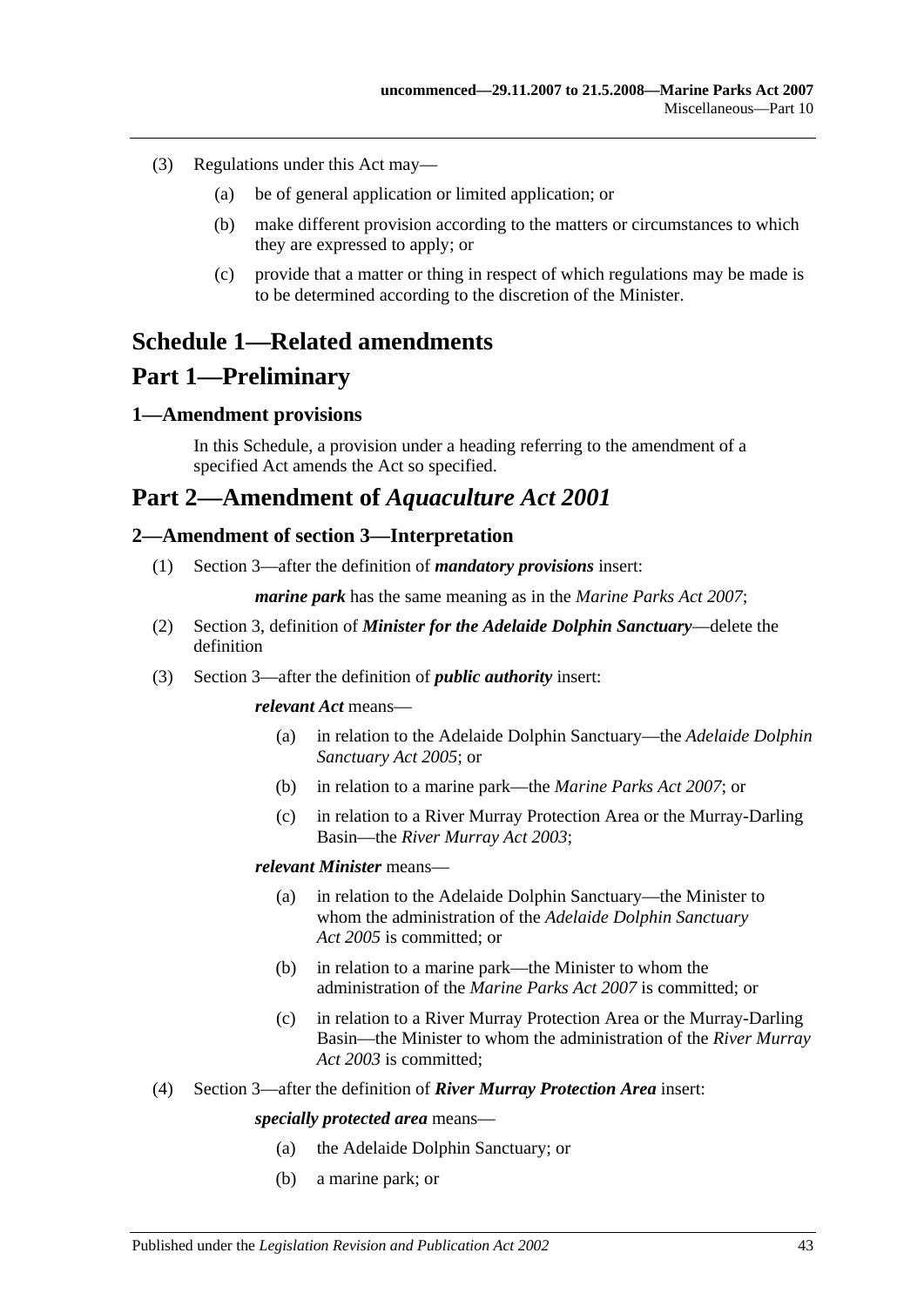(c) a River Murray Protection Area;

## <span id="page-43-0"></span>**3—Amendment of section 11—Nature and content of policies**

Section 11(3a) and (3b)—delete subsections (3a) and (3b) and substitute:

(3a) Insofar as an aquaculture policy applies within a specially protected area or the Murray-Darling Basin, the policy must seek to further the objects and objectives of the relevant Act and of any relevant policy or plan prepared under the relevant Act, and in particular, should contain prescribed criteria to this effect.

## <span id="page-43-3"></span><span id="page-43-1"></span>**4—Amendment of section 12—Procedures for making policies**

Section 12(7a), (7b) and (7c)—delete subsections (7a), (7b) and (7c) and substitute:

- (7a) The Minister must not approve a draft policy that will apply within a specially protected area without the concurrence of the relevant Minister.
- (7b) If the Minister to whom this Act is committed and a relevant Minister cannot reach agreement in a case where [subsection](#page-43-3) (7a) applies, the Ministers must take steps to refer the matter to the Governor and the Governor will determine the matter (and any decision taken by the Governor will be taken to be a decision of the Minister under this Act).

# **Part 3—Amendment of** *Coast Protection Act 1972*

# <span id="page-43-2"></span>**5—Amendment of section 4—Interpretation**

(1) Section 4—after the definition of *council* insert:

*marine park* has the same meaning as in the *[Marine Parks Act 2007](http://www.legislation.sa.gov.au/index.aspx?action=legref&type=act&legtitle=Marine%20Parks%20Act%202007)*;

(2) Section 4—after the definition of *private land* insert:

#### *relevant Act* means—

- (a) in relation to the Adelaide Dolphin Sanctuary—the *[Adelaide Dolphin](http://www.legislation.sa.gov.au/index.aspx?action=legref&type=act&legtitle=Adelaide%20Dolphin%20Sanctuary%20Act%202005)  [Sanctuary Act](http://www.legislation.sa.gov.au/index.aspx?action=legref&type=act&legtitle=Adelaide%20Dolphin%20Sanctuary%20Act%202005) 2005*; or
- (b) in relation to a marine park—the *[Marine Parks Act 2007](http://www.legislation.sa.gov.au/index.aspx?action=legref&type=act&legtitle=Marine%20Parks%20Act%202007)*; or
- (c) in relation to the River Murray or the Murray-Darling Basin—the *[River Murray Act](http://www.legislation.sa.gov.au/index.aspx?action=legref&type=act&legtitle=River%20Murray%20Act%202003) 2003*;

#### *relevant Minister* means—

- (a) in relation to the Adelaide Dolphin Sanctuary—the Minister to whom the administration of the *[Adelaide Dolphin Sanctuary](http://www.legislation.sa.gov.au/index.aspx?action=legref&type=act&legtitle=Adelaide%20Dolphin%20Sanctuary%20Act%202005)  Act [2005](http://www.legislation.sa.gov.au/index.aspx?action=legref&type=act&legtitle=Adelaide%20Dolphin%20Sanctuary%20Act%202005)* is committed; or
- (b) in relation to a marine park—the Minister to whom the administration of the *[Marine Parks Act](http://www.legislation.sa.gov.au/index.aspx?action=legref&type=act&legtitle=Marine%20Parks%20Act%202007) 2007* is committed; or
- (c) in relation to the River Murray or the Murray-Darling Basin—the Minister to whom the administration of the *[River Murray Act](http://www.legislation.sa.gov.au/index.aspx?action=legref&type=act&legtitle=River%20Murray%20Act%202003) 2003* is committed;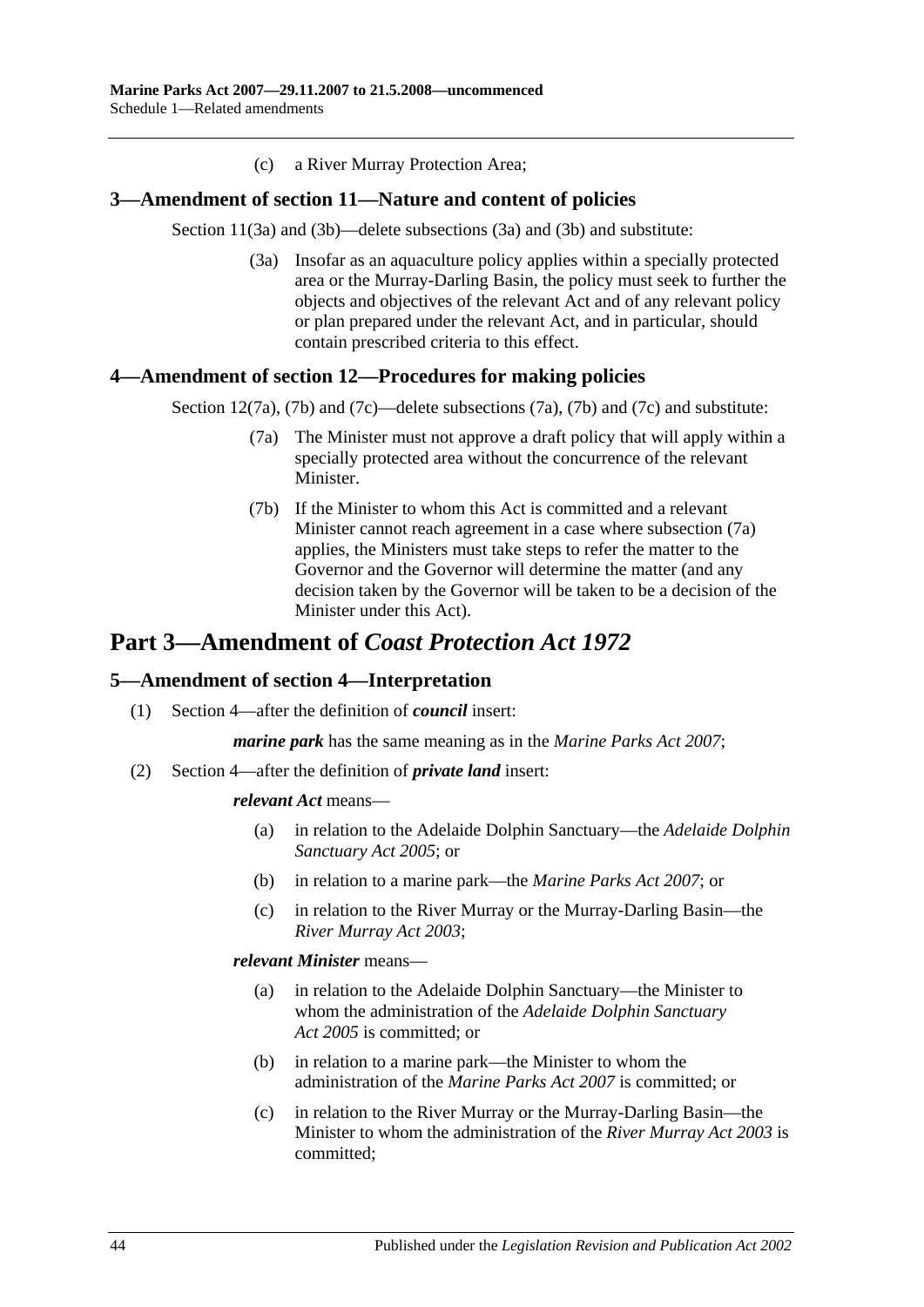#### (3) Section 4—after the definition of *restricted area* insert:

#### *specially protected area or resource* means—

- (a) the Adelaide Dolphin Sanctuary; or
- (b) a marine park; or
- (c) the River Murray;

#### <span id="page-44-0"></span>**6—Amendment of section 14—General duties of Board**

Section 14(3) and (4)—delete subsections (3) and (4) and substitute:

- (3) The Board must, if—
	- (a) taking any action within or in relation to a specially protected area or resource or the Murray-Darling Basin; or
	- (b) taking any action under this or any other Act that is likely to have a direct impact on a specially protected area or resource,

take into account, and seek to further, the objects and objectives of the relevant Act.

#### <span id="page-44-1"></span>**7—Amendment of section 20—Management plan**

Section 20(12) and (13)—delete subsections (12) and (13) and substitute:

(12) In preparing or reviewing a management plan that could affect a specially protected area or resource, the Board must consult with, and have regard to the views of, the relevant Minister.

# **Part 4—Amendment of** *Development Act 1993*

# <span id="page-44-2"></span>**8—Amendment of section 4—Definitions**

(1) Section 4(1)—after the definition of *locality* insert:

*marine park* has the same meaning as in the *[Marine Parks Act 2007](http://www.legislation.sa.gov.au/index.aspx?action=legref&type=act&legtitle=Marine%20Parks%20Act%202007)*;

(2) Section 4(1)—after the definition of *Minister for the Adelaide Dolphin Sanctuary* insert:

> *Minister for Marine Parks* means the Minister to whom the administration of the *[Marine Parks Act 2007](http://www.legislation.sa.gov.au/index.aspx?action=legref&type=act&legtitle=Marine%20Parks%20Act%202007)* is committed;

### <span id="page-44-3"></span>**9—Amendment of section 10A—Special provision relating to constitution of Development Assessment Commission**

- (1) Section 10A—delete subsection (5) and substitute:
	- (5) The Minister must consult—
		- (a) with the Minister for the River Murray with a view to including on the list 1 or more persons who, in the opinion of the Minister for the River Murray, have extensive knowledge of, or experience in dealing with, issues that are relevant to the protection or management of the River Murray; and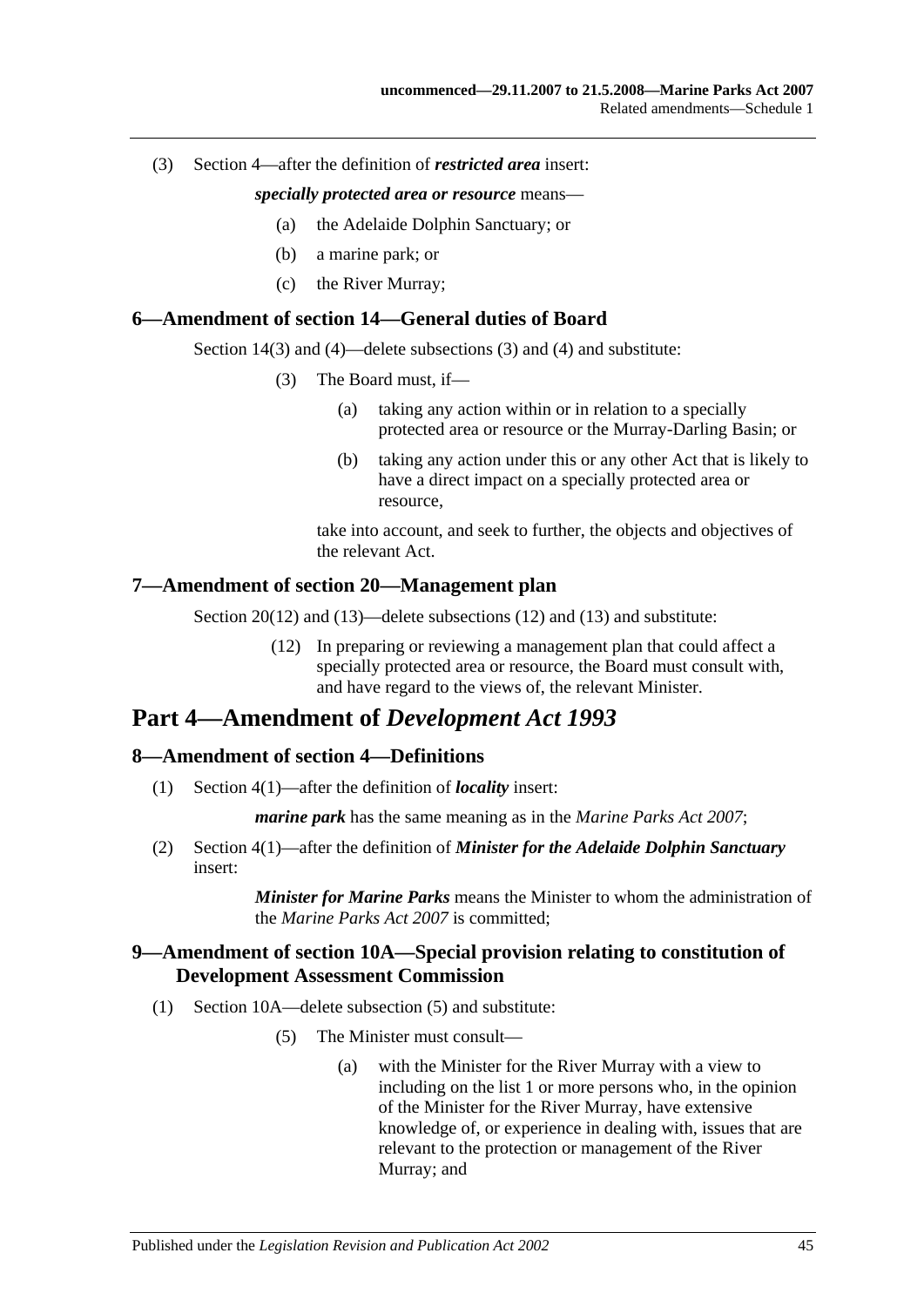- (b) with the Minister for the Adelaide Dolphin Sanctuary with a view to including on the list 1 or more persons who, in the opinion of the Minister for the Adelaide Dolphin Sanctuary, have extensive knowledge of, or experience in dealing with, issues that are relevant to the protection or management of the Adelaide Dolphin Sanctuary; and
- (c) with the Minister for Marine Parks with a view to including on the list 1 or more persons who, in the opinion of the Minister for Marine Parks, have extensive knowledge of, or experience in dealing with, issues that are relevant to the protection or management of Marine Parks.
- (2) Section 10A(6)—delete "If" and substitute:

Subject to subsection (6a), if in the opinion of the Minister

- (3) Section 10A(6)—after paragraph (b) insert:
	- (c) a marine park within the meaning of the *[Marine Parks Act](http://www.legislation.sa.gov.au/index.aspx?action=legref&type=act&legtitle=Marine%20Parks%20Act%202007)  [2007](http://www.legislation.sa.gov.au/index.aspx?action=legref&type=act&legtitle=Marine%20Parks%20Act%202007)*—the Minister must make an appointment under subsection (1) and the person so appointed, or at least 1 person so appointed, must be a person approved by the Minister for Marine Parks.
- (4) Section 10A—after subsection (6) insert:
	- (6a) If it appears that a development or project may have a significant impact on any aspect of more than 1 of the areas referred to in subsection (6), that subsection does not apply and the Minister must—
		- (a) make an appointment under subsection (1) and the person so appointed, or at least 1 person so appointed, must be a person who, in the Minister's opinion, has an appropriate background in relation to the areas concerned; or
		- (b) after consultation with the Ministers for the areas concerned, appoint a person who, in the Minister's opinion, has an appropriate background in relation to the areas concerned.

# <span id="page-45-0"></span>**10—Amendment of section 22—The Planning Strategy**

Section 22(3a)—after paragraph (b) insert:

and

(c) the objects of the *[Marine Parks Act](http://www.legislation.sa.gov.au/index.aspx?action=legref&type=act&legtitle=Marine%20Parks%20Act%202007) 2007*,

# <span id="page-45-1"></span>**11—Amendment of section 24—Council or Minister may amend a Development Plan**

- (1) Section 24(1)—after paragraph (fb) insert:
	- (fba) where the purpose of the amendment is to promote consistency with a management plan for a marine park established under the *[Marine](http://www.legislation.sa.gov.au/index.aspx?action=legref&type=act&legtitle=Marine%20Parks%20Act%202007)  [Parks Act 2007](http://www.legislation.sa.gov.au/index.aspx?action=legref&type=act&legtitle=Marine%20Parks%20Act%202007)*—by the Minister;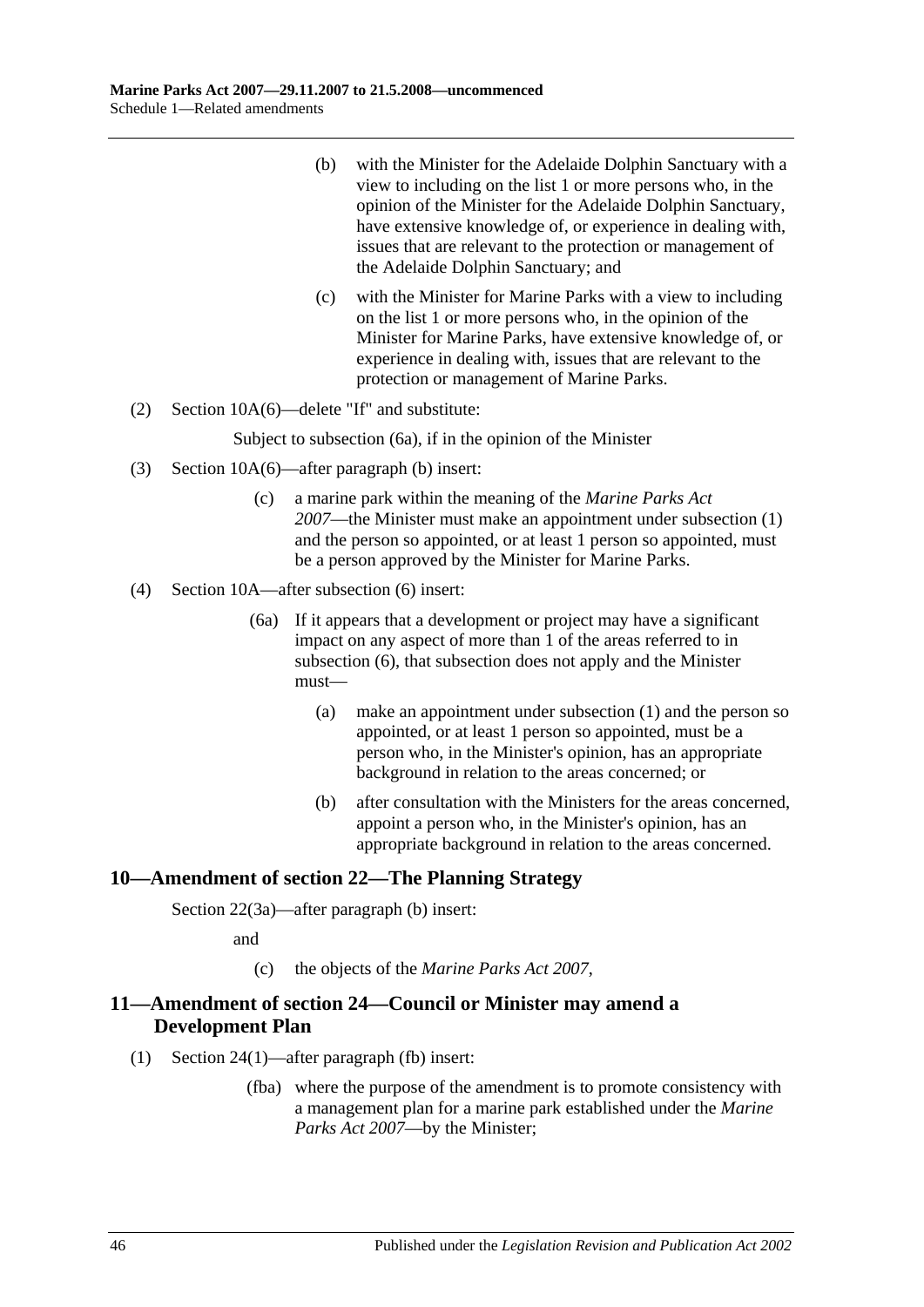- (2) Section 24(3)—delete subsection (3) and substitute:
	- (3) Subject to subsection (3a), if a proposed amendment to a Development Plan by a council or the Minister—
		- (a) relates to any part of the Murray-Darling Basin—the Minister must consult with and have regard to the views of the Minister for the River Murray; or
		- (b) relates to any part of the Adelaide Dolphin Sanctuary—the Minister must consult with and have regard to the views of the Minister for the Adelaide Dolphin Sanctuary; or
		- (c) relates to any part of a marine park—the Minister must consult with and have regard to the views of the Minister for Marine Parks.
- (3) Section 24(4)—delete subsection (4)
- (4) Section 24(5)—delete ", (3) and (4)" and substitute:

and  $(3)$ 

(5) Section 24(6)(a)—after " $(3)$ " insert:

(a)

### <span id="page-46-0"></span>**12—Amendment of section 34—Determination of relevant authority**

Section 34(1)(b)—after subparagraph (viii) insert:

or

(ix) the Minister, acting at the request of the Minister for Marine Parks, declares, by notice in writing served personally or by post on the proponent, that the Development Assessment Commission should act as the relevant authority in relation to the proposed development in substitution for the council or the regional development assessment panel (as the case may be) because, in the opinion of the Minister making the request, the proposed development may have a significant impact on an aspect of a marine park,

### <span id="page-46-1"></span>**13—Amendment of section 46B—EIS process—Specific provisions**

- (1) Section 46B(4)—after paragraph (cb) insert:
	- (cc) if the development or project is to be undertaken within, or is likely to have a direct impact on, a marine park, the extent to which the expected effects of the development or project are consistent with—
		- (i) the prohibitions and restrictions applying within the marine park under the *[Marine Parks Act 2007](http://www.legislation.sa.gov.au/index.aspx?action=legref&type=act&legtitle=Marine%20Parks%20Act%202007)*; and
		- (ii) the general duty of care under that Act;
- (2) Section 46B(5)(a)—after subparagraph (ib) insert:
	- (ic) must, if the EIS relates to a development or project that is to be undertaken within, or is likely to have a direct impact on, a marine park, refer the EIS to the Minister for Marine Parks; and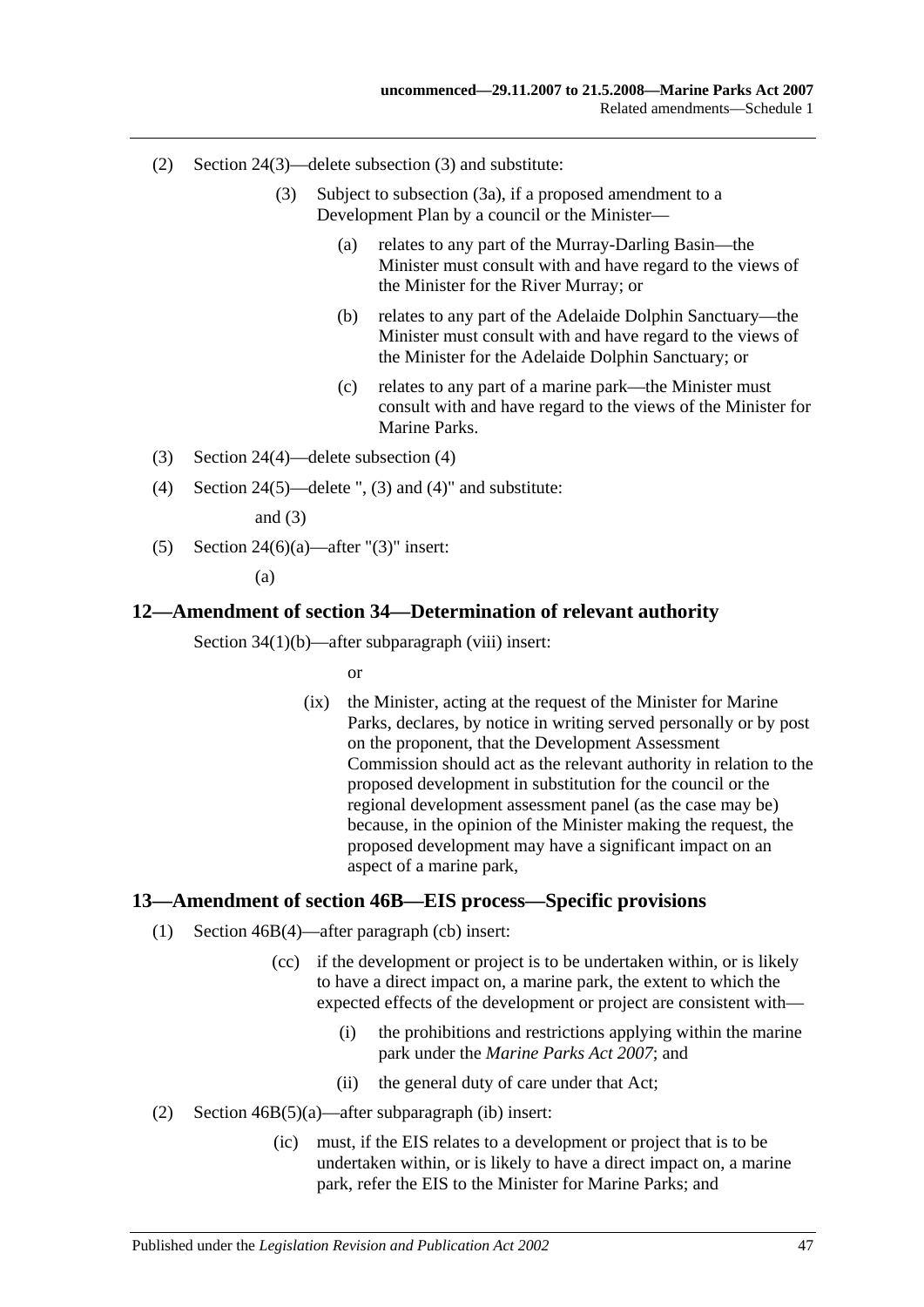# <span id="page-47-0"></span>**14—Amendment of section 46C—PER process—Specific provisions**

- (1) Section 46C(4)—after paragraph (cb) insert:
	- (cc) if the development or project is to be undertaken within, or is likely to have a direct impact on, a marine park, the extent to which the expected effects of the development or project are consistent with—
		- (i) the prohibitions and restrictions applying within the marine park under the *[Marine Parks Act 2007](http://www.legislation.sa.gov.au/index.aspx?action=legref&type=act&legtitle=Marine%20Parks%20Act%202007)*; and
		- (ii) the general duty of care under that Act;
- (2) Section  $46C(5)(a)$ —after subparagraph (ib) insert:
	- (ic) must, if the PER relates to a development or project that is to be undertaken within, or is likely to have a direct impact on, a marine park, refer the PER to the Minister for Marine Parks; and

## <span id="page-47-1"></span>**15—Amendment of section 46D—DR process—Specific provisions**

- (1) Section 46D(4)—after paragraph (cb) insert:
	- (cc) if the development is to be undertaken within, or is likely to have a direct impact on, a marine park, the extent to which the expected effects of the development are consistent with—
		- (i) the prohibitions and restrictions applying within the marine park under the *[Marine Parks Act 2007](http://www.legislation.sa.gov.au/index.aspx?action=legref&type=act&legtitle=Marine%20Parks%20Act%202007)*; and
		- (ii) the general duty of care under that Act;
- (2) Section 46D(5)(a)—after subparagraph (ib) insert:
	- (ic) must, if the DR relates to a development that is to be undertaken within, or is likely to have a direct impact on, a marine park, refer the DR to the Minister for Marine Parks;

### <span id="page-47-2"></span>**16—Amendment of section 48—Governor to give decision on development**

Section 48(5)—after paragraph (db) insert:

- (dc) if it appears to the Governor that the development may have an impact on any aspect of a marine park—
	- (i) the prohibitions and restrictions applying within the marine park under the *[Marine Parks Act 2007](http://www.legislation.sa.gov.au/index.aspx?action=legref&type=act&legtitle=Marine%20Parks%20Act%202007)*; and
	- (ii) the general duty of care under that Act; and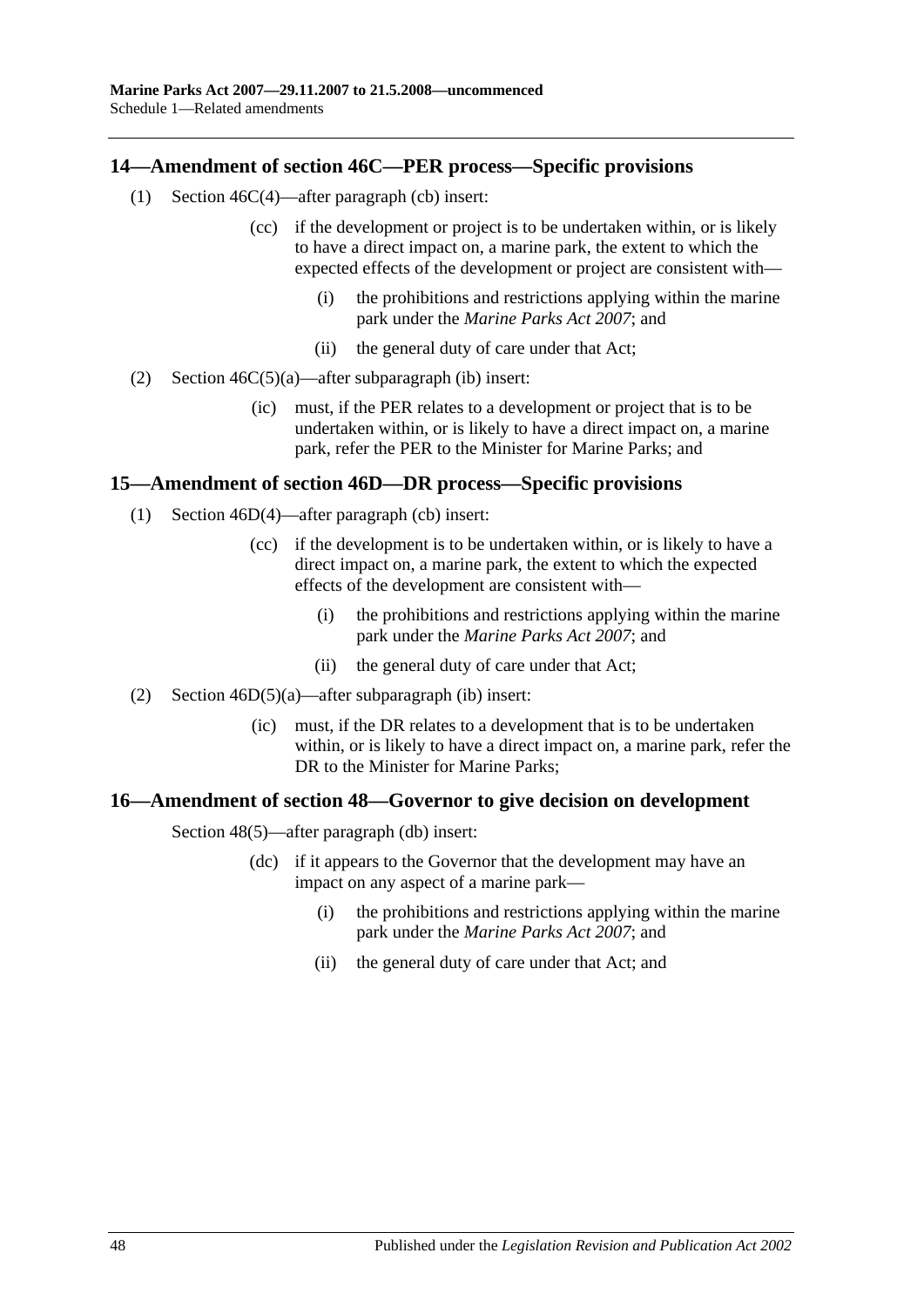# **Part 5—Amendment of** *Environment Protection Act 1993*

# <span id="page-48-0"></span>**17—Substitution of sections 10A and 10B**

Sections 10A and 10B—delete the sections and substitute:

# **10A—Matters to be taken into account in relation to specially protected areas**

The Minister, the Authority and all other bodies and persons involved in the administration of this Act must, if taking any action under this Act within or in relation to—

- (a) any part of the Adelaide Dolphin Sanctuary within the meaning of the *[Adelaide Dolphin Sanctuary Act](http://www.legislation.sa.gov.au/index.aspx?action=legref&type=act&legtitle=Adelaide%20Dolphin%20Sanctuary%20Act%202005) 2005*—
	- (i) seek to further the objects and objectives of that Act; and
	- (ii) take into account the provisions of the Adelaide Dolphin Sanctuary Management Plan under that Act; or
- (b) any part of a marine park within the meaning of the *[Marine](http://www.legislation.sa.gov.au/index.aspx?action=legref&type=act&legtitle=Marine%20Parks%20Act%202007)  [Parks Act 2007](http://www.legislation.sa.gov.au/index.aspx?action=legref&type=act&legtitle=Marine%20Parks%20Act%202007)*—
	- (i) seek to further the objects of that Act; and
	- (ii) take into account the provisions of the management plan for the marine park under that Act; or
- (c) any part of the Murray-Darling Basin within the meaning of the *[Murray-Darling Basin Act](http://www.legislation.sa.gov.au/index.aspx?action=legref&type=act&legtitle=Murray-Darling%20Basin%20Act%201993) 1993*—
	- (i) seek to further the objects of the *[River Murray](http://www.legislation.sa.gov.au/index.aspx?action=legref&type=act&legtitle=River%20Murray%20Act%202003)  Act [2003](http://www.legislation.sa.gov.au/index.aspx?action=legref&type=act&legtitle=River%20Murray%20Act%202003)* and the *Objectives for a Healthy River Murray* under that Act (insofar as they may be relevant); and
	- (ii) take into account the provisions of the River Murray Implementation Strategy under that Act.

# **Part 6—Amendment of** *Fisheries Management Act 2007*

# <span id="page-48-1"></span>**18—Amendment of section 3—Interpretation**

- (1) Section 3(1), definition of *Minister for the Adelaide Dolphin Sanctuary*—delete the definition
- (2) Section 3(1), definition of *Minister for the River Murray*—delete the definition
- (3) Section 3(1)—after the definition of *register of exemptions* insert:

#### *relevant Act* means—

- (a) in relation to the Adelaide Dolphin Sanctuary—the *[Adelaide Dolphin](http://www.legislation.sa.gov.au/index.aspx?action=legref&type=act&legtitle=Adelaide%20Dolphin%20Sanctuary%20Act%202005)  [Sanctuary Act](http://www.legislation.sa.gov.au/index.aspx?action=legref&type=act&legtitle=Adelaide%20Dolphin%20Sanctuary%20Act%202005) 2005*; or
- (b) in relation to a marine park—the *[Marine Parks Act 2007](http://www.legislation.sa.gov.au/index.aspx?action=legref&type=act&legtitle=Marine%20Parks%20Act%202007)*; or
- (c) in relation to the River Murray—the *[River Murray Act](http://www.legislation.sa.gov.au/index.aspx?action=legref&type=act&legtitle=River%20Murray%20Act%202003) 2003*;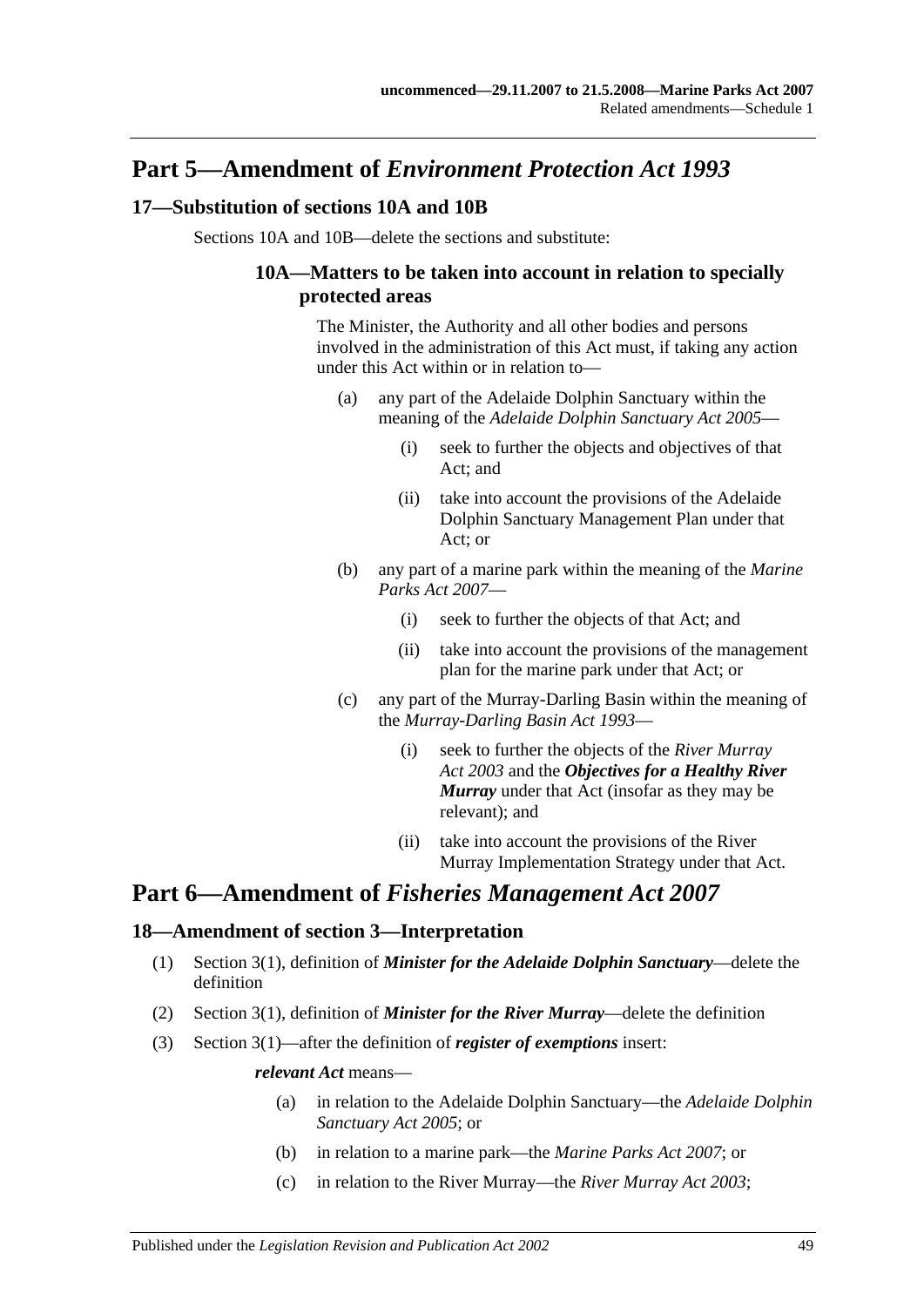#### *relevant Minister* means—

- (a) in relation to the Adelaide Dolphin Sanctuary—the Minister to whom the administration of the *[Adelaide Dolphin Sanctuary](http://www.legislation.sa.gov.au/index.aspx?action=legref&type=act&legtitle=Adelaide%20Dolphin%20Sanctuary%20Act%202005)  Act [2005](http://www.legislation.sa.gov.au/index.aspx?action=legref&type=act&legtitle=Adelaide%20Dolphin%20Sanctuary%20Act%202005)* is committed; or
- (b) in relation to a marine park—the Minister to whom the administration of the *[Marine Parks Act 2007](http://www.legislation.sa.gov.au/index.aspx?action=legref&type=act&legtitle=Marine%20Parks%20Act%202007)* is committed; or
- (c) in relation to the River Murray—the Minister to whom the administration of the *[River Murray Act](http://www.legislation.sa.gov.au/index.aspx?action=legref&type=act&legtitle=River%20Murray%20Act%202003) 2003* is committed;
- (4) Section 3(1)—after the definition of *sell* insert:

#### *specially protected area* means—

- (a) the Adelaide Dolphin Sanctuary; or
- (b) a marine park; or
- (c) the River Murray;

### <span id="page-49-0"></span>**19—Amendment of section 7—Objects of Act**

Section 7(4)—after paragraph (c) insert:

and

(d) insofar as this Act applies to areas within a marine park, seek to further the objects of the *[Marine Parks Act](http://www.legislation.sa.gov.au/index.aspx?action=legref&type=act&legtitle=Marine%20Parks%20Act%202007) 2007*.

# <span id="page-49-1"></span>**20—Amendment of section 54—Applications for licences, permits or registrations**

Section 54(8)—delete subsection (8) and substitute:

(8) The Minister must, before determining an application that relates to, or is to apply in respect of, a specially protected area, consult with the relevant Minister.

# <span id="page-49-2"></span>**21—Amendment of section 78—Unauthorised activities relating to exotic organisms or noxious species prohibited**

Section 78(3) and (4)—delete subsections (3) and (4) and substitute:

(3) The Minister must, before making a decision on an application for a permit that relates to, or is to apply in respect of, a specially protected area, consult with the relevant Minister.

# <span id="page-49-3"></span>**22—Amendment of section 79—Temporary prohibition of certain fishing activities etc**

Section 79(3) and (4)—delete subsections (3) and (4) and substitute:

(3) The Minister must, on the request of the relevant Minister, make a declaration under subsection (1), or vary or revoke such a declaration, in relation to a fishing activity undertaken in respect of a specially protected area.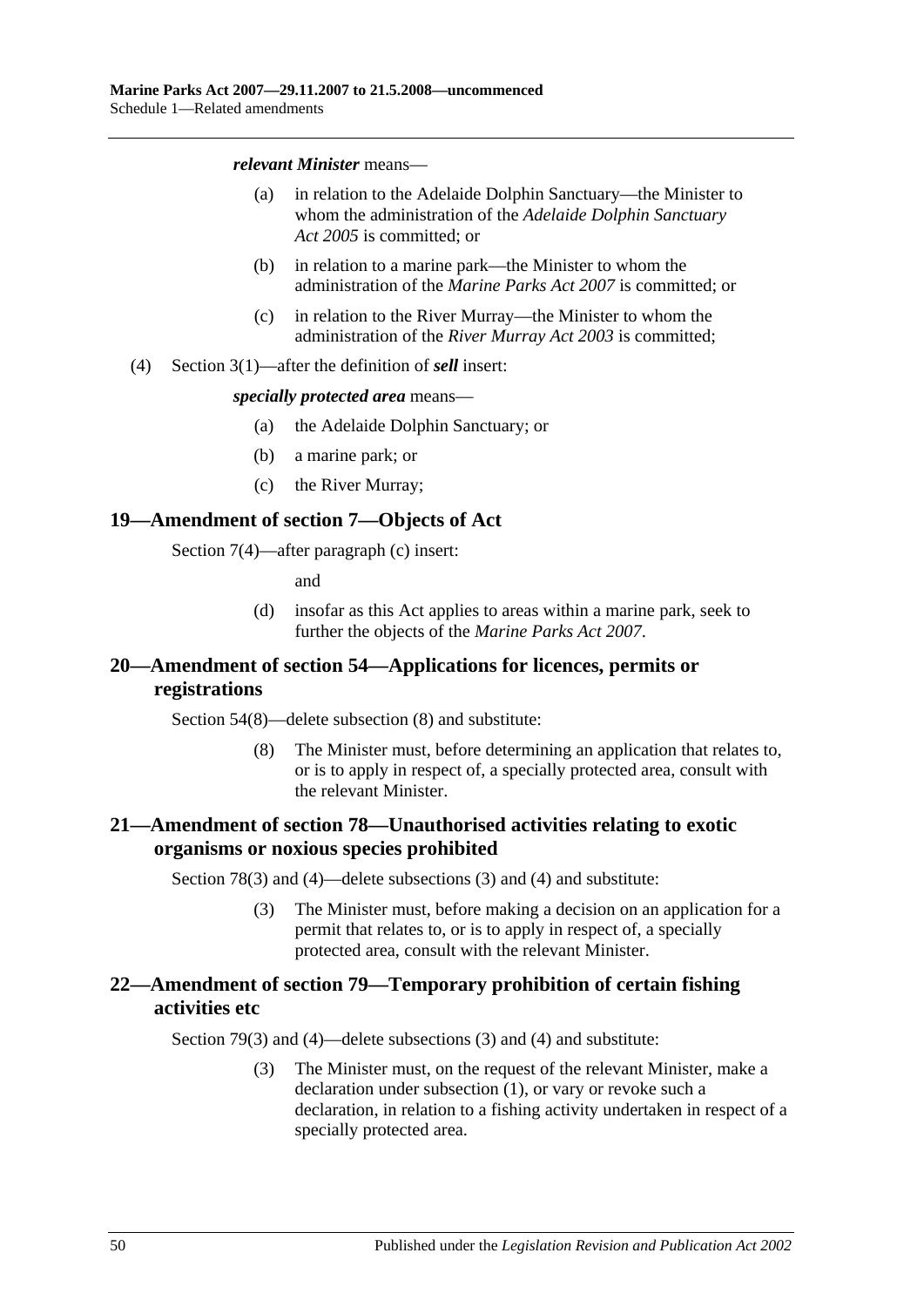## <span id="page-50-0"></span>**23—Amendment of section 115—Exemptions**

Section 115(2) and (3)—delete subsections (2) and (3) and substitute:

(2) The Minister must, before making an exemption that relates to, or is to apply in respect of, a specially protected area, consult with the relevant Minister.

# **Part 7—Amendment of** *Harbors and Navigation Act 1993*

### <span id="page-50-1"></span>**24—Amendment of section 3—Objects of this Act**

Section 3—after paragraph (g) insert:

(h) insofar as this Act applies to a marine park, to further the objects of the *[Marine Parks Act](http://www.legislation.sa.gov.au/index.aspx?action=legref&type=act&legtitle=Marine%20Parks%20Act%202007) 2007*.

### <span id="page-50-2"></span>**25—Amendment of section 4—Interpretation**

Section 4(1)—after the definition of *land* insert:

*marine park* has the same meaning as in the *[Marine Parks Act 2007](http://www.legislation.sa.gov.au/index.aspx?action=legref&type=act&legtitle=Marine%20Parks%20Act%202007)*;

#### <span id="page-50-3"></span>**26—Substitution of section 14A**

Section 14A—delete the section and substitute:

## **14A—Matters to be taken into account in relation to specially protected areas**

The Minister, the CEO, an authorised person or any other person engaged in the administration of this Act must, if taking any action under this Act—

- (a) that is within the Adelaide Dolphin Sanctuary, or likely to have a direct impact on the Adelaide Dolphin Sanctuary—
	- (i) seek to further the objects and objectives of the *[Adelaide Dolphin Sanctuary Act](http://www.legislation.sa.gov.au/index.aspx?action=legref&type=act&legtitle=Adelaide%20Dolphin%20Sanctuary%20Act%202005) 2005*; and
	- (ii) take into account the provisions of the Adelaide Dolphin Sanctuary Management Plan under the *[Adelaide Dolphin Sanctuary Act](http://www.legislation.sa.gov.au/index.aspx?action=legref&type=act&legtitle=Adelaide%20Dolphin%20Sanctuary%20Act%202005) 2005*, (insofar as may be relevant); or
- (b) that is within a marine park, or likely to have a direct impact on a marine park—
	- (i) seek to further the objects of the *[Marine Parks](http://www.legislation.sa.gov.au/index.aspx?action=legref&type=act&legtitle=Marine%20Parks%20Act%202007)  Act [2007](http://www.legislation.sa.gov.au/index.aspx?action=legref&type=act&legtitle=Marine%20Parks%20Act%202007)*; and
	- (ii) take into account the provisions of the management plan for the marine park under the *[Marine Parks](http://www.legislation.sa.gov.au/index.aspx?action=legref&type=act&legtitle=Marine%20Parks%20Act%202007)  [Act 2007](http://www.legislation.sa.gov.au/index.aspx?action=legref&type=act&legtitle=Marine%20Parks%20Act%202007)* (insofar as may be relevant).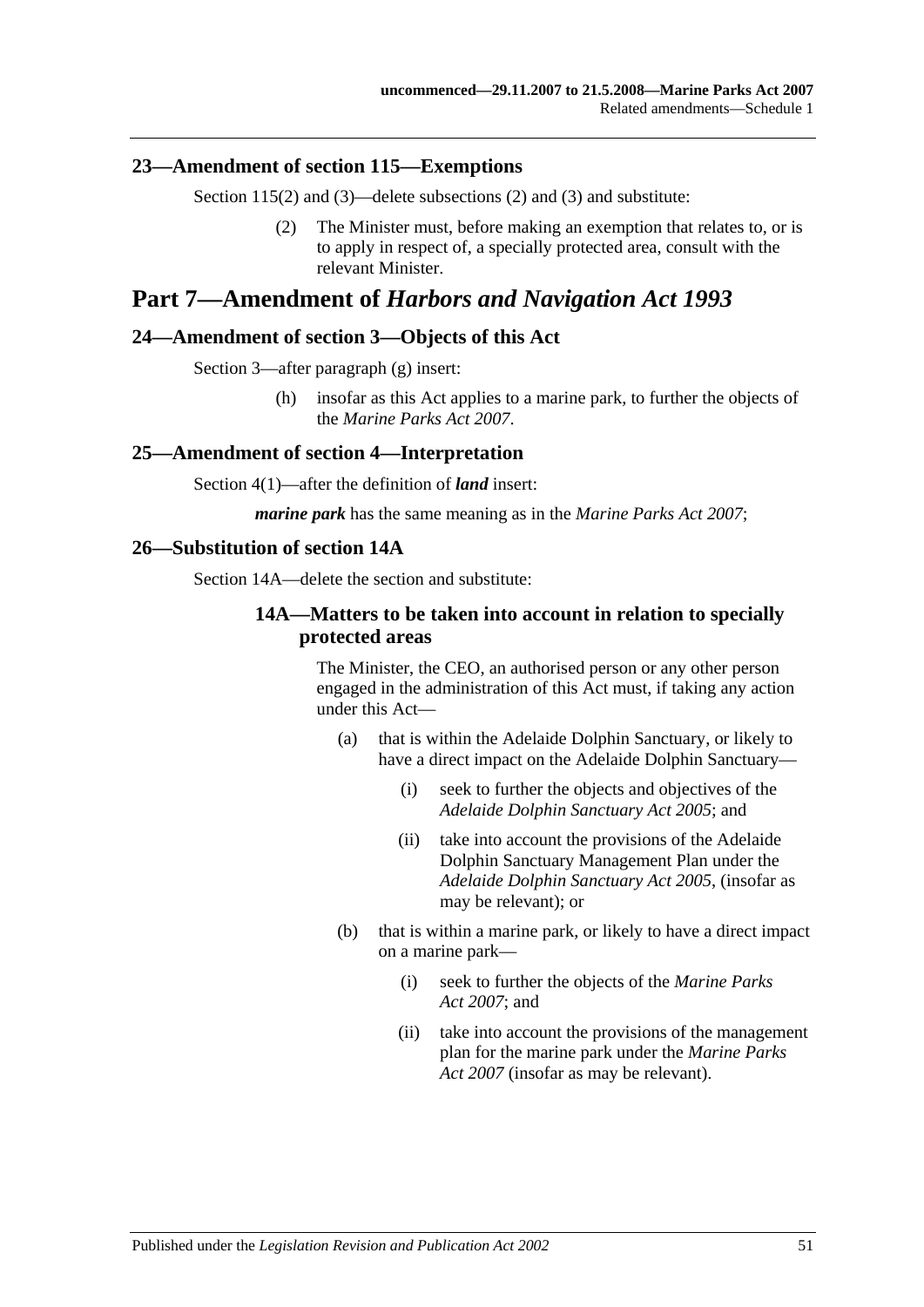# <span id="page-51-0"></span>**27—Amendment of section 26—Licences for aquatic activities**

Section 26(2b)—delete subsection (2b) and substitute:

- (2b) If the licence is to be granted in relation to waters that form part of—
	- (a) the Adelaide Dolphin Sanctuary—the CEO must consult with and have regard to the views of the Minister to whom the administration of the *[Adelaide Dolphin Sanctuary](http://www.legislation.sa.gov.au/index.aspx?action=legref&type=act&legtitle=Adelaide%20Dolphin%20Sanctuary%20Act%202005)  Act [2005](http://www.legislation.sa.gov.au/index.aspx?action=legref&type=act&legtitle=Adelaide%20Dolphin%20Sanctuary%20Act%202005)* is committed; or
	- (b) a marine park—the CEO must consult with and have regard to the views of the Minister to whom the administration of the *[Marine Parks Act 2007](http://www.legislation.sa.gov.au/index.aspx?action=legref&type=act&legtitle=Marine%20Parks%20Act%202007)* is committed.

# **Part 8—Amendment of** *Historic Shipwrecks Act 1981*

# <span id="page-51-1"></span>**28—Amendment of section 3—Interpretation**

Section 3(1)—after the definition of *inspector* insert:

*marine park* has the same meaning as in the *[Marine Parks Act 2007](http://www.legislation.sa.gov.au/index.aspx?action=legref&type=act&legtitle=Marine%20Parks%20Act%202007)*;

# <span id="page-51-2"></span>**29—Amendment of section 15—Permits for exploration or recovery of shipwrecks and relics**

Section 15(3a), (3b), (3c) and (3d)—delete subsections (3a), (3b), (3c) and (3d) and substitute:

- (3a) If an application for a permit relates to a historic shipwreck or historic relic located within—
	- (a) the Adelaide Dolphin Sanctuary—
		- (i) the Minister must, in considering the application, seek to further the objects and objectives of the *[Adelaide Dolphin Sanctuary Act](http://www.legislation.sa.gov.au/index.aspx?action=legref&type=act&legtitle=Adelaide%20Dolphin%20Sanctuary%20Act%202005) 2005* and take into account the provisions of the Adelaide Dolphin Sanctuary Management Plan under that Act; and
		- (ii) if so required under the regulations—the Minister must, before making his or her decision on the application, consult with and have regard to the views of the Minister to whom the administration of the *[Adelaide Dolphin Sanctuary Act](http://www.legislation.sa.gov.au/index.aspx?action=legref&type=act&legtitle=Adelaide%20Dolphin%20Sanctuary%20Act%202005) 2005* is committed; or
	- (b) a marine park—
		- (i) the Minister must, in considering the application, seek to further the objects of the *[Marine Parks](http://www.legislation.sa.gov.au/index.aspx?action=legref&type=act&legtitle=Marine%20Parks%20Act%202007)  Act [2007](http://www.legislation.sa.gov.au/index.aspx?action=legref&type=act&legtitle=Marine%20Parks%20Act%202007)* and take into account the provisions of the management plan for the marine park under that Act; and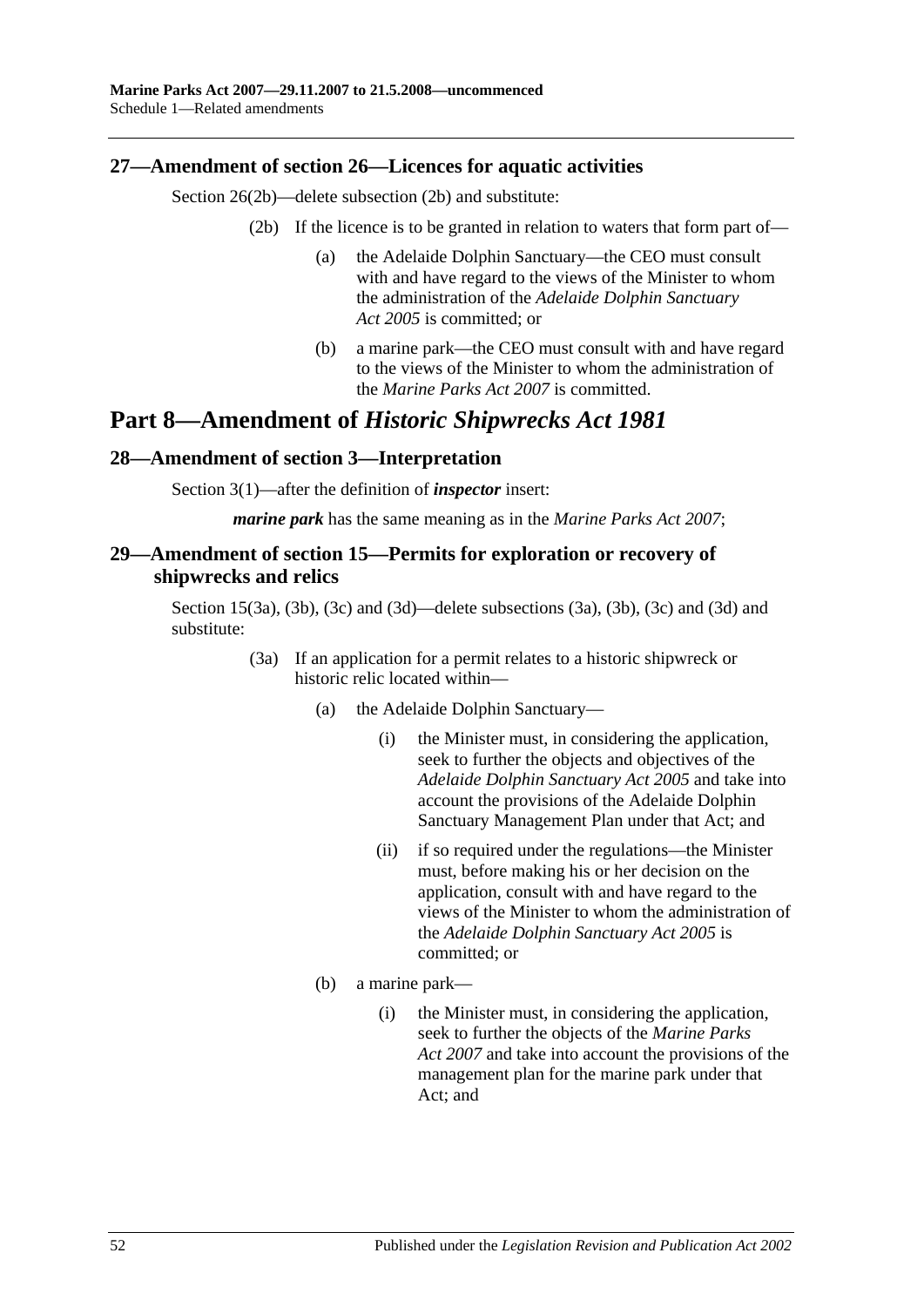(ii) if so required under the regulations—the Minister must, before making his or her decision on the application, consult with and have regard to the views of the Minister to whom the administration of the *[Marine Parks Act 2007](http://www.legislation.sa.gov.au/index.aspx?action=legref&type=act&legtitle=Marine%20Parks%20Act%202007)* is committed; or

#### (c) the River Murray—

- (i) the Minister must, in considering the application, seek to further the objects of the *[River Murray](http://www.legislation.sa.gov.au/index.aspx?action=legref&type=act&legtitle=River%20Murray%20Act%202003)  Act [2003](http://www.legislation.sa.gov.au/index.aspx?action=legref&type=act&legtitle=River%20Murray%20Act%202003)* and the *Objectives for a Healthy River Murray* under that Act and take into account the provisions of the River Murray Act Implementation Strategy under that Act; and
- (ii) if so required under the regulations—the Minister must, before making a decision on the application, consult with and have regard to the views of the Minister to whom the administration of the *[River](http://www.legislation.sa.gov.au/index.aspx?action=legref&type=act&legtitle=River%20Murray%20Act%202003)  [Murray Act](http://www.legislation.sa.gov.au/index.aspx?action=legref&type=act&legtitle=River%20Murray%20Act%202003) 2003* is committed and comply with the Minister's directions (if any) in relation to the application.

# **Part 9—Amendment of** *Mining Act 1971*

# <span id="page-52-0"></span>**30—Amendment of section 6—Interpretation**

(1) Section 6(1)—after the definition of *machinery* insert:

*marine park* has the same meaning as in the *[Marine Parks Act 2007](http://www.legislation.sa.gov.au/index.aspx?action=legref&type=act&legtitle=Marine%20Parks%20Act%202007)*;

- (2) Section 6(1), definitions of *Minister for the River Murray* and *Minister for the Adelaide Dolphin Sanctuary*—delete the definitions
- (3) Section 6(1)—after the definition of *registered representative* insert:

#### *relevant Act* means—

- (a) in relation to the Adelaide Dolphin Sanctuary—the *[Adelaide Dolphin](http://www.legislation.sa.gov.au/index.aspx?action=legref&type=act&legtitle=Adelaide%20Dolphin%20Sanctuary%20Act%202005)  [Sanctuary Act](http://www.legislation.sa.gov.au/index.aspx?action=legref&type=act&legtitle=Adelaide%20Dolphin%20Sanctuary%20Act%202005) 2005*; or
- (b) in relation to a marine park—the *[Marine Parks Act 2007](http://www.legislation.sa.gov.au/index.aspx?action=legref&type=act&legtitle=Marine%20Parks%20Act%202007)*; or
- (c) in relation to a River Murray Protection Area or the Murray-Darling Basin—the *[River Murray Act](http://www.legislation.sa.gov.au/index.aspx?action=legref&type=act&legtitle=River%20Murray%20Act%202003) 2003*;

#### *relevant Minister* means—

- (a) in relation to the Adelaide Dolphin Sanctuary—the Minister to whom the administration of the *[Adelaide Dolphin Sanctuary](http://www.legislation.sa.gov.au/index.aspx?action=legref&type=act&legtitle=Adelaide%20Dolphin%20Sanctuary%20Act%202005)  Act [2005](http://www.legislation.sa.gov.au/index.aspx?action=legref&type=act&legtitle=Adelaide%20Dolphin%20Sanctuary%20Act%202005)* is committed; or
- (b) in relation to a marine park—the Minister to whom the administration of the *[Marine Parks Act 2007](http://www.legislation.sa.gov.au/index.aspx?action=legref&type=act&legtitle=Marine%20Parks%20Act%202007)* is committed; or
- (c) in relation to a River Murray Protection Area or the Murray-Darling Basin—the Minister to whom the administration of the *[River Murray](http://www.legislation.sa.gov.au/index.aspx?action=legref&type=act&legtitle=River%20Murray%20Act%202003)  Act [2003](http://www.legislation.sa.gov.au/index.aspx?action=legref&type=act&legtitle=River%20Murray%20Act%202003)* is committed;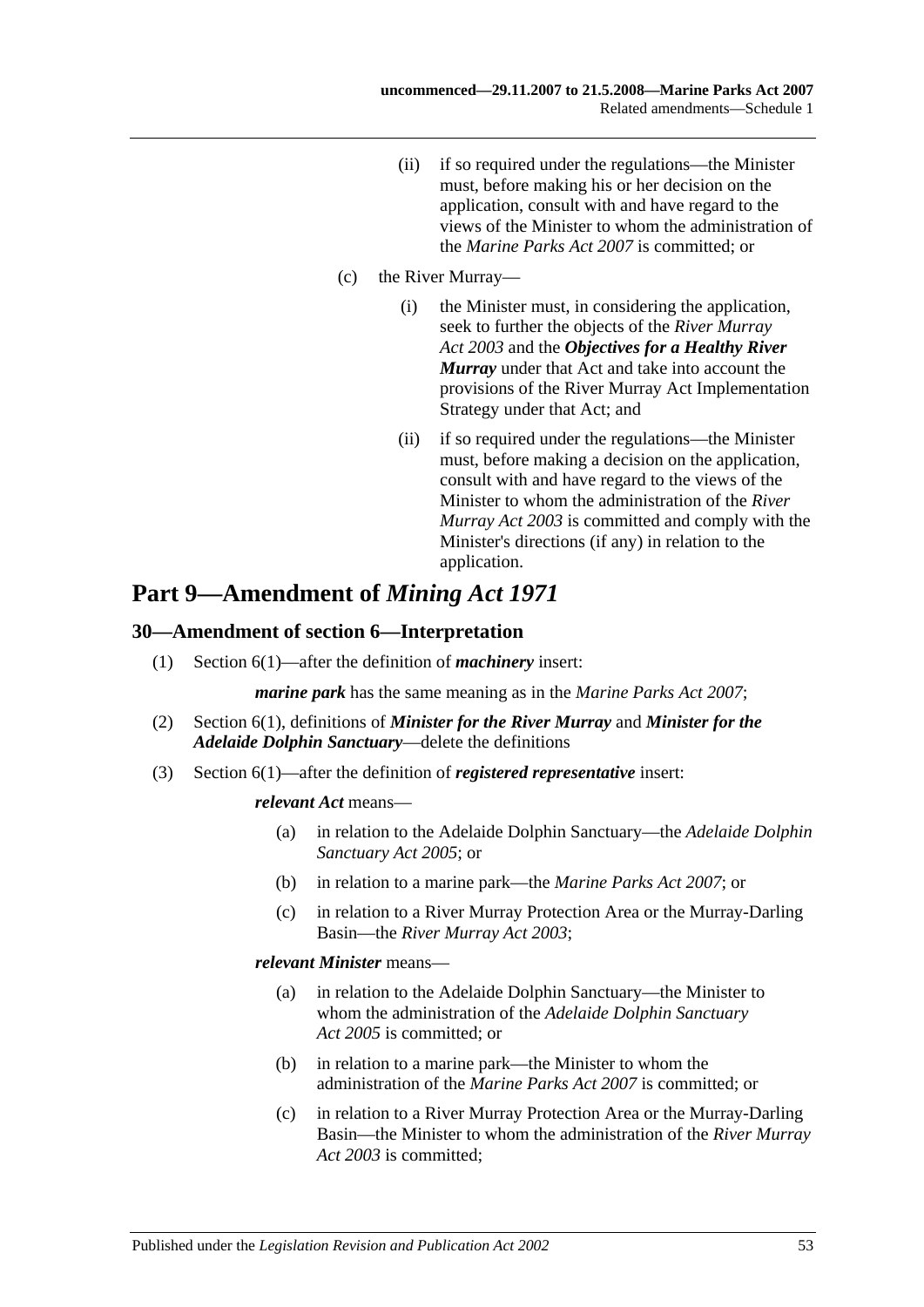(4) Section 6(1)—after the definition of *River Murray Protection Area* insert:

#### *specially protected area* means—

- (a) the Adelaide Dolphin Sanctuary; or
- (b) a marine park; or
- (c) a River Murray Protection Area;

#### <span id="page-53-0"></span>**31—Substitution of section 10B**

Section 10B—delete the section and substitute:

### **10B—Interaction with other legislation**

The Minister must, in acting in the administration of this Act, take into account the following insofar as they may be relevant:

- (a) the objects and objectives of the *[Adelaide Dolphin](http://www.legislation.sa.gov.au/index.aspx?action=legref&type=act&legtitle=Adelaide%20Dolphin%20Sanctuary%20Act%202005)  [Sanctuary Act](http://www.legislation.sa.gov.au/index.aspx?action=legref&type=act&legtitle=Adelaide%20Dolphin%20Sanctuary%20Act%202005) 2005*;
- (b) the objects of the *[Marine Parks Act](http://www.legislation.sa.gov.au/index.aspx?action=legref&type=act&legtitle=Marine%20Parks%20Act%202007) 2007*;
- (c) the objects of the *[Natural Resources Management Act](http://www.legislation.sa.gov.au/index.aspx?action=legref&type=act&legtitle=Natural%20Resources%20Management%20Act%202004) 2004*;
- (d) the objects of the *[River Murray Act](http://www.legislation.sa.gov.au/index.aspx?action=legref&type=act&legtitle=River%20Murray%20Act%202003) 2003* and the *Objectives for a Healthy River Murray* under that Act.

# <span id="page-53-1"></span>**32—Amendment of section 28—Grant of exploration licence**

Section 28(9), (10), (11) and (12)—delete subsections (9), (10), (11) and (12) and substitute:

- (9) If an application for an exploration licence relates to an area within or adjacent to a specially protected area, the Minister must, before making his or her decision on the application, refer the application to the relevant Minister and consult with the relevant Minister in relation to the matter.
- (10) If an application for an exploration licence is referred to a relevant Minister and the Minister to whom the administration of this Act is committed and the relevant Minister cannot agree—
	- (a) on whether an exploration licence should be granted; or
	- (b) if an exploration licence is granted, on the conditions to which the exploration licence should be subject,

the Ministers must take steps to refer the matter to the Governor and the Governor will determine the matter (and any decision taken by the Governor will be taken to be a decision of the Minister under this Act).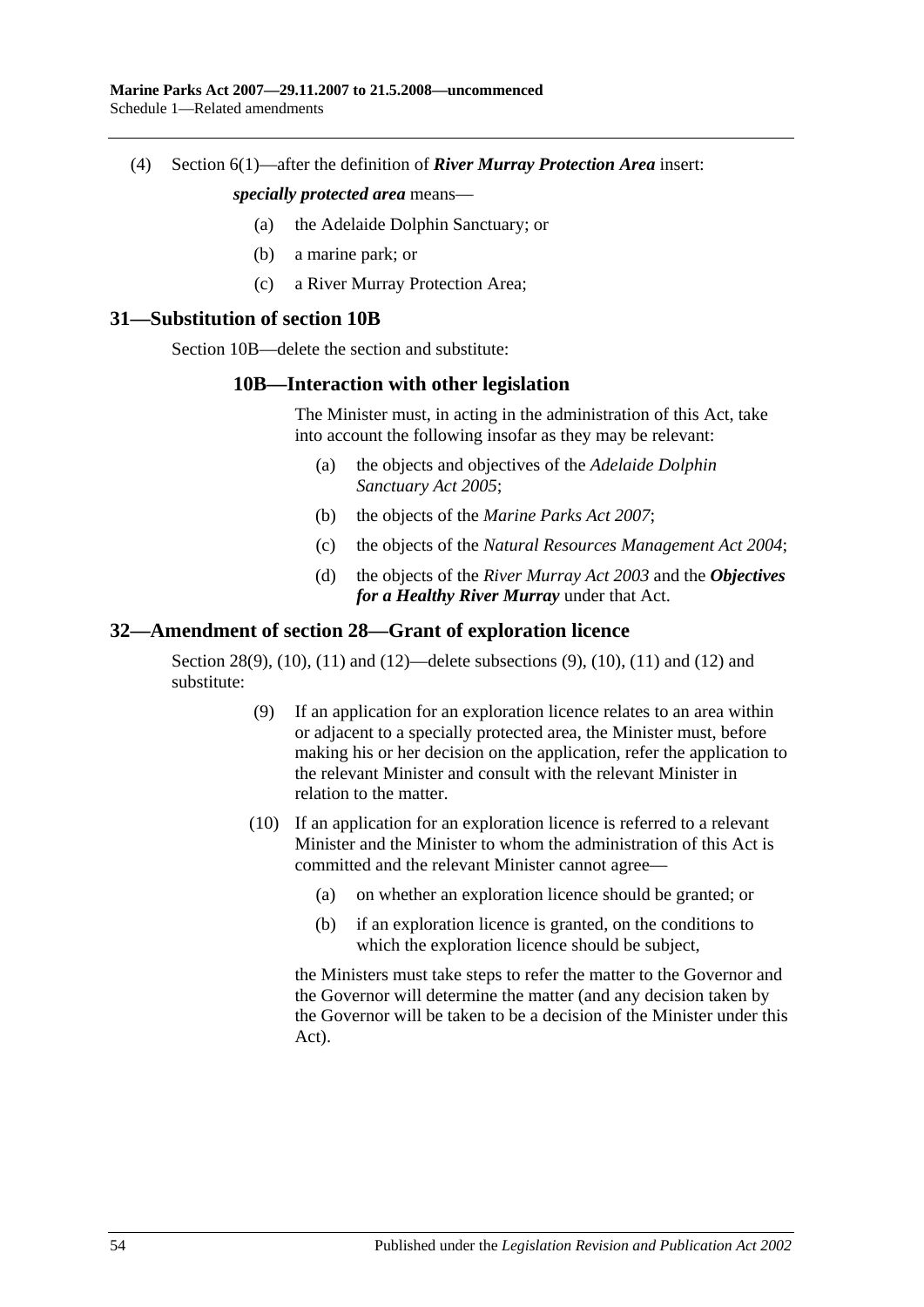## <span id="page-54-0"></span>**33—Amendment of section 30A—Term and renewal of licence**

Section 30A(7), (8) and (9)—delete subsections (7), (8) and (9) and substitute:

- (7) If an application for the renewal of an exploration licence relates to an area within or adjacent to a specially protected area, the Minister must, before making his or her decision on the application, refer the application to the relevant Minister and consult with the relevant Minister in relation to the matter.
- (8) If an application for the renewal of an exploration licence is referred to a relevant Minister and the Minister to whom the administration of this Act is committed and the relevant Minister cannot agree—
	- (a) on whether a renewal should be granted; or
	- (b) if a renewal is granted, on the conditions to which the exploration licence should be subject,

the Ministers must take steps to refer the matter to the Governor and the Governor will determine the matter (and any decision taken by the Governor will be taken to be a decision of the Minister under this Act).

### <span id="page-54-1"></span>**34—Amendment of section 35—Application for lease**

Section  $35(2b)$ ,  $(2c)$ ,  $(2d)$  and  $(2e)$ —delete subsections  $(2b)$ ,  $(2c)$ ,  $(2d)$  and  $(2e)$  and substitute:

- (2b) If an application for a mining lease relates to an area within or adjacent to a specially protected area, the Minister must, before making his or her decision on the application, refer the application to the relevant Minister and consult with the relevant Minister in relation to the matter.
- (2c) If an application for a mining lease is referred to a relevant Minister and the Minister to whom the administration of this Act is committed and the relevant Minister cannot agree—
	- (a) on whether a mining lease should be granted; or
	- (b) if a mining lease is granted, on the conditions to which the mining lease should be subject,

the Ministers must take steps to refer the matter to the Governor and the Governor will determine the matter (and any decision taken by the Governor will be taken to be a decision of the Minister under this Act).

### <span id="page-54-2"></span>**35—Amendment of section 38—Term and renewal of mining lease**

Section 38(5), (6) and (7)—delete subsections (5), (6) and (7) and substitute:

(5) If an application for the renewal of a mining lease relates to an area within or adjacent to a specially protected area, the Minister must, before making his or her decision on the application, refer the application to the relevant Minister and consult with the relevant Minister in relation to the matter.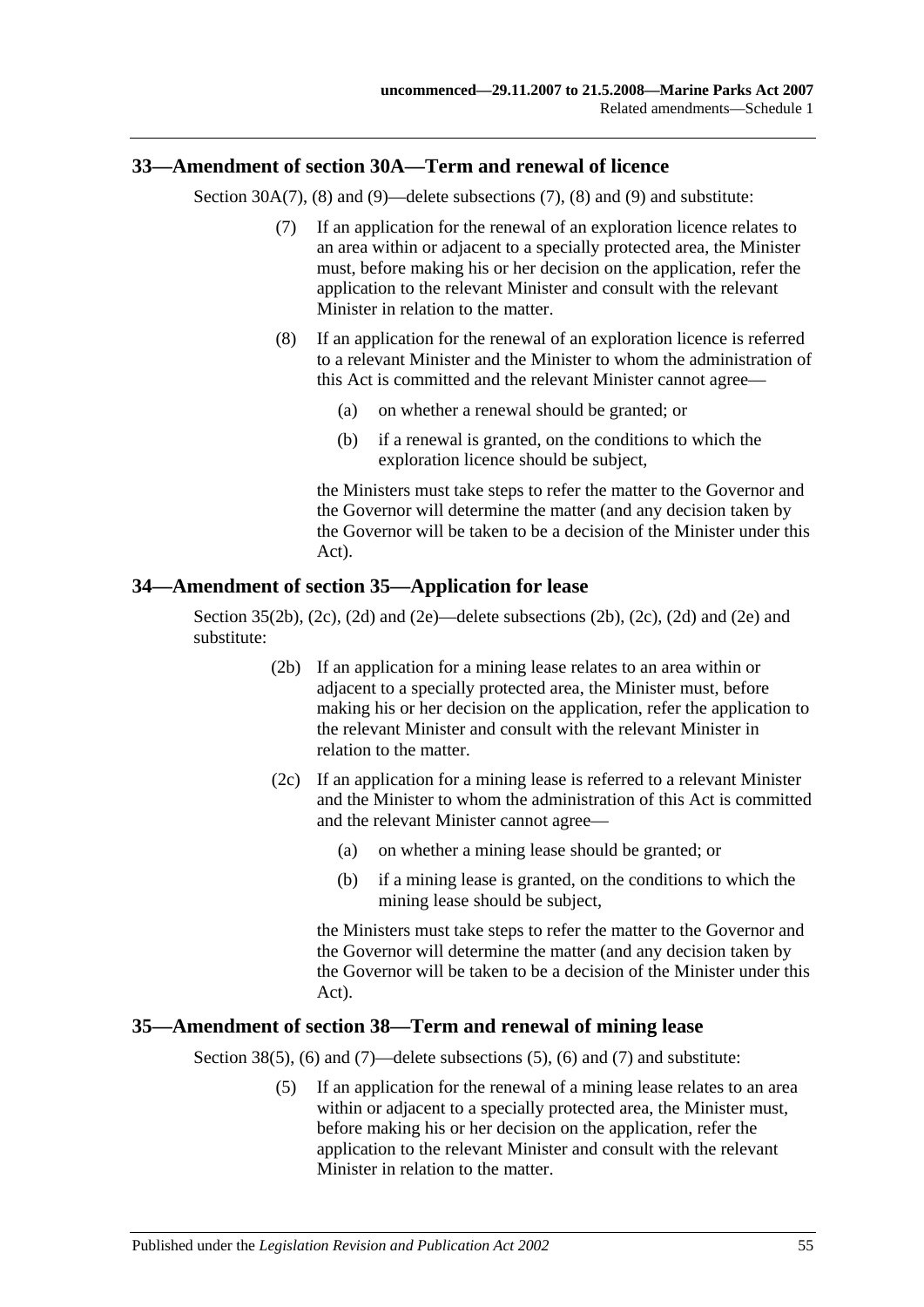- (6) If an application for the renewal of a mining lease is referred to a relevant Minister and the Minister to whom the administration of this Act is committed and the relevant Minister cannot agree—
	- (a) on whether a renewal should be granted; or
	- (b) if a renewal is granted, on the conditions to which the mining lease should be subject,

the Ministers must take steps to refer the matter to the Governor and the Governor will determine the matter (and any decision taken by the Governor will be taken to be a decision of the Minister under this Act).

# <span id="page-55-0"></span>**36—Amendment of section 41A—Grant of retention lease**

Section 41A(3b), (3c), (3d) and (3e)—delete subsections (3b), (3c), (3d) and (3e) and substitute:

- (3b) If an application for a retention lease relates to an area within or adjacent to a specially protected area, the Minister must, before making his or her decision on the application, refer the application to the relevant Minister and consult with the relevant Minister in relation to the matter.
- (3c) If an application for a retention lease is referred to a relevant Minister and the Minister to whom the administration of this Act is committed and the relevant Minister cannot agree—
	- (a) on whether a retention lease should be granted; or
	- (b) if a retention lease is granted, on the conditions to which the retention lease should be subject,

the Ministers must take steps to refer the matter to the Governor and the Governor will determine the matter (and any decision taken by the Governor will be taken to be a decision of the Minister under this Act).

# <span id="page-55-1"></span>**37—Amendment of section 41D—Term and renewal of retention lease**

Section 41D(5), (6) and (7)—delete subsections (5), (6) and (7) and substitute:

- (5) If an application for the renewal of a retention lease relates to an area within or adjacent to a specially protected area, the Minister must, before making his or her decision on the application, refer the application to the relevant Minister and consult with the relevant Minister in relation to the matter.
- (6) If an application for the renewal of a retention lease is referred to a relevant Minister and the Minister to whom the administration of this Act is committed and the relevant Minister cannot agree—
	- (a) on whether a renewal should be granted; or
	- (b) if a renewal is granted, on the conditions to which the retention lease should be subject,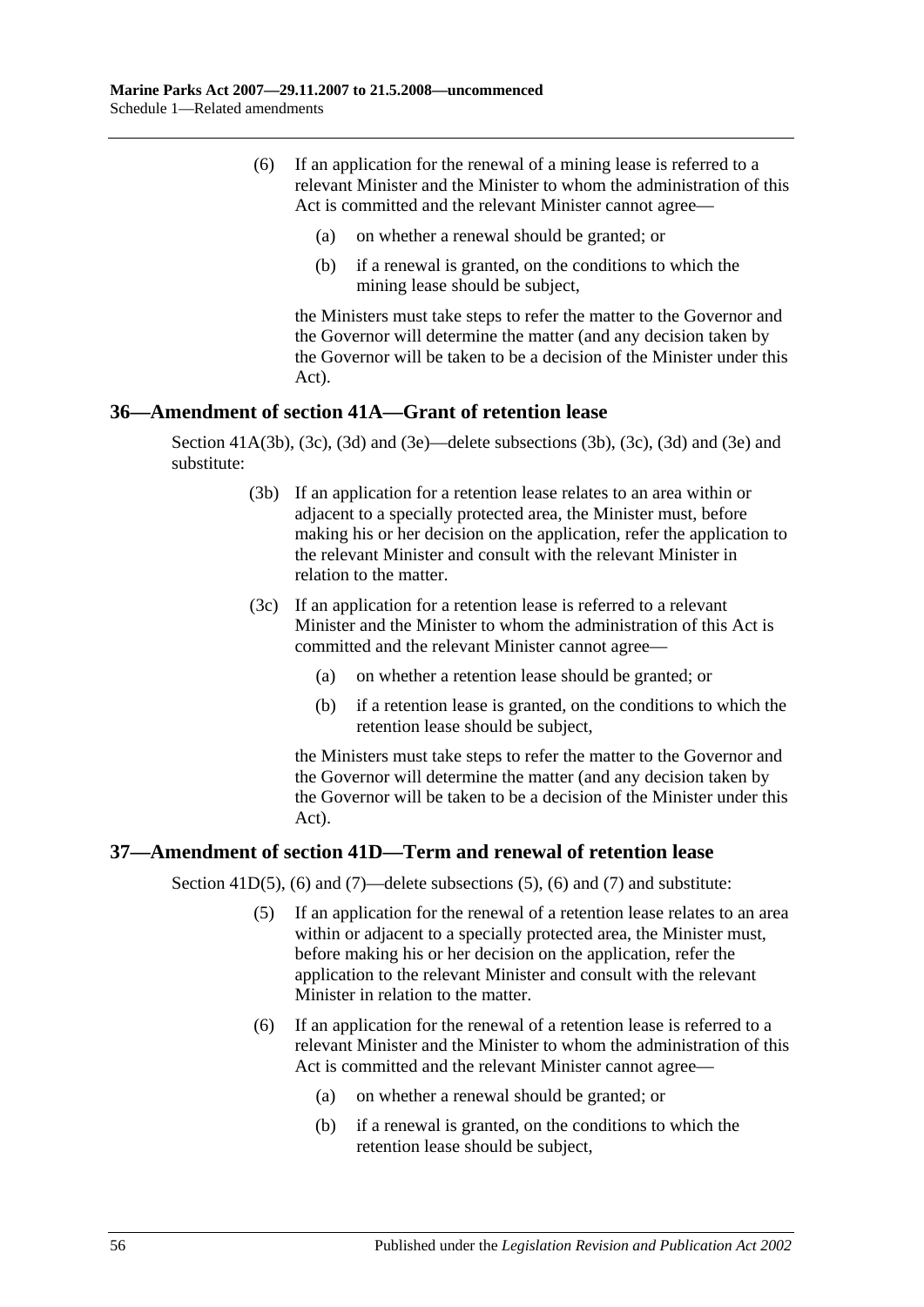the Ministers must take steps to refer the matter to the Governor and the Governor will determine the matter (and any decision taken by the Governor will be taken to be a decision of the Minister under this Act).

### <span id="page-56-0"></span>**38—Amendment of section 52—Grant of miscellaneous purposes licence**

Section 52(3b), (3c), (3d) and (3e)—delete subsections (3b), (3c), (3d) and (3e) and substitute:

- (3b) If an application for a miscellaneous purposes licence relates to an area within or adjacent to a specially protected area, the Minister must, before making his or her decision on the application, refer the application to the relevant Minister and consult with the relevant Minister in relation to the matter.
- (3c) If an application for a miscellaneous purposes lease is referred to a relevant Minister and the Minister to whom the administration of this Act is committed and the relevant Minister cannot agree—
	- (a) on whether a miscellaneous purposes lease should be granted; or
	- (b) if a miscellaneous purposes lease is granted, on the conditions to which the miscellaneous purposes lease should be subject,

the Ministers must take steps to refer the matter to the Governor and the Governor will determine the matter (and any decision taken by the Governor will be taken to be a decision of the Minister under this Act).

# <span id="page-56-1"></span>**39—Amendment of section 55—Term and renewal of miscellaneous purposes licence**

Section 55(5), (6) and (7)—delete subsections (5), (6) and (7) and substitute:

- (5) If an application for the renewal of a miscellaneous purposes licence relates to an area within or adjacent to a specially protected area, the Minister must, before making his or her decision on the application, refer the application to the relevant Minister and consult with the relevant Minister in relation to the matter.
- (6) If an application for the renewal of a miscellaneous purposes licence is referred to a relevant Minister and the Minister to whom the administration of this Act is committed and the relevant Minister cannot agree—
	- (a) on whether a renewal should be granted; or
	- (b) if a renewal is granted, on the conditions to which the miscellaneous purposes licence should be subject,

the Ministers must take steps to refer the matter to the Governor and the Governor will determine the matter (and any decision taken by the Governor will be taken to be a decision of the Minister under this Act).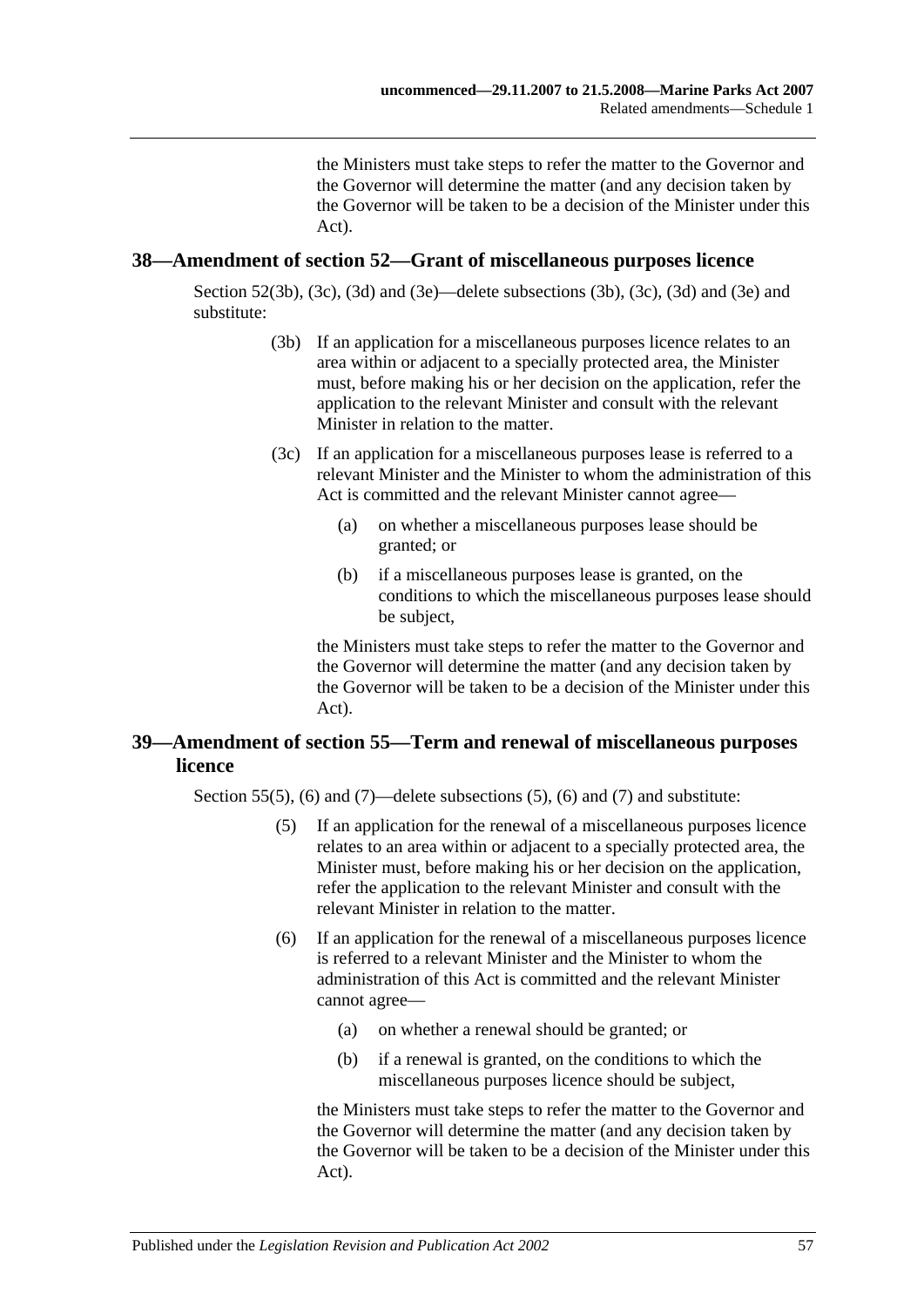## <span id="page-57-0"></span>**40—Amendment of section 59—Use of declared equipment**

Section 59(1ab), (1ac), (1ad) and (1ae)—delete subsections (1ab), (1ac), (1ad) and (1ae) and substitute:

- (1ab) If an application for an authorisation to use declared equipment relates to an area within or adjacent to a specially protected area, the Director of Mines must, before making his or her decision on the application, refer the application to the relevant Minister and consult with the relevant Minister in relation to the matter.
- (1ac) If an application for an authorisation is referred to a relevant Minister and the Minister to whom the administration of this Act is committed and the relevant Minister cannot agree—
	- (a) on whether an authorisation should be granted; or
	- (b) if an authorisation is granted, on the conditions to which the authorisation should be subject,

the Minister to whom the administration of this Act is committed and the relevant Minister must take steps to refer the matter to the Governor and the Governor will determine the matter (and any decision taken by the Governor will be taken to be a decision of the Director of Mines under this Act).

# **Part 10—Amendment of** *Natural Resources Management Act 2004*

# <span id="page-57-1"></span>**41—Amendment of section 75—Regional NRM plans**

Section 75(5)—after paragraph (e) insert:

(ea) any relevant management plan under the *[Marine Parks Act](http://www.legislation.sa.gov.au/index.aspx?action=legref&type=act&legtitle=Marine%20Parks%20Act%202007) 2007*; and

# <span id="page-57-2"></span>**42—Amendment of section 89—Amendment of plans without formal procedures**

Section 89(2)—after paragraph (a) insert the following word and paragraph:

or

(ab) to achieve greater consistency with the provisions of a management plan under the *[Marine Parks Act](http://www.legislation.sa.gov.au/index.aspx?action=legref&type=act&legtitle=Marine%20Parks%20Act%202007) 2007*;

# **Part 11—Amendment of** *Offshore Minerals Act 2000*

# <span id="page-57-3"></span>**43—Insertion of Chapter 1 Part 1.5**

Chapter 1—after Part 1.4 insert:

# **Part 1.5—Interaction with** *Marine Parks Act 2007*

# **37A—Interaction with** *Marine Parks Act 2007*

The Minister must, in the administration of this Act, take into account the objects of the *[Marine Parks Act 2007](http://www.legislation.sa.gov.au/index.aspx?action=legref&type=act&legtitle=Marine%20Parks%20Act%202007)* (insofar as any activities or proposed activities relate to an area that forms part of a marine park under that Act).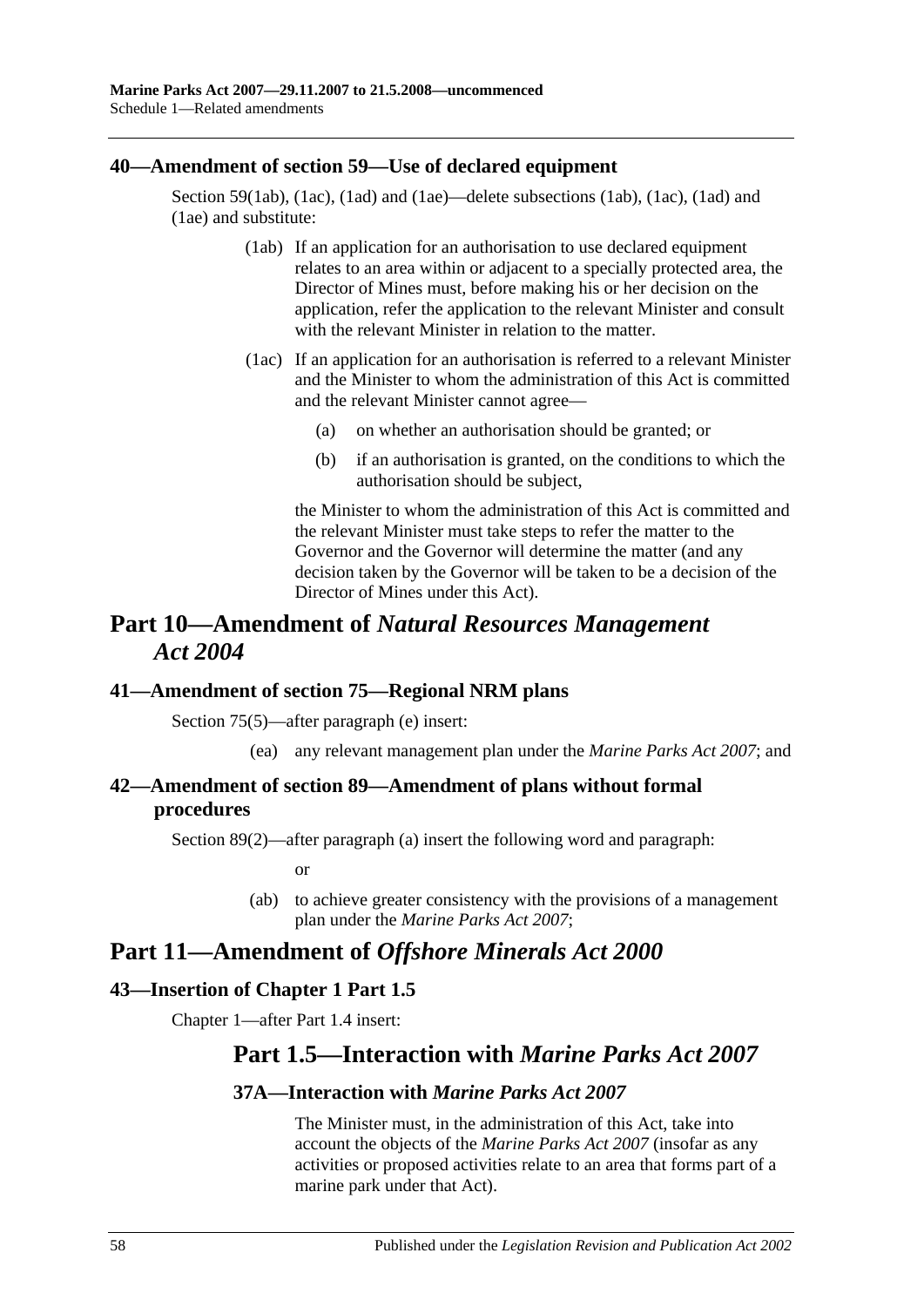# **Part 12—Amendment of** *Petroleum Act 2000*

## <span id="page-58-0"></span>**44—Amendment of section 4—Interpretation**

(1) Section 4(1), definition of *Minister for the Adelaide Dolphin Sanctuary*—delete the definition and substitute:

*marine park* has the same meaning as in the *[Marine Parks Act 2007](http://www.legislation.sa.gov.au/index.aspx?action=legref&type=act&legtitle=Marine%20Parks%20Act%202007)*;

(2) Section 4(1)—after the definition of *regulated substance* insert:

#### *relevant Act* means—

- (a) in relation to the Adelaide Dolphin Sanctuary—the *[Adelaide Dolphin](http://www.legislation.sa.gov.au/index.aspx?action=legref&type=act&legtitle=Adelaide%20Dolphin%20Sanctuary%20Act%202005)  [Sanctuary Act](http://www.legislation.sa.gov.au/index.aspx?action=legref&type=act&legtitle=Adelaide%20Dolphin%20Sanctuary%20Act%202005) 2005*; or
- (b) in relation to a marine park—the *[Marine Parks Act 2007](http://www.legislation.sa.gov.au/index.aspx?action=legref&type=act&legtitle=Marine%20Parks%20Act%202007)*; or
- (c) in relation to a River Murray Protection Area or the Murray-Darling Basin—the *[River Murray Act](http://www.legislation.sa.gov.au/index.aspx?action=legref&type=act&legtitle=River%20Murray%20Act%202003) 2003*;
- (3) Section 4(1)—after the definition of *relevant court* insert:

#### *relevant Minister* means—

- (a) in relation to the Adelaide Dolphin Sanctuary—the Minister to whom the administration of the *[Adelaide Dolphin Sanctuary](http://www.legislation.sa.gov.au/index.aspx?action=legref&type=act&legtitle=Adelaide%20Dolphin%20Sanctuary%20Act%202005)  Act [2005](http://www.legislation.sa.gov.au/index.aspx?action=legref&type=act&legtitle=Adelaide%20Dolphin%20Sanctuary%20Act%202005)* is committed; or
- (b) in relation to a marine park—the Minister to whom the administration of the *[Marine Parks Act 2007](http://www.legislation.sa.gov.au/index.aspx?action=legref&type=act&legtitle=Marine%20Parks%20Act%202007)* is committed; or
- (c) in relation to a River Murray Protection Area or the Murray-Darling Basin—the Minister to whom the administration of the *[River Murray](http://www.legislation.sa.gov.au/index.aspx?action=legref&type=act&legtitle=River%20Murray%20Act%202003)  Act [2003](http://www.legislation.sa.gov.au/index.aspx?action=legref&type=act&legtitle=River%20Murray%20Act%202003)* is committed;
- (4) Section 4(1)—after the definition of *repealed Act* insert:

*River Murray Protection Area* means a River Murray Protection Area under the *[River Murray Act](http://www.legislation.sa.gov.au/index.aspx?action=legref&type=act&legtitle=River%20Murray%20Act%202003) 2003*;

*specially protected area* means—

- (a) the Adelaide Dolphin Sanctuary; or
- (b) a marine park; or
- (c) a River Murray Protection Area;

### <span id="page-58-1"></span>**45—Substitution of section 6A**

Section 6A—delete the section and substitute:

## **6A—Interaction with other legislation**

The Minister must, in acting in the administration of this Act, take into account the following insofar as they may be relevant:

- (a) the objects and objectives of the *[Adelaide Dolphin](http://www.legislation.sa.gov.au/index.aspx?action=legref&type=act&legtitle=Adelaide%20Dolphin%20Sanctuary%20Act%202005)  [Sanctuary Act](http://www.legislation.sa.gov.au/index.aspx?action=legref&type=act&legtitle=Adelaide%20Dolphin%20Sanctuary%20Act%202005) 2005*;
- (b) the objects of the *[Marine Parks Act](http://www.legislation.sa.gov.au/index.aspx?action=legref&type=act&legtitle=Marine%20Parks%20Act%202007) 2007*;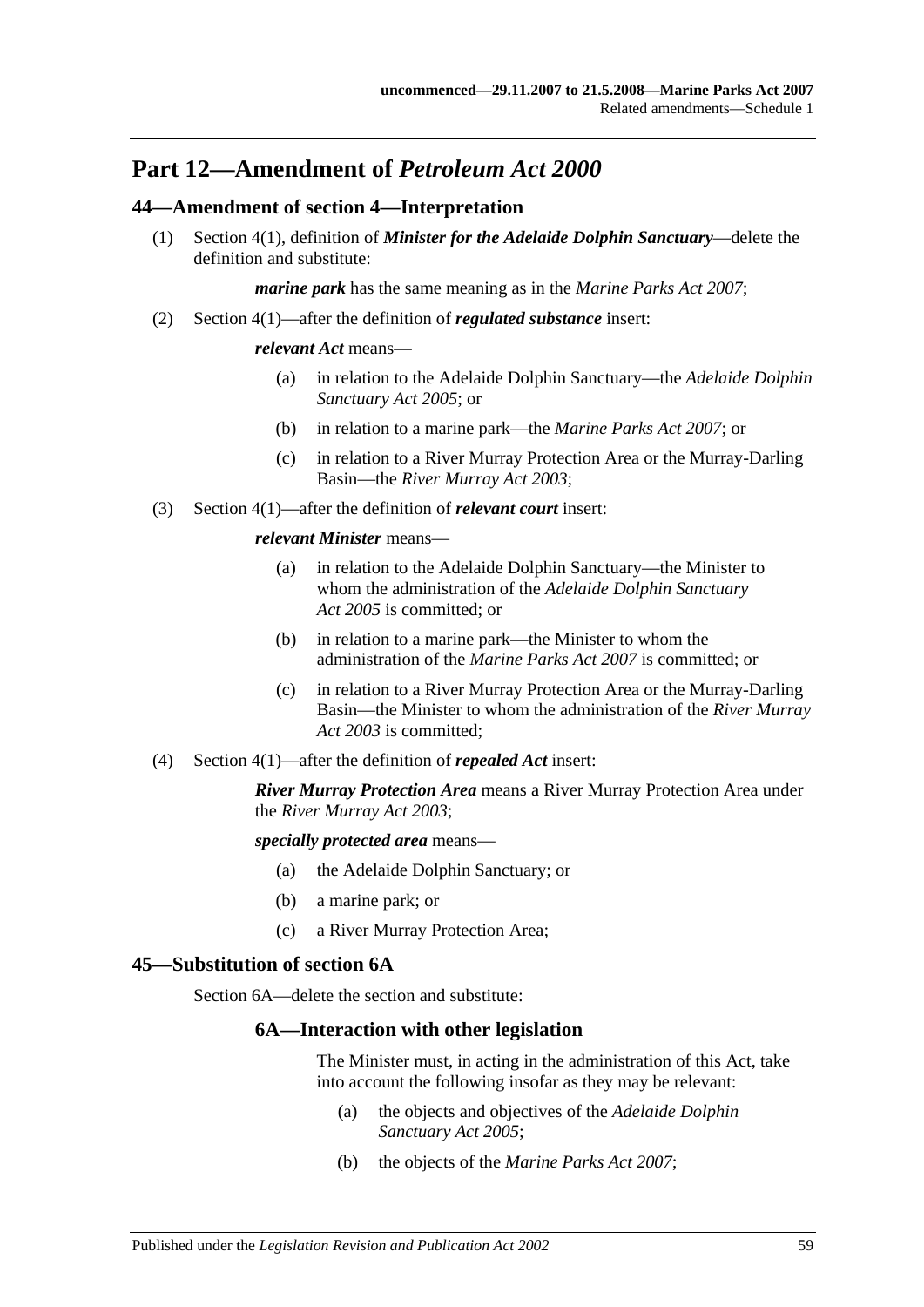- (c) the objects of the *[Natural Resources Management Act](http://www.legislation.sa.gov.au/index.aspx?action=legref&type=act&legtitle=Natural%20Resources%20Management%20Act%202004) 2004*;
- (d) the objects of the *[River Murray Act](http://www.legislation.sa.gov.au/index.aspx?action=legref&type=act&legtitle=River%20Murray%20Act%202003) 2003* and the *Objectives for a Healthy River Murray* under that Act.

### <span id="page-59-0"></span>**46—Amendment of section 12—General authority to grant licence**

Section 12—after its present contents (now to be designated as subsection (1)) insert:

- (2) If an application for the grant or renewal of a licence relates to an area within or adjacent to a specially protected area, the Minister must, before making his or her decision on the application, refer the application to the relevant Minister and consult with the relevant Minister in relation to the matter.
- (3) If an application for the grant or renewal of a licence is referred to a relevant Minister and the Minister to whom the administration of this Act is committed and the relevant Minister cannot agree—
	- (a) on whether a licence should be granted or renewed; or
	- (b) if a licence is granted or renewed, on the conditions to which the licence should be subject,

the Ministers must take steps to refer the matter to the Governor and the Governor will determine the matter (and any decision taken by the Governor will be taken to be a decision of the Minister under this Act).

# <span id="page-59-1"></span>**47—Substitution of sections 103A and 103B**

Sections 103A and 103B—delete the sections and substitute:

# **103A—Specially protected areas**

- (1) If a statement (or revised statement) of environmental objectives applies to a specially protected area or the Murray-Darling Basin, the Minister must not approve the statement (or revised statement) without the concurrence of the relevant Minister.
- (2) If the Minister to whom the administration of this Act is committed and the relevant Minister cannot reach agreement, the Ministers must take steps to refer the matter to the Governor and the Governor will determine the matter (and any decision taken by the Governor will be taken to be a decision of the Minister under this Act).

# **Part 13—Amendment of** *Petroleum (Submerged Lands) Act 1982*

### <span id="page-59-2"></span>**48—Insertion of section 5A**

After section 5 insert:

### **5A—Interaction with** *Marine Parks Act 2007*

The Minister must, in the administration of this Act, take into account the objects of the *[Marine Parks](http://www.legislation.sa.gov.au/index.aspx?action=legref&type=act&legtitle=Marine%20Parks%20Act%202007) Act 2007* (insofar as any operations or proposed operations relate to an area that forms part of a marine park under that Act).